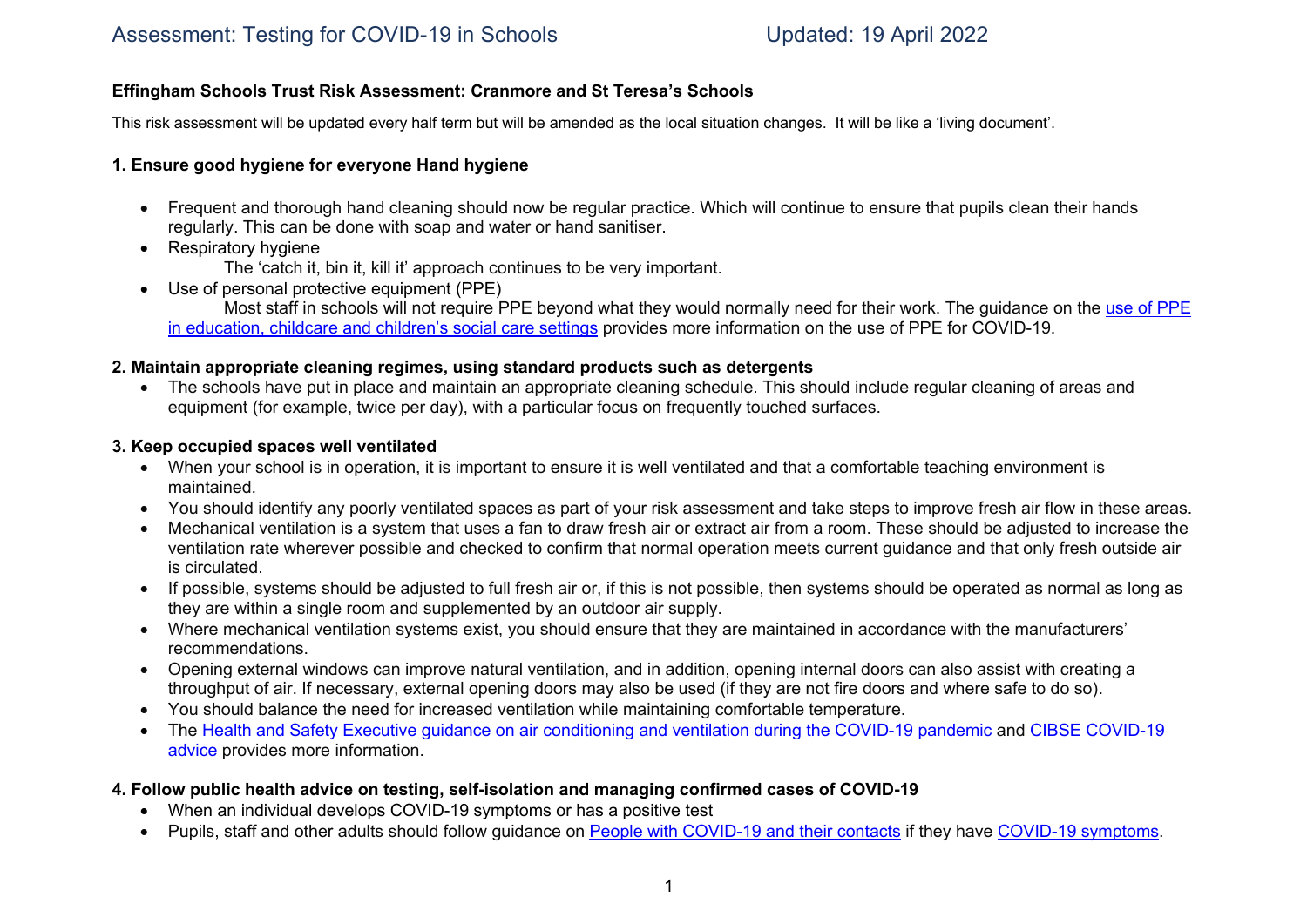- Pupils in boarding schools should usually self-isolate in their boarding school. Only in exceptional circumstances, where there is an overriding health or safeguarding issue, should a pupil self-isolate away from school.
- Pupils and staff should return to school as soon as they can, in line with guidance for People with COVID-19 and their contacts.

### **The Contingency Framework**

• St Teresa's and Cranmore both have a contingency plans detailing how they would exceptionally and temporarily reintroduce any measures described in this document to manage risk and minimise disruption to face-to-face education and childcare.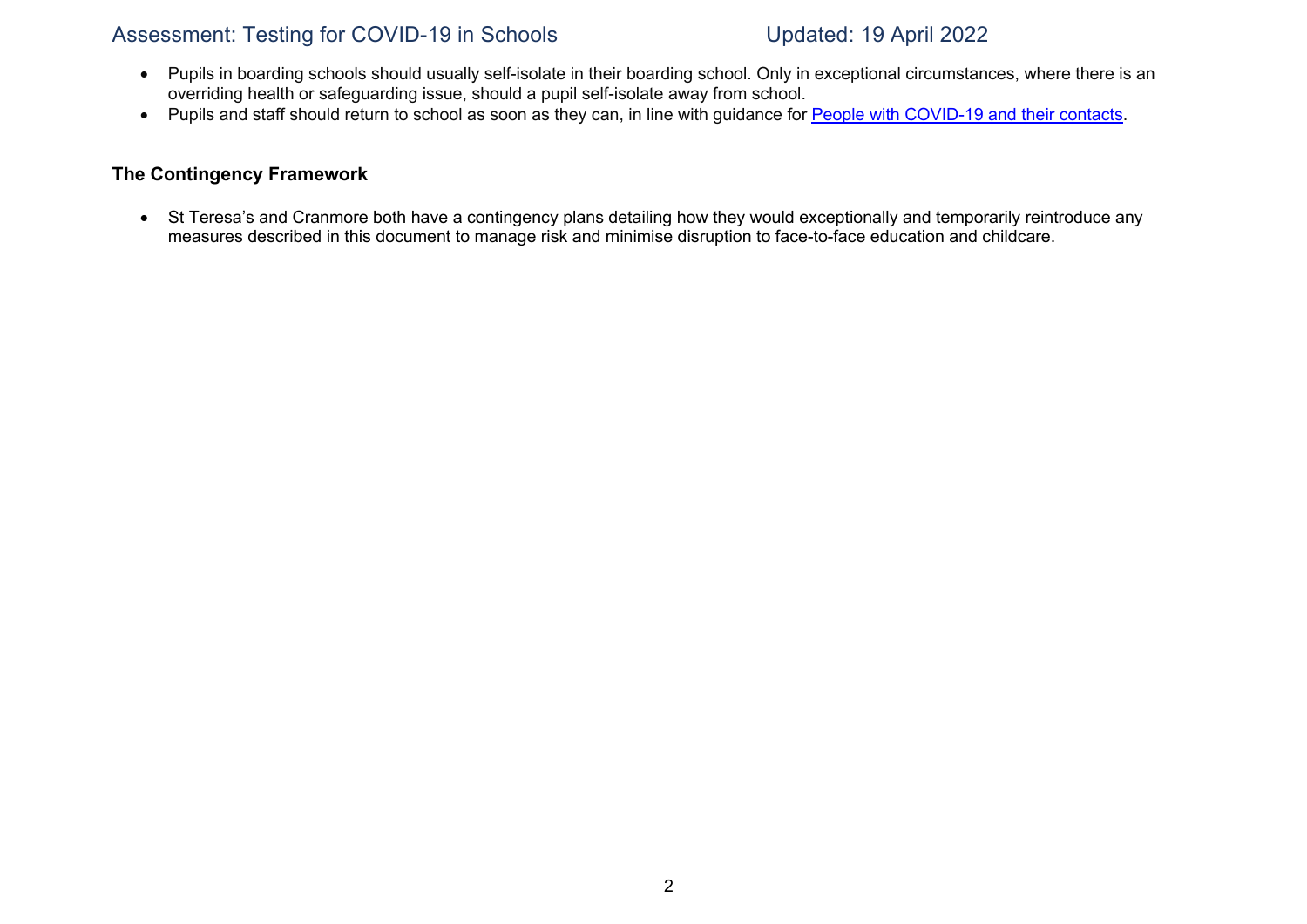## **Contents**

**Overall Risk Assessment in the COVID-19 Environment**

**Risk Assessment for COVID-19 Test and Trace Process**

**Risk Assessment for COVID-19 AST Sites**

**Risk Assessment for COVID-19 Self-Testing**

**Pupils, Parent and Staff Risk Assessment in the COVID-19 Environment**

**Pupil and Staff - Safety Risk Assessment in the COVID-19 Environment**

**Trip Risk Assessment in the Step 4 COVID-19 Environment**

**Medical Risk Assessment in the COVID-19 Environment**

**Boarding Risk Assessment in the COVID-19 Environment**

**Dedicated School Transport and Driver Risk Assessment in the COVID-19 Environment**

**Support Staff Risk Assessment in the COVID-19 Environment**

**Facilities Management Risk Assessment in the COVID-19 Environment**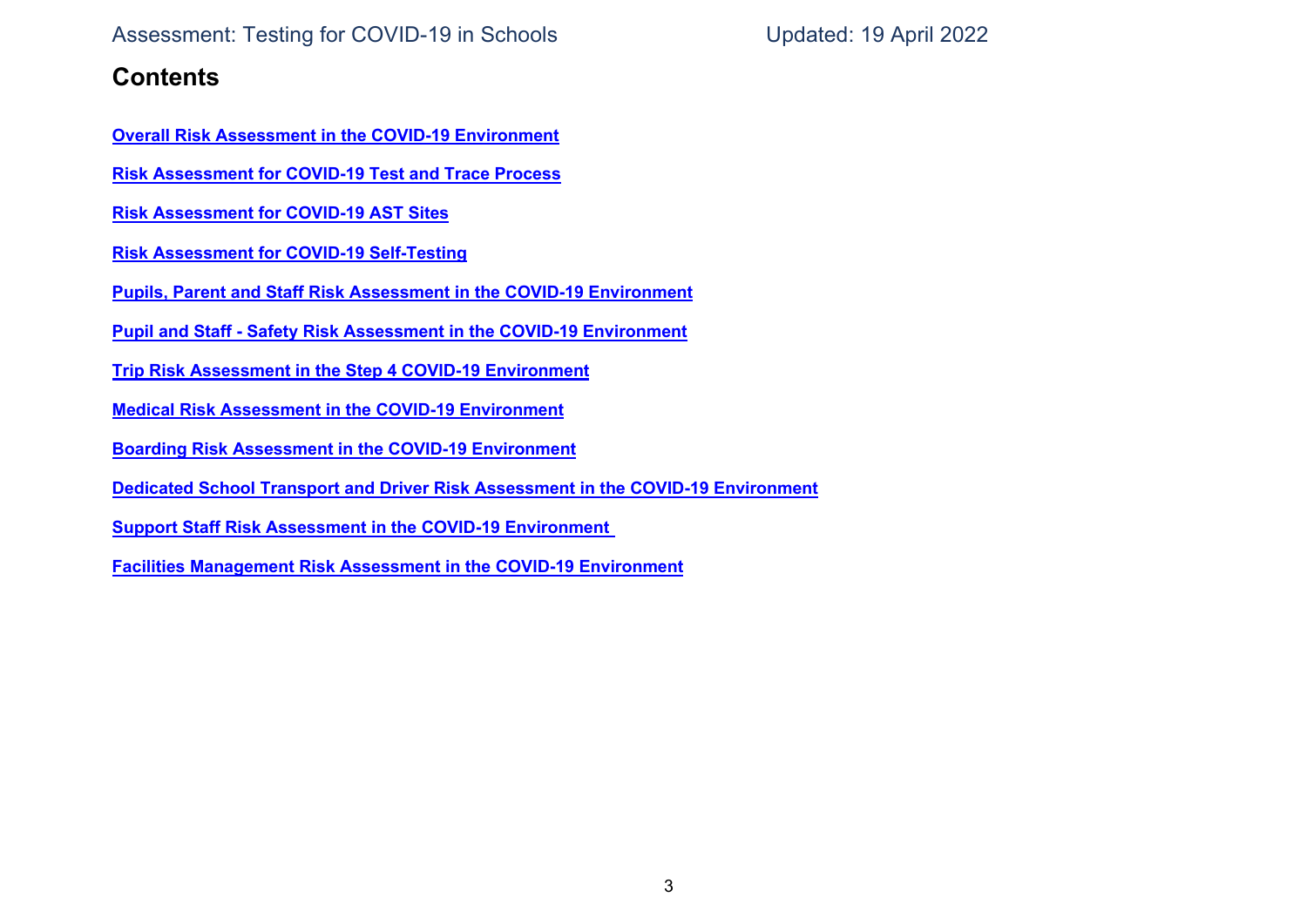# Overall Risk Assessment in the COVID-19 Environment

|   |   | <b>Hazard</b>                                                                                                  | <b>Control measures</b>                                                                                                                                                                          | <b>Outcome</b>                                                                                  | Remarks /<br>Re- |
|---|---|----------------------------------------------------------------------------------------------------------------|--------------------------------------------------------------------------------------------------------------------------------------------------------------------------------------------------|-------------------------------------------------------------------------------------------------|------------------|
|   |   |                                                                                                                |                                                                                                                                                                                                  |                                                                                                 | assessment       |
|   |   | Safeguarding policy and procedures not updated and / or staff<br>and pupils not feeling safe.                  | Safeguarding policies are updated for the 1<br>September 2021. Signed off by Safeguarding<br>Governor.<br>Annex document updated and prepared for any<br>lockdown during the year September 2021 | Safeguarding policy<br>and system will<br>work whether the<br>school in online or<br>in person. |                  |
| Α |   |                                                                                                                | Inset Training has Safeguarding training on<br>the 3rd September 2020. All staff will sign to say they<br>have read and understood the policy.                                                   |                                                                                                 |                  |
|   |   |                                                                                                                | New Staff Induction involved safeguarding.                                                                                                                                                       |                                                                                                 |                  |
|   |   |                                                                                                                | Safeguarding Policies were updated at both sites to<br>meet with the new ISI regulations dated October 2021.                                                                                     |                                                                                                 |                  |
|   |   |                                                                                                                | Additional safeguarding training to be given on the 10<br>January to all academic staff and updated in April<br>Inset.                                                                           |                                                                                                 |                  |
|   |   | Government advice not being regularly accessed, assessed,<br>recorded and applied.                             | MFA, NME, VLO, CMS, SCO, BEV are accessing data<br>from<br>Government<br>$\bullet$<br>Surrey county council                                                                                      | This lowers the<br>chance of missing<br>an important<br>change in system                        |                  |
|   | B |                                                                                                                | <b>ISBA</b><br>$\bullet$<br><b>IAPS</b><br><b>GSA</b><br><b>NAHT</b>                                                                                                                             | or policy                                                                                       |                  |
|   |   |                                                                                                                | <b>BSA</b><br><b>ISI</b><br>$\bullet$<br>Key Staff have signed up to email updates.                                                                                                              |                                                                                                 |                  |
|   |   | Staff and parents do not know or understand the new 'control<br>measures (see above) and how they are applied. | COVID RA and procedures are standing point of<br>weekly staff meeting. Placed on school website for<br>parental access.                                                                          | By sharing the<br>information multiple<br>ways is lowers the<br>change of a                     |                  |
|   | C |                                                                                                                | RA spoken about during the 3 September 2021 inset<br>day and 10 January 2022, 24 April 2022.                                                                                                     | staff/parent<br>member not<br>understanding the<br>control measures.                            |                  |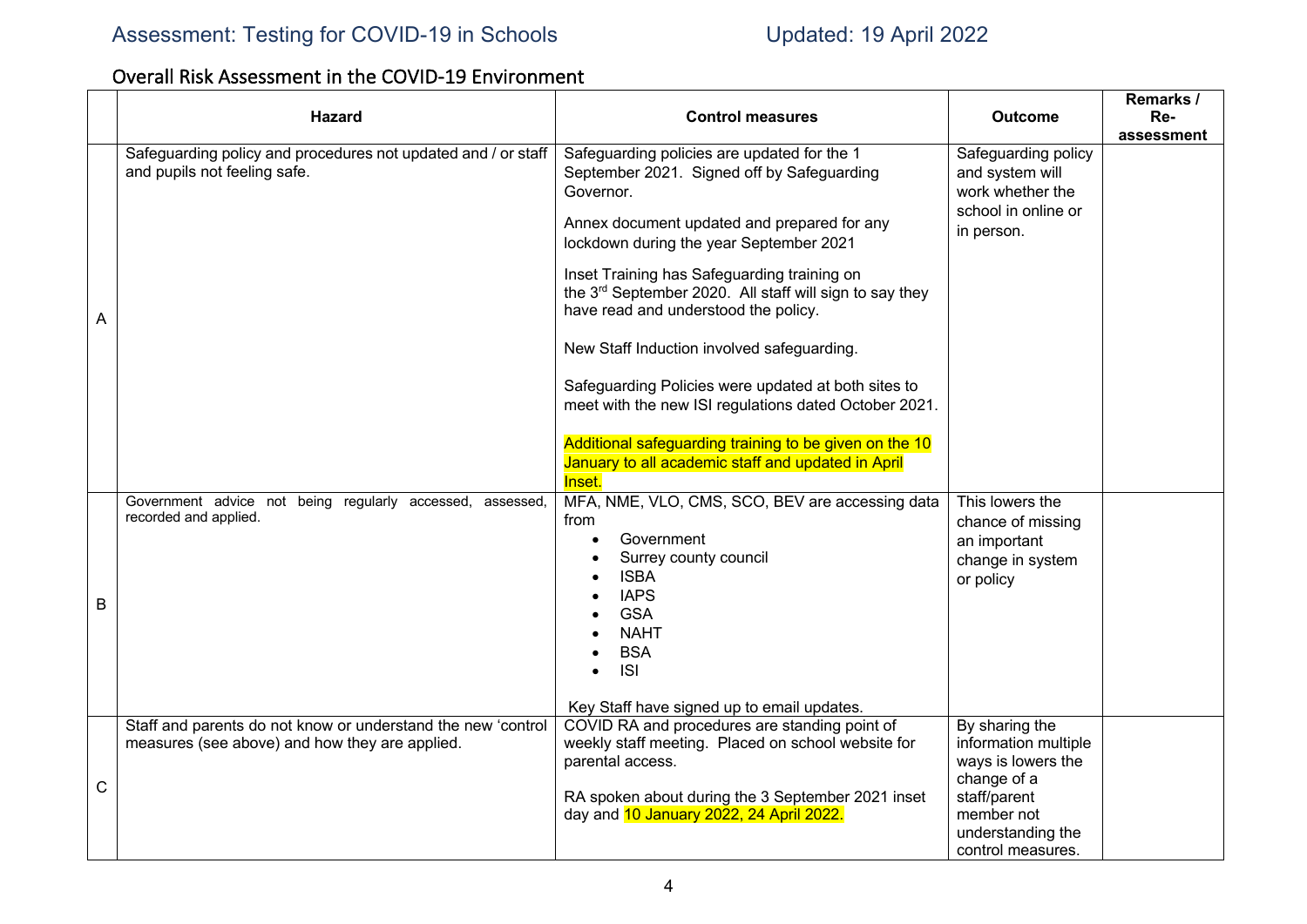|             |                                                                                                                          | Policy and procedures emailed of all staff at the start<br>of the year. Updates sent every half term, or sooner if<br>a change is made.                                                                                                                                                                                                                                                                                                 |                                                                                          |  |
|-------------|--------------------------------------------------------------------------------------------------------------------------|-----------------------------------------------------------------------------------------------------------------------------------------------------------------------------------------------------------------------------------------------------------------------------------------------------------------------------------------------------------------------------------------------------------------------------------------|------------------------------------------------------------------------------------------|--|
|             |                                                                                                                          | Parents receive opening email.                                                                                                                                                                                                                                                                                                                                                                                                          |                                                                                          |  |
| D           | Changes not regularly communicated to staff, their unions,<br>pupils, parents, visitors, contractors and governors       | We are using multiple channels effectively.<br>Important communications are being sent out<br>via email.<br>Urgent communications are sent as both an<br>SMS and via email.<br>For general information, Facebook is being<br>used to update the wider community.<br>Communication from the Heads is regular. In<br>addition, communication to all parents and<br>governors is sent out every Friday.<br>Staff meetings are held weekly. | Increase in<br>communications to<br>all reducing the<br>changes of<br>misunderstandings. |  |
| E           | Changes to assessments, procedures and other important<br>matters not reviewed by Governors                              | The Governors review assessment with the Academic<br>Committee and Procedures are discussed in F&GP<br>The RA has been shared with all Governors for                                                                                                                                                                                                                                                                                    |                                                                                          |  |
| $\mathsf F$ | Insurers and / or brokers not updated with school's amended<br>plans                                                     | feedback for consultation.<br>Insurance company sent this copy of the RA each<br>times it is updated.                                                                                                                                                                                                                                                                                                                                   | Actioned.                                                                                |  |
| G           | Not appreciating that Secretary of State has a statutory power<br>to order schools to remain open.                       | The school will remain open unless told to by the<br>Secretary of State.                                                                                                                                                                                                                                                                                                                                                                |                                                                                          |  |
| н           | Insufficient liaison with local authority and health protection<br>team over testing and actions.                        | The school will communicate with<br>Health Protection Teams when an outbreak<br>has occurred and will reach out to local authority<br>as required.<br>If an outbreak occurs we will move to our contingency<br>plan. Each time the contingency plan is used, the<br>actions are documented in the appendix.                                                                                                                             |                                                                                          |  |
|             | Active engagement with NHS Test and Trace not implemented<br>and the procedures not understood by all staff and parents. | Medical procedures in place are all in line with the<br>NHS Test and Trace.                                                                                                                                                                                                                                                                                                                                                             | Lowers the risk to<br>the community if<br>there is a member                              |  |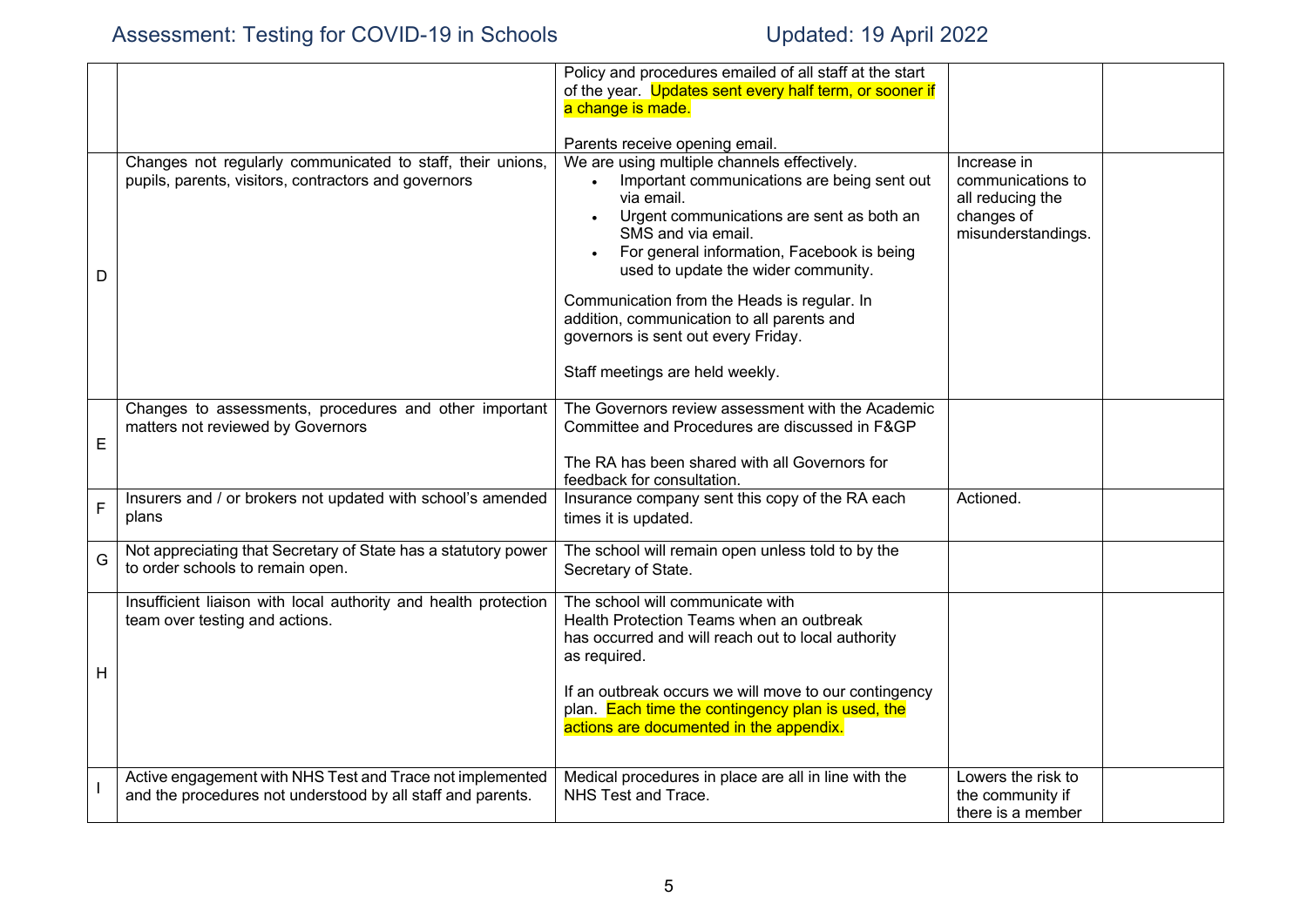|                                                                                                            | These procedures have been shared with boarding,<br>parents/guardians, staff and day pupils. Updates are<br>sent as required.                                                                                                                                                                                                                                                                                   | of the community<br>who tests positive.                   |  |
|------------------------------------------------------------------------------------------------------------|-----------------------------------------------------------------------------------------------------------------------------------------------------------------------------------------------------------------------------------------------------------------------------------------------------------------------------------------------------------------------------------------------------------------|-----------------------------------------------------------|--|
|                                                                                                            |                                                                                                                                                                                                                                                                                                                                                                                                                 |                                                           |  |
|                                                                                                            | Communication sent to parents of senior pupils<br>regarding mass testing on 23 and 26 (Cranmore)<br>August 2021. In addition, communication to parents<br>for mass testing in January 2022.                                                                                                                                                                                                                     |                                                           |  |
|                                                                                                            | All communication regarding a positive test is done<br>with information about NHS Test and Trace.                                                                                                                                                                                                                                                                                                               |                                                           |  |
|                                                                                                            | Communication about mass testing for return to<br>school. Information links sent home in August 2021,<br>and Jan 2022.                                                                                                                                                                                                                                                                                          |                                                           |  |
| Insufficient systems and staff to support training.                                                        | Staff have done the NHS online training<br>for testing, track and trace. Records are kept of the<br>staff. Internal training has also occurred, run by the<br>school nurse.                                                                                                                                                                                                                                     | Training kept on<br>file.                                 |  |
| Staff, parents, visitors, contractors (and pupils) do not<br>understand and follow NHS Testing procedures. | All staff are given support on how to use the<br>system, pupils and parents are shared information.<br>Posters are visible for visitors and contractors.                                                                                                                                                                                                                                                        |                                                           |  |
| Testing Training modules and assessment not completed and<br>recorded for specific roles                   | Evidence of the training can be found with the school<br>nurses and with the Senior School<br>Headmistress's PA.                                                                                                                                                                                                                                                                                                |                                                           |  |
| Training and testing activities insufficient to provide                                                    | Training sessions run by the school nurse allowed for                                                                                                                                                                                                                                                                                                                                                           |                                                           |  |
| No contingency or outbreak management plan in case of an<br>outbreak in school or local area?              | All schools within the Effingham Schools Trust have a<br>contingency management plan in place for each<br>school site if an outbreak of COVID occurs.<br>Contingency plans for self-isolation of boarders for the<br>St Teresa's site and sick pupils are in place. These<br>have been discussed with the appropriate members of<br>staff and have been written up for distribution to key<br>members of staff. | Prevents further<br>spread of COVID<br>through the school |  |
|                                                                                                            | reassurance including feedback and Q&A?                                                                                                                                                                                                                                                                                                                                                                         | questions and answers.                                    |  |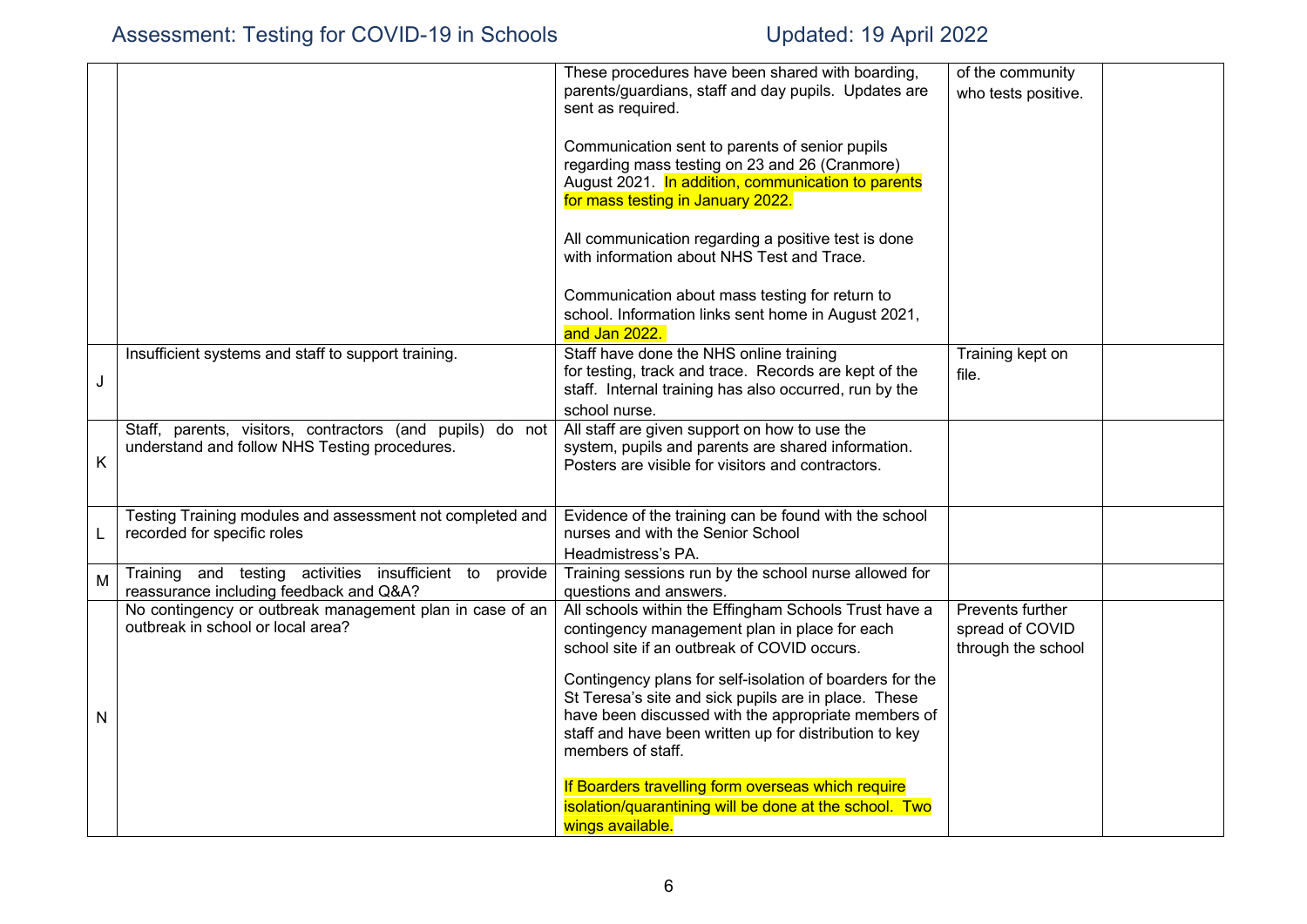| O           | Those working in the Asymptomatic Testing Site (ATS) where<br>appropriate not trained and competent to do so?                | Only those staff who have completed the online<br>training modules, and the onsite training with the<br>school nurse are able to assist with LFT.                                                                                                                        | Only trained staff<br>help administer<br>tests.                           |  |
|-------------|------------------------------------------------------------------------------------------------------------------------------|--------------------------------------------------------------------------------------------------------------------------------------------------------------------------------------------------------------------------------------------------------------------------|---------------------------------------------------------------------------|--|
| P           | Are those that are self-testing (at home and in school) trained<br>and competent to do so?                                   | A video link will be sent home to all pupils who require<br>testing on the process. Most pupils<br>would have also self-administered three LFTs at<br>school before they take any test at home.                                                                          |                                                                           |  |
| Q           | Is it understood which pupils may have difficulty to self-swab?                                                              | Medical staff are responsible for identifying any<br>individuals who require additional support if they are<br>unable to take the swab themselves. These pupils will<br>be able to continue to be tested onsite.                                                         | All students can<br>have access to test<br>regardless of<br>ability/needs |  |
| R           | Are those unable to self-swab given additional support and<br>reasonable adjustments?                                        | If pupils are unable to test themselves onsite, an<br>option to take the test at school with the school nurse<br>is possible.                                                                                                                                            |                                                                           |  |
| $\mathbf S$ | No contingency plan, if it is necessary, to switch to remote<br>learning for a temporary period.                             | As a Trust, if a school or part of a school is closed<br>down due to outbreak, the school will provide online<br>lessons.<br>This is part of the contingency plan for each site.                                                                                         |                                                                           |  |
| T           | Where appropriate a record to support NHS T&T close<br>contacts not updated on a regular basis.                              | CHQ can identify close contact on the Bus and iSAMS<br>can identify students in classes with a student. The<br>school is not required to Track and Trace, however the<br>information is available if required.                                                           |                                                                           |  |
| U           | Control and hygiene measures not regularly communicated,<br>understood, applied and checked                                  | Staff parents and pupils are notified of Hygiene and<br>Control measures 6 September 2021. Director of<br>Operations is responsible for checking that the<br>measures are in place. All sites communicated with<br>parents again before school returned after half term. |                                                                           |  |
|             |                                                                                                                              | For H&S reasons we get a 3 <sup>rd</sup> party as an external<br>regulator to check that the level of hygiene and control<br>are appropriate for the students/children in the Trust.<br>Audit was recently done in September 2021.                                       |                                                                           |  |
| V           | No contingency plans for self-isolation of individuals, groups,<br>multiple pupils and or staff if required by NHS T&T / HPT | Contingency plan and isolation in place for all within<br>the school environment.                                                                                                                                                                                        |                                                                           |  |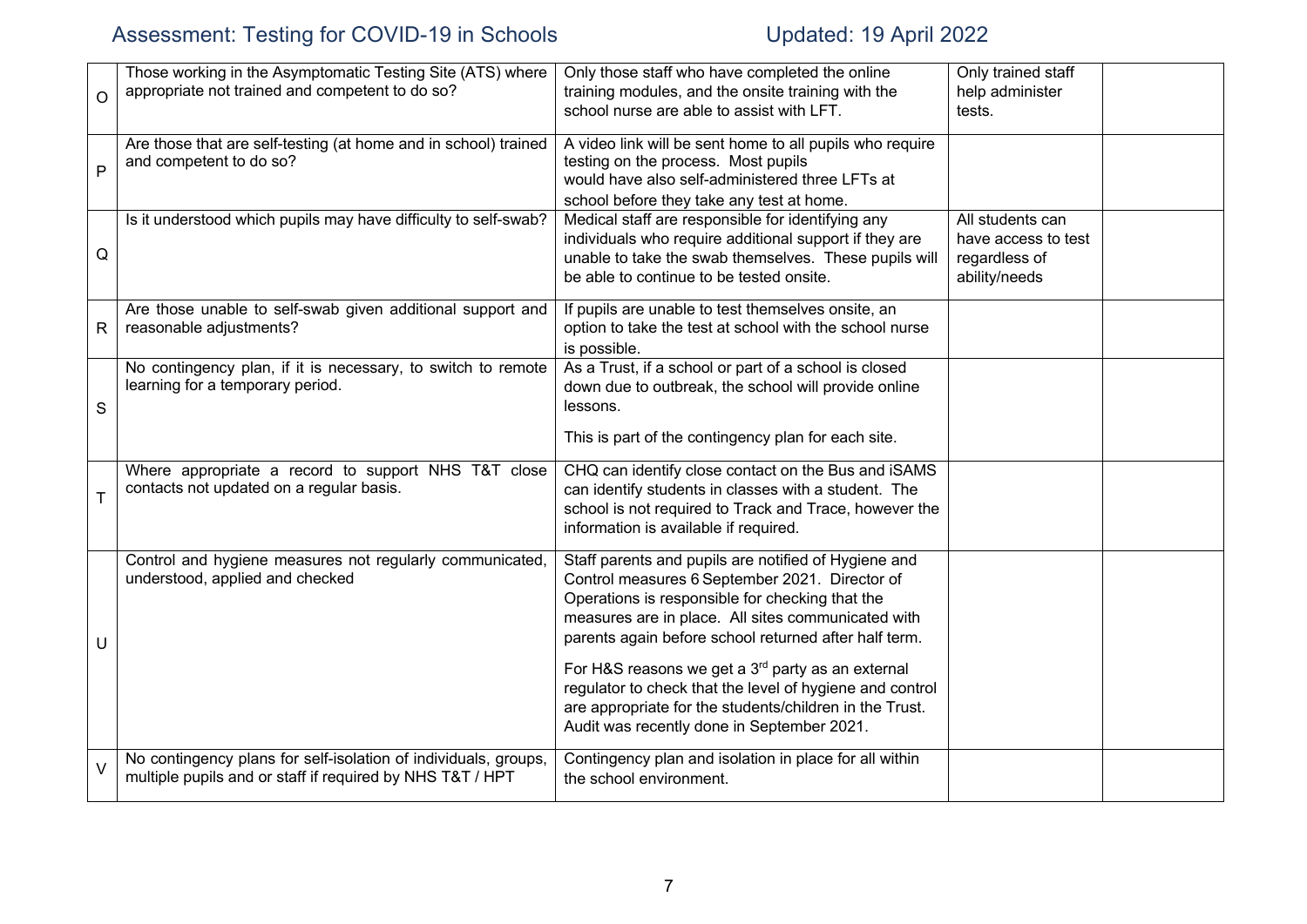| W                         | Insufficient updated information (letters, Whatsapp etc) to<br>communicate with parents, carers, staff and pupils if required<br>to self-isolate by NHS                                                | Communication between school and parents is<br>constant. Information sent at the start of the school<br>year and updated within weekly mailouts.                |                                                          |  |
|---------------------------|--------------------------------------------------------------------------------------------------------------------------------------------------------------------------------------------------------|-----------------------------------------------------------------------------------------------------------------------------------------------------------------|----------------------------------------------------------|--|
| $\boldsymbol{\mathsf{X}}$ | Insufficient consideration to minimise contact and maximise<br>distance - if required for a temporary period.                                                                                          | If we need to minimise contact we will move to the<br>contingency plan.                                                                                         |                                                          |  |
| Y                         | Ventilation rules not sufficiently<br>robust,<br>understood,<br>communicated, applied or checked.                                                                                                      | Staff and pupils are aware that ventilation is key.<br>Ideally windows open and during breaks opening<br>external doors to allow air flow through buildings.    |                                                          |  |
|                           | Unsuitable enhanced cleaning regime, not regularly re-<br>assessed or revised for high-risk areas such as toilets, door<br>handles, keypads, switches, handrails and frequently used<br>hard surfaces. | Cleaning company contractors have been trained in<br>the appropriate cleaning methods and chemicals<br>required for COVID-19.                                   |                                                          |  |
| Ζ                         |                                                                                                                                                                                                        | External regulator checked to ensure that satisfactory<br>procedures to take place on the 14/15 September.                                                      |                                                          |  |
|                           |                                                                                                                                                                                                        | Supplies are located in classrooms for staff to clean, if<br>necessary.                                                                                         |                                                          |  |
|                           |                                                                                                                                                                                                        | Cleaning requirements are monitored and re-assessed<br>each week during lockdown.                                                                               |                                                          |  |
| AA                        | High-risk areas not being regularly monitored (including<br>boarding areas) for hygiene.                                                                                                               | St Teresa's Site: Boarding Staff are alerted to the<br>higher risk. The nightly Health and Safety boarding<br>check has been amended to include hygiene checks. | This allow any new<br>risk to be identified<br>daily.    |  |
|                           |                                                                                                                                                                                                        | Medical Centres: Staff have been trained and systems<br>have been put in place to allow students to be seen<br>safely.                                          |                                                          |  |
|                           | Access to school not controlled effectively and visitor (if<br>allowed) details not recorded.                                                                                                          | The school will allow visitors onsite, unless changes<br>are made due to an outbreak on one of the sites.                                                       | This allows the<br>school to help with<br>T&T if needed. |  |
| <b>BB</b>                 |                                                                                                                                                                                                        | These visitors will be for the purpose of maintenance,<br>visiting the Head teacher or SLT, teaching the<br>students, Governance and Recruitment.               |                                                          |  |
|                           |                                                                                                                                                                                                        | All visitors arrive through reception. Visitors' details<br>are recorded by reception staff, and they are given<br>appropriate lanyards to wear.                |                                                          |  |
|                           |                                                                                                                                                                                                        | If an outbreak occurs visitors will be limited based on<br>risk as stipulated in the contingency plan.                                                          |                                                          |  |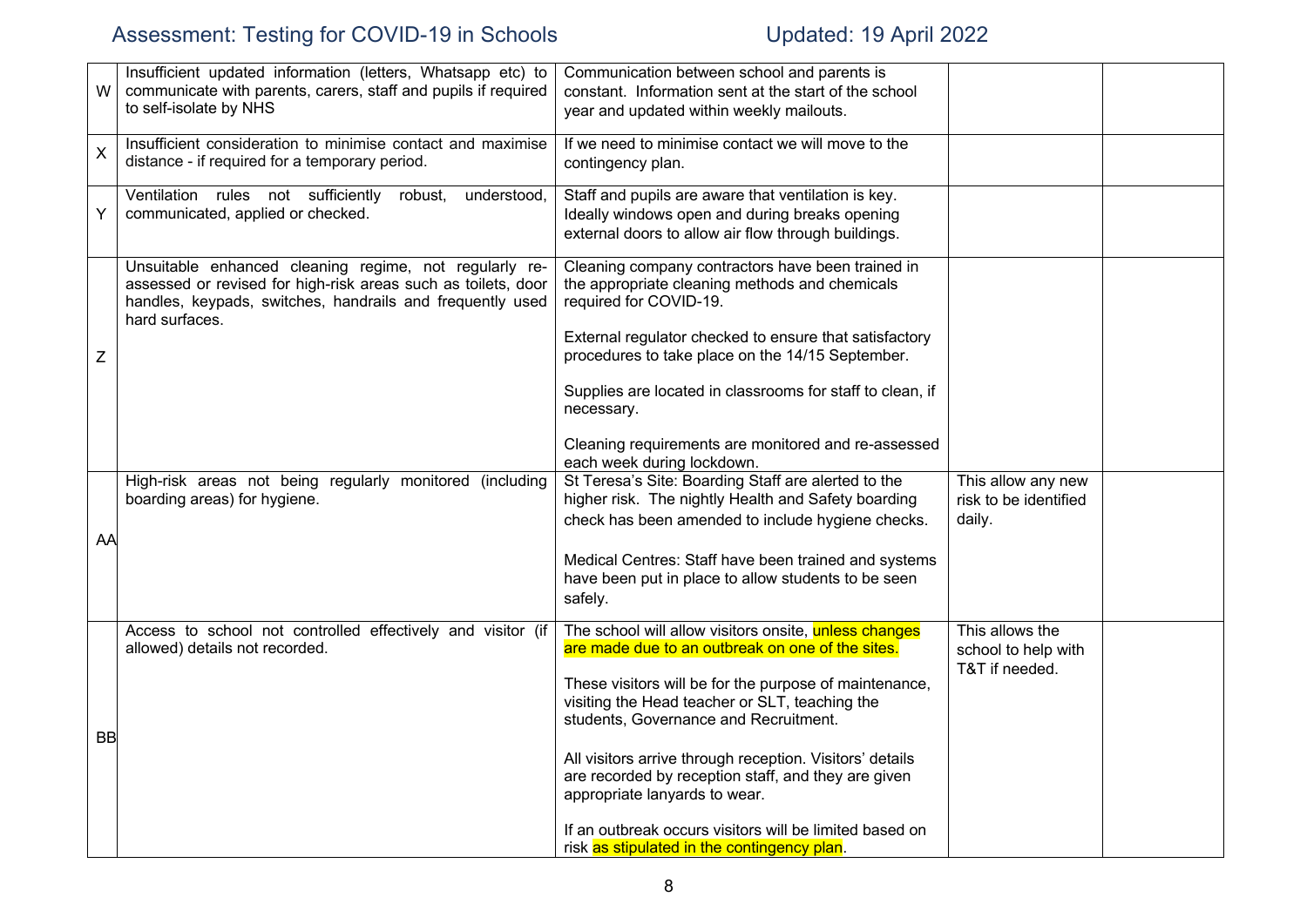| cc        | Insufficient supplies of hygiene materials and not readily<br>available, suitably stored or located.                                                                                          | Medical and Cleaning supplies are on schools site<br>from 20 August 2021. Stored appropriately in both<br>sites. New stock due 20 April 2022.                                                                                                                                                                                                                                                                                                                                                                                                                                        | This prevents a<br>shortage at the<br>start of term. |  |
|-----------|-----------------------------------------------------------------------------------------------------------------------------------------------------------------------------------------------|--------------------------------------------------------------------------------------------------------------------------------------------------------------------------------------------------------------------------------------------------------------------------------------------------------------------------------------------------------------------------------------------------------------------------------------------------------------------------------------------------------------------------------------------------------------------------------------|------------------------------------------------------|--|
| <b>DD</b> | Inadequate contingency / outbreak management plans for<br>changes to school operation: temporary lockdown, re-closing,<br>loss of catering or teachers?                                       | Contingency plan created and provided for review by<br>medical on a monthly basis. Options available to be<br>taken are listed within the plan.<br>Changes will be made if guidance changes in any<br>way.                                                                                                                                                                                                                                                                                                                                                                           |                                                      |  |
|           | Insufficient contingency / outbreak management plans in<br>case of medical need for self-isolation of individuals, multiple<br>EE pupils, staff or local outbreaks?                           | Contingency plan lists thresholds and specific actions<br>that need to be taken at each of these limits.<br>Contingency plan takes into account single vs multiple<br>cases of both staff and pupils.                                                                                                                                                                                                                                                                                                                                                                                |                                                      |  |
| FF        | Risk assessments and protective measures for holiday clubs,<br>after-school clubs, trips, visits and other out-of-school clubs<br>not regularly updated and communicated.                     | Risk Assessments are updated at the start of each<br>academic year and staff have been asked to make<br>sure COVID is considered in each of the RA.<br>This RA covers the after-school programme and any<br>other activity run by the school regarding COVID risks.<br>The school let facilities to different clubs/organisations,<br>and it is their responsibility to have their own RA, but<br>also to meet our standards regarding safeguarding,<br>and that they also meet Government guidelines.<br>All trips Risk Assessments have COVID contingency<br>planning requirement. | This prevents<br>historic RA.                        |  |
| GG        | Risk Assessments not regularly reviewed and updated<br>utilising feedback and lessons identified from all those<br>in school including pupils and support staff, visitors and<br>contractors. | Risk assessments are reviewed annually and<br>discussed in the Health and Safety meetings.<br>Systems are in place that if the RA does not meet the<br>requirements it is altered at the point of the issue.                                                                                                                                                                                                                                                                                                                                                                         | This prevent<br>historic RA.                         |  |
| HH        | All hazards identified not properly mitigated and<br>regularly re-assessed.                                                                                                                   | Systems are in place for staff to inform their line<br>manager regarding risks needing to be mitigated. SLT<br>have an open-door policy. Staff briefing weekly,<br>minutes circulated.<br>This COVID risk assessment is due to be updated                                                                                                                                                                                                                                                                                                                                            |                                                      |  |
|           |                                                                                                                                                                                               | every half term, but is treated as a living document so                                                                                                                                                                                                                                                                                                                                                                                                                                                                                                                              |                                                      |  |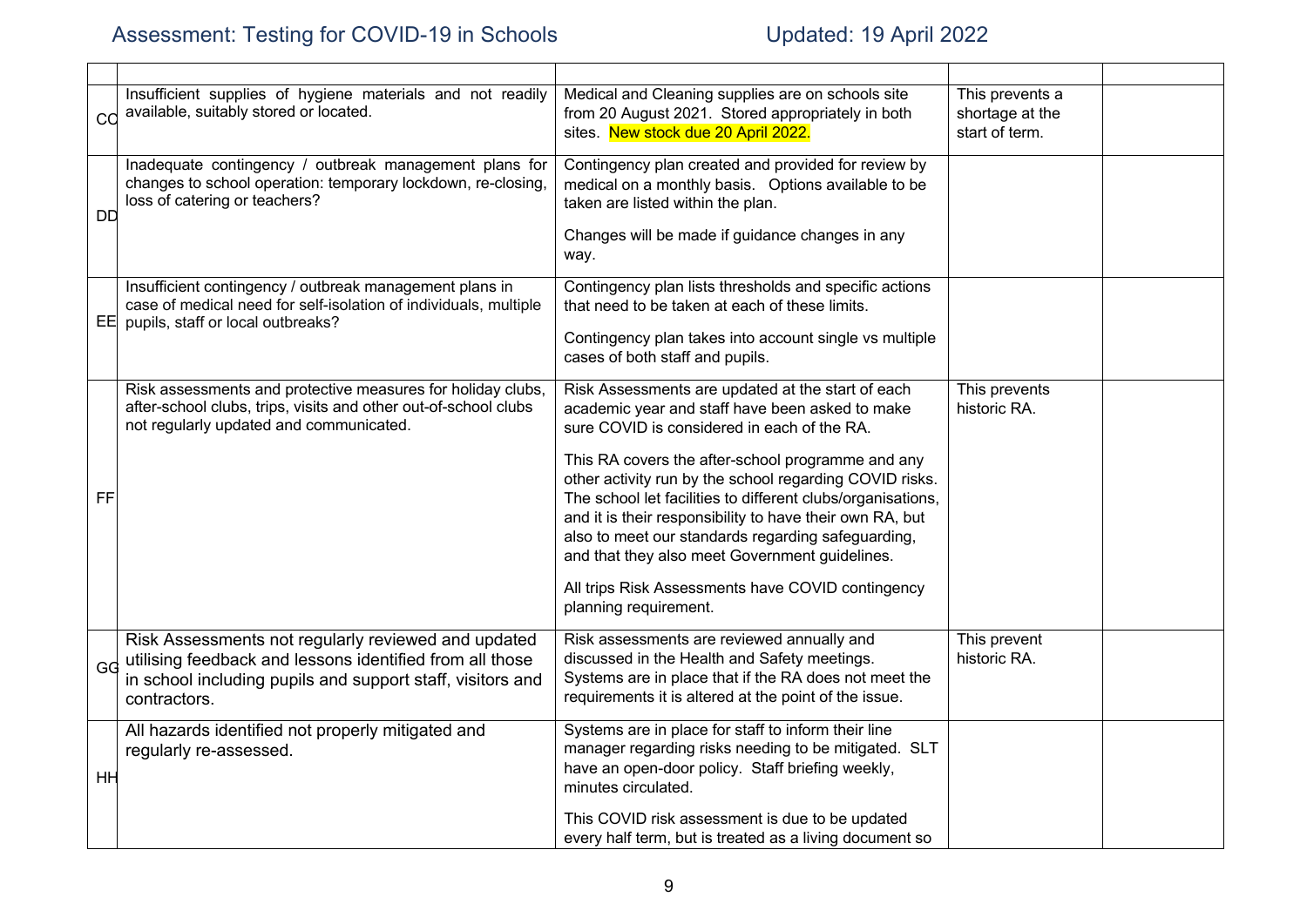|                        | can be immediately altered if a new hazard is<br>highlighted.                                                  |  |
|------------------------|----------------------------------------------------------------------------------------------------------------|--|
| No formal<br>vigilance | protocol in school to ensure symptom   Staff awareness and medical team protocols ensure<br>symptom vigilance. |  |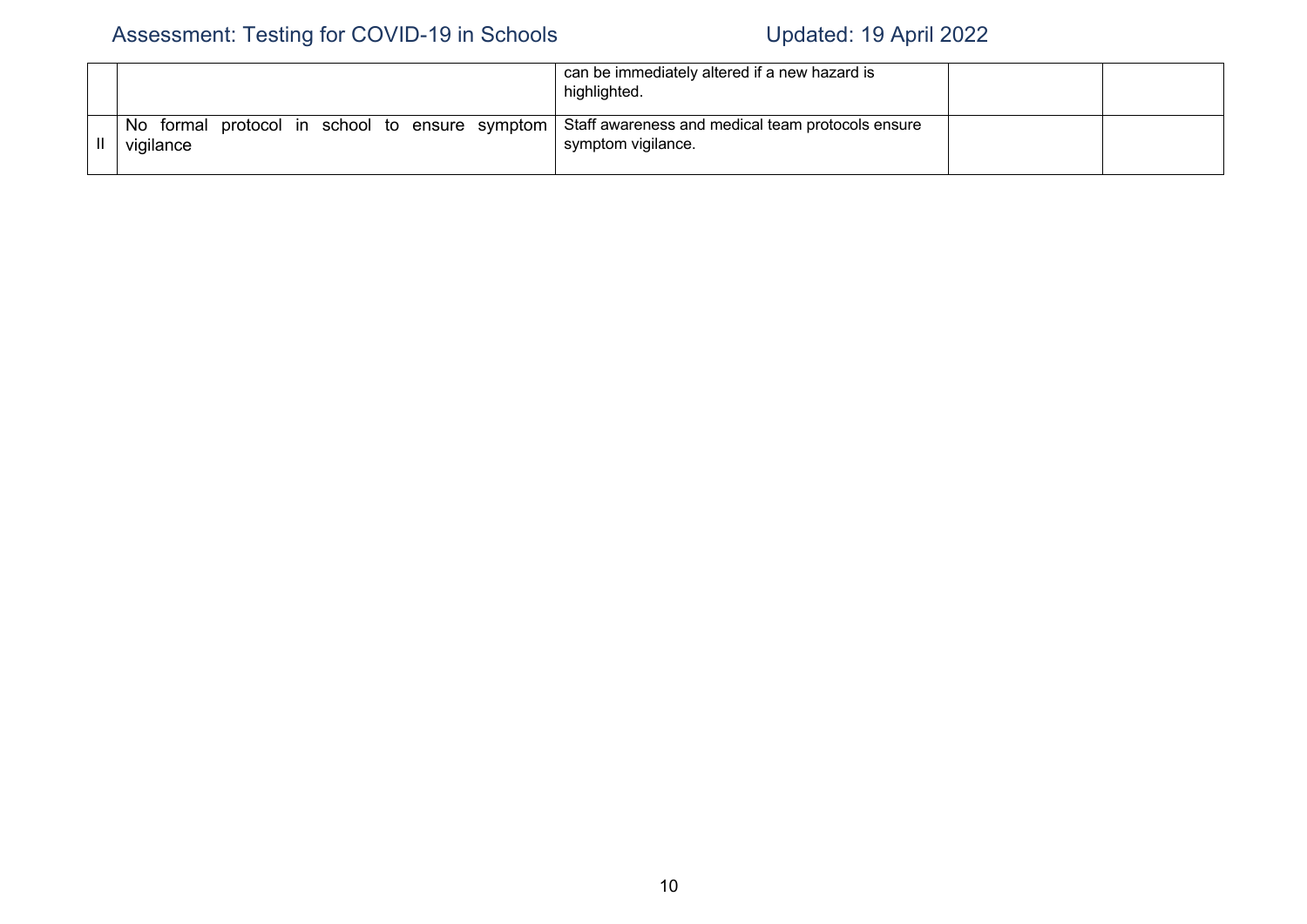## Risk Assessment for COVID-19 Test Process

|                | <b>Hazard</b>                                                                                                                                                            | <b>Control Measures</b>                                                                                                                                                                            | <b>Outcome</b>                                                                                           | Remarks /<br><b>Re-assessment</b> |
|----------------|--------------------------------------------------------------------------------------------------------------------------------------------------------------------------|----------------------------------------------------------------------------------------------------------------------------------------------------------------------------------------------------|----------------------------------------------------------------------------------------------------------|-----------------------------------|
|                | Explanatory T&T letters / emails not sent to parents / pupils,<br>staff and governors.                                                                                   | Letters sent 15 December 2021 (Cranmore) and 6<br>January 2022 (St Teresa's Senior).<br>Email also sent to all staff and Governors                                                                 | All pupils staff and<br>governors are<br>aware to the<br>process.                                        |                                   |
| $\overline{2}$ | No school "COVID-19 Testing Privacy statement".                                                                                                                          | Privacy statement produced from the template from the<br>DfE dated 20 August 2021. This was sent to parents.                                                                                       | All are aware of<br>the privacy<br>statement.                                                            |                                   |
| 3              | "COVID-19 Testing Privacy statement" not communicated to<br>staff, parents, pupils and governors.                                                                        | This privacy statement is included in the communication<br>24 and 26 August, and December 21/January 22.<br>Privacy statement on display in the testing centre.                                    | All received the<br>statement by<br>email and can see<br>in when they<br>arrive at the<br>testing centre |                                   |
| $\overline{4}$ | Separate school register not kept of those tested to inform<br>next test date, ordering test kits etc.                                                                   | Medical lead has a spreadsheet of all those tested in line<br>with the guidance. Kits are also ordered accordingly.                                                                                | Actioned.                                                                                                |                                   |
| 5              | Test data not recorded securely and kept until further<br>guidance is given to delete the information.                                                                   | This is kept in a secure online folder accessed only by<br>the medical team and the Heads PA.                                                                                                      | Actioned.                                                                                                |                                   |
| 6              | 'Test kit log' and 'test results register/log' documents not kept<br>separately for data protection purposes.                                                            | Two documents are created as stated within the<br>requirements.                                                                                                                                    | Actioned                                                                                                 |                                   |
| $\overline{7}$ | Repeated or similar issues (e.g. multiple repeat void tests,<br>unclear results, leaking/damaged tubes etc.) not recorded by<br>the school and reported to DfE Helpline. | All test results are recorded on the spreadsheet.                                                                                                                                                  |                                                                                                          |                                   |
| 8              | Those that have been identified as "close contact" via NHS<br>T&T not self-isolating                                                                                     | All students and staff who test positive will need to isolate<br>and get a PCR to confirm the results. The will not be<br>allowed back in school until they have gained a negative<br>PCR results. |                                                                                                          |                                   |
| 9              | Age-appropriate consent statement for testing (under / over<br>16) not properly competed.                                                                                | Consent gained by parents for all students under the age<br>of 16. This is via a Microsoft Form in advance of mass<br>testing.                                                                     |                                                                                                          |                                   |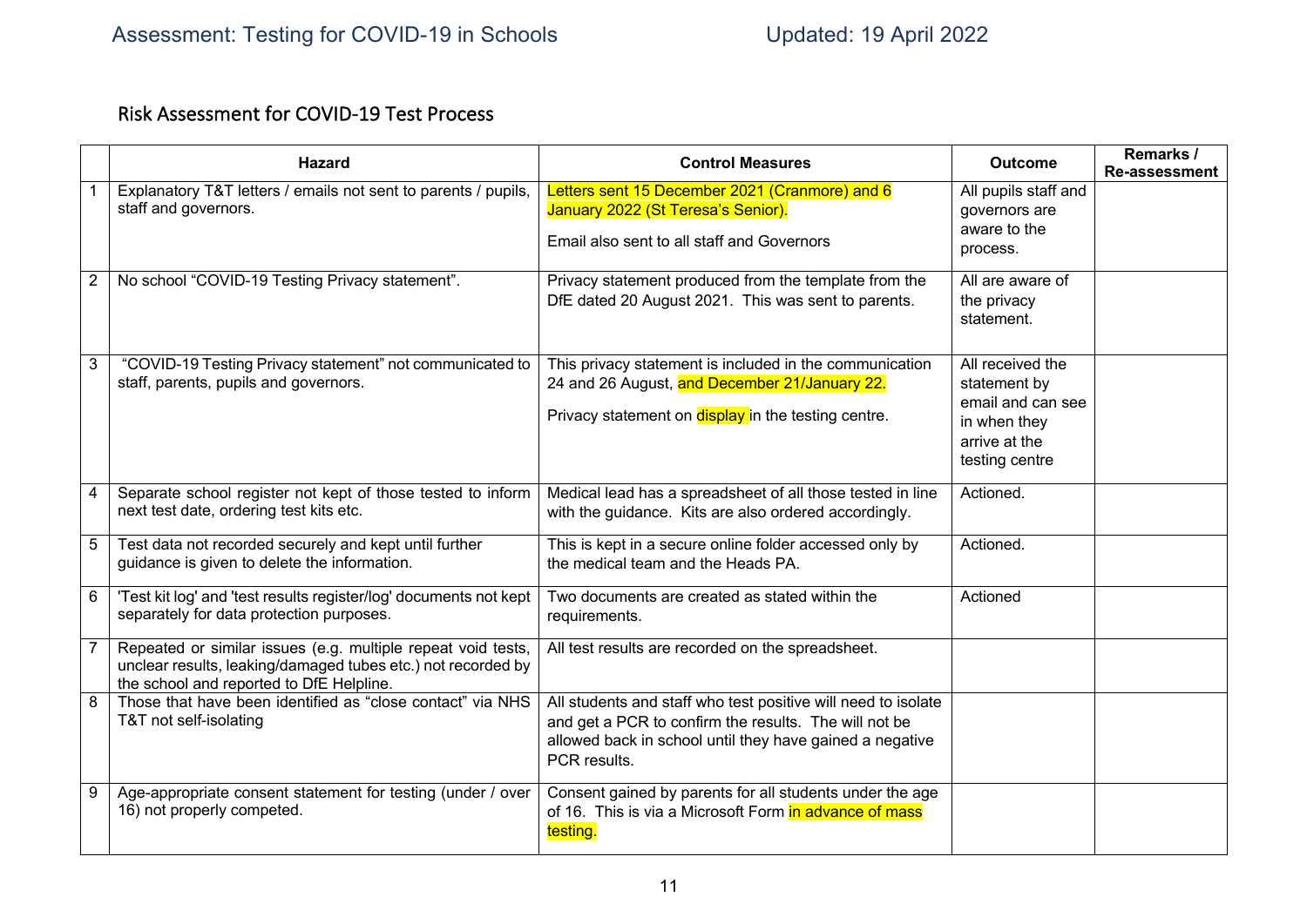|            |                                                                                                                                                              | Individual consent is also gained at the point of testing.                                                                                                                                                                                                                                                                                                                                                                                                   |  |
|------------|--------------------------------------------------------------------------------------------------------------------------------------------------------------|--------------------------------------------------------------------------------------------------------------------------------------------------------------------------------------------------------------------------------------------------------------------------------------------------------------------------------------------------------------------------------------------------------------------------------------------------------------|--|
| 10         | Test instruction posters, booklets, FAQ and briefings not<br>readily available and apparent.                                                                 | All required posters and documents are located in the<br>testing space.                                                                                                                                                                                                                                                                                                                                                                                      |  |
| 11         | Testing Training modules and assessment not completed<br>and recorded for specific roles.                                                                    | All staff who are involved will undergo the government<br>training.                                                                                                                                                                                                                                                                                                                                                                                          |  |
|            |                                                                                                                                                              | Competencies will be collected by the medical team on<br>all staff involved as proof of training and ability to test                                                                                                                                                                                                                                                                                                                                         |  |
|            | 12 Tests not supervised or conducted by trained staff.                                                                                                       | All staff who are involved will undergo the government<br>training.                                                                                                                                                                                                                                                                                                                                                                                          |  |
|            | 13 AST area not sufficiently controlled to limit access to testers,<br>those being tested and supervisors                                                    | Access to the testing centre in only allowed by trained<br>and approved personnel.                                                                                                                                                                                                                                                                                                                                                                           |  |
| 14         | AST process not maintaining social distancing where<br>appropriate, good hand and respiratory hygiene or keeping<br>occupied spaces well ventilated.         | The testing process requires washing hands, before and<br>after the test. Strict social distance measures will be in<br>place with 2m distances marked out. In addition to two<br>hand wash area, and hand sanitiser will be available.<br>Masks will be worn at all times by the testing team and<br>test candidates when not performing the swab.<br>COVID Lead to check the rooms to make sure that<br>staff/volunteers are adhering to the arrangements. |  |
| 15 I       | Social distancing advice between testing staff and those<br>being tested including distances between desks, chairs etc<br>not being observed and supervised. | The room is set up with 2 metre distance between testing<br>stations and chairs.                                                                                                                                                                                                                                                                                                                                                                             |  |
| 16         | Staff assisting with taking and processing swabs not wearing<br>appropriated PPE.                                                                            | All PPE is provided by the government and it will be a<br>requirement that it is worn.                                                                                                                                                                                                                                                                                                                                                                       |  |
| <u>171</u> | Process of swabbing not following training and / or updated<br>guidance.                                                                                     | There will be an information page on each swabbing<br>station and the staff will be trained.                                                                                                                                                                                                                                                                                                                                                                 |  |
|            |                                                                                                                                                              | Competencies will be collected by the Medical team on<br>all volunteers as proof of training and ability to test                                                                                                                                                                                                                                                                                                                                             |  |
| 18         | Tested sample incorrectly handled safely during the process<br>including disposal.                                                                           | Appropriate coloured disposal bags are used.                                                                                                                                                                                                                                                                                                                                                                                                                 |  |
| 19         | Process for informing parents / pupils / staff not understood<br>and implemented.                                                                            | Information will be shared in emails messages.<br>Leaflets in the testing areas                                                                                                                                                                                                                                                                                                                                                                              |  |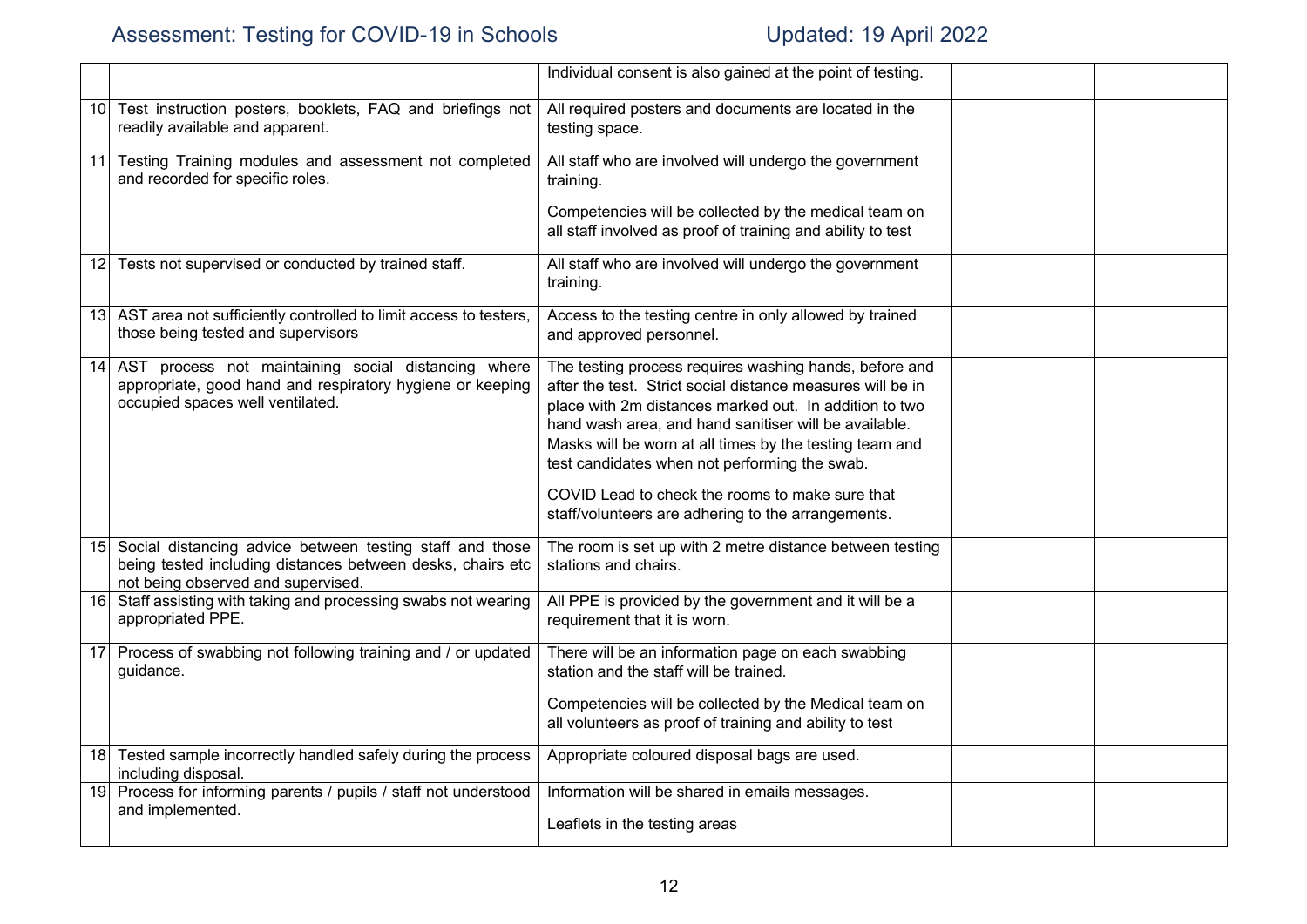| 20 | The process of barcoding, recording and communicating test<br>results is not accurate and supervised                                                                  | The medical lead has done all the training modules<br>required to supervise the testing process.      |  |
|----|-----------------------------------------------------------------------------------------------------------------------------------------------------------------------|-------------------------------------------------------------------------------------------------------|--|
| 21 | Inadequate supervision / checking to ensure equipment<br>handled correctly and not shared.                                                                            | The lead is part of the schools medical team and had<br>under gone all the online modules training.   |  |
|    | 22 Process of lost LFD, failed scans or damaged barcodes not<br>understood or properly implemented.                                                                   | This was covered in the training modules staff have<br>completed.                                     |  |
| 23 | Extraction solution with lab test kit (there are no manufacture<br>anticipated hazards) are inappropriately handled, stored and<br>disposed.                          | The medical centre deal with the extraction solution<br>appropriately.                                |  |
|    | 24 The training does not reflect hazards identified with testing<br>and these are not communicated to testing and cleaning<br>staff?                                  | Hazards are identified within the training given to those in<br>the testing centre.                   |  |
| 25 | Those tested positive with LFD not confirming the positive<br>result with a Polymerase Chain Reaction (PCR) test and<br>failing to self-isolate pending confirmation. | The school will contact the parents to arrange the<br>confirmatory PCR test if a student is positive. |  |
|    | 26 Key layout requirements including staff (see next grid below)<br>not being fully met.                                                                              | The room will be set up in line with the government<br>guidelines.                                    |  |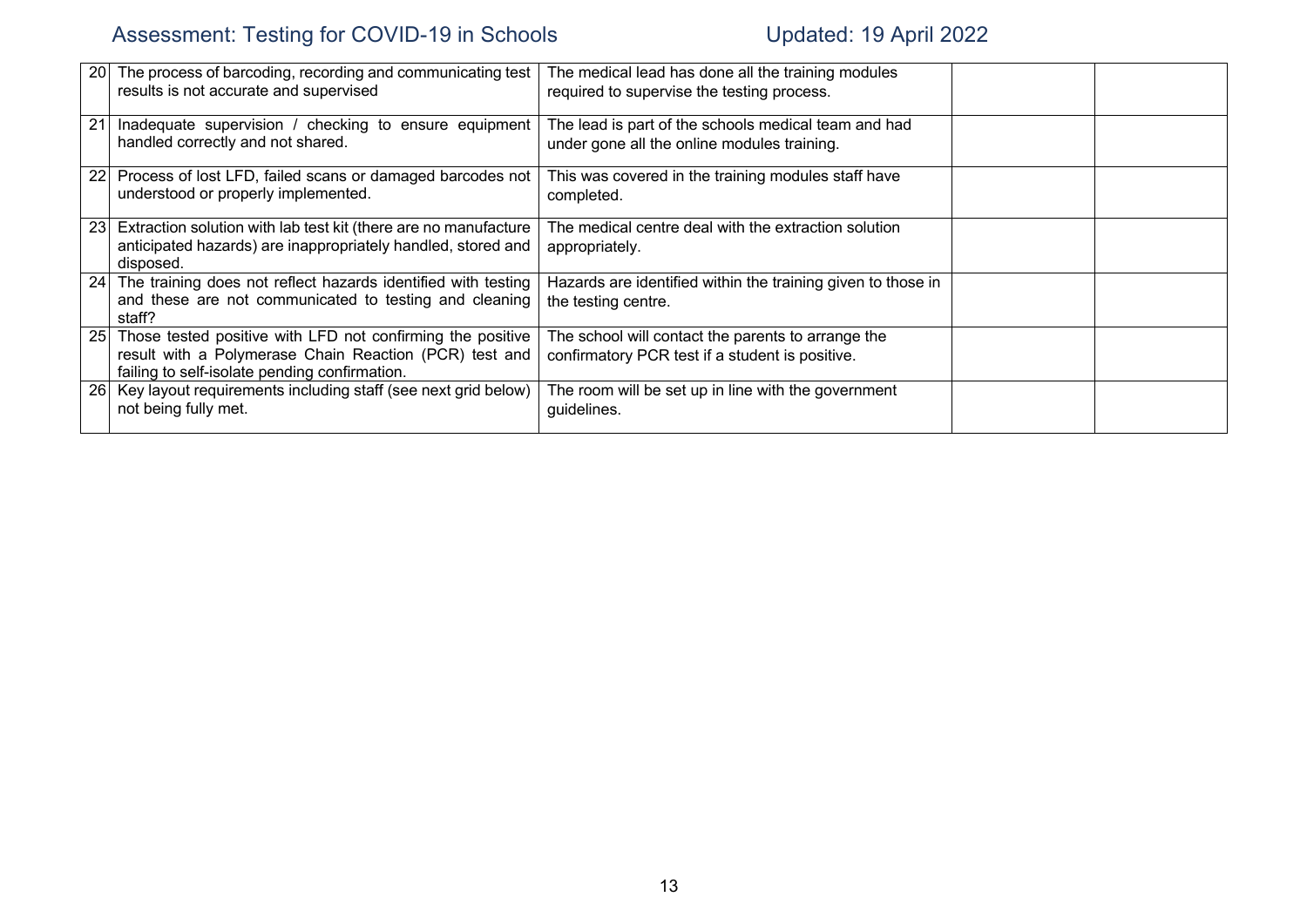# If now appropriate Risk Assessment for COVID-19 AST Sites

|                 | <b>Hazard</b>                                                                                                                                                        | <b>Control Measures</b>                                                                                                                                                                               | <b>Outcome</b>                          | Remarks /<br>Re-<br>assessment |
|-----------------|----------------------------------------------------------------------------------------------------------------------------------------------------------------------|-------------------------------------------------------------------------------------------------------------------------------------------------------------------------------------------------------|-----------------------------------------|--------------------------------|
| 27              | Insufficient staff available (depending on throughput: Team<br>Leader, Test Assistant, Processor, Coordinator,<br>Registration Assistant, Results Recorder, Cleaner) | The school medical teams lead this process. During the<br>process the medical team run the tests through the<br>medical centre. Staffing is sufficient for the numbers of<br>students through spaces. |                                         |                                |
| 28              | Training time and content inadequate (3 hrs with<br>introduction video, on-line training and assessment plus<br>rehearsal.)                                          | Medical team have time available to training during inset<br>day. Other staff have done the online training in<br>advance.                                                                            | Staff who are<br>needed are<br>trained. |                                |
| 29              | Consent forms are not available and properly completed?                                                                                                              | Consent forms will be chased by staff if they are not<br>completed. Students will sign consent on the day they<br>receive their LFT test.                                                             |                                         |                                |
| 30 <sup>°</sup> | Test site not kept separate from other activities (where<br>space allows)?                                                                                           | On both sites the medical centre is in a separate area<br>from the school. Both medical centres have an external<br>access.<br>Testing sites are big spaces with different entry/exits.               |                                         |                                |
| 31              | Test site flooring is not non-porous.                                                                                                                                | The room choice has the correct flooring                                                                                                                                                              | Complete                                |                                |
|                 | 32 Test site is not well lit with a good airflow                                                                                                                     | There is a flow of external air for the testing site.<br>Windows/ doors will be opened.                                                                                                               | Complete                                |                                |
|                 | 33 Test site Registration, Swabbing, Recording and<br>Processing Desks and waiting areas not on a one-way<br>system.                                                 | The rooms chosen allow external entrance and a one-<br>way system.                                                                                                                                    | Complete                                |                                |
|                 | 34 Test chair in swabbing bay not a minimum of 2m apart.                                                                                                             | The rooms are set up with 2m distances between<br>swabbing bay. In the space there is room for a much<br>greater distance.                                                                            | Complete                                |                                |
| 35              | Each swabbing desk and associated processing desk not<br>more than 1m away and Recording desk not located close<br>by.                                               | All the desks are in the correct location, following the<br>Government guidelines.<br>These will be checked by the COVID lead at the<br>beginning of each testing session.                            |                                         |                                |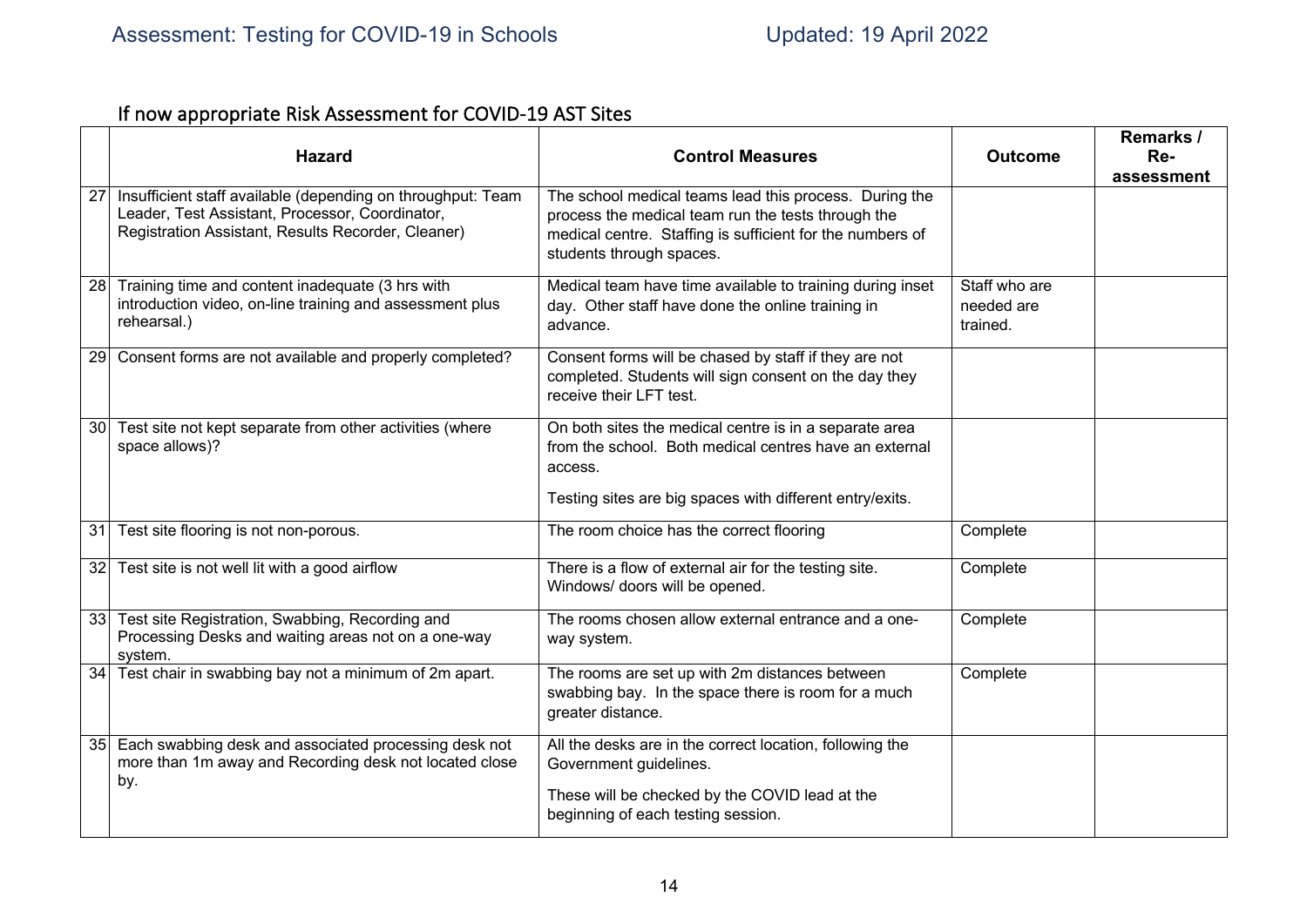|                 | 36 No clear division and demarcation between swabbing and<br>processing area.                                                 | Signs make it clear about the different divisions.                                                                                                                                                                                                                                                                                |  |
|-----------------|-------------------------------------------------------------------------------------------------------------------------------|-----------------------------------------------------------------------------------------------------------------------------------------------------------------------------------------------------------------------------------------------------------------------------------------------------------------------------------|--|
|                 | 37 Non-authorised people and test subjects able to enter the<br>processing area                                               | The testing area is only for those staffing the space or<br>having the test.                                                                                                                                                                                                                                                      |  |
| 38 <sup>1</sup> | Inadequate evidence of quality assurance, guidance and<br>supervision.                                                        | Training, written information and guidance will be given to<br>all those involved.<br>A member of SLT will always be available during testing<br>times.<br>Competencies will be collected by the medical team on<br>all volunteers as proof of training and ability to test<br>The medical team will be conducting a daily review |  |
| 39 <sup>°</sup> | Processing bays not properly cleaned, and waste (including<br>clinical waste) is not properly disposed.                       | Clinical waste bags will be in the appropriate places, as<br>well as cleaning products to wipe down the appropriate<br>areas.<br>Plastic chairs will be used.                                                                                                                                                                     |  |
|                 | 40 Disorderly entry, processing, social distancing and exit<br>movement.                                                      | Pupils will be monitored about their behaviour, and SD as<br>they come for testing.<br>Academic staff will support this.                                                                                                                                                                                                          |  |
| 41              | Manual handling of testing kits, pallets, boxes, packages<br>and waste not considered in terms of bulk, weight and<br>access. | Staff trained in manual handling move the kits to the<br>appropriate spaces.                                                                                                                                                                                                                                                      |  |
| 42              | Testing kits not stored at 2 - 30°C and tests not given in the<br>appropriate ambient temperature of 15 - 30°C.               | Test kits are stored and given at the appropriate<br>temperatures.                                                                                                                                                                                                                                                                |  |
| 43              | Inadequate provision of a quiet space to talk with the pupil<br>mindful of the need for social distancing / PPE / wellbeing.  | The space given will be large for the small number of<br>students. It is unlikely that they were ever be more than<br>12 in the space at the one time.                                                                                                                                                                            |  |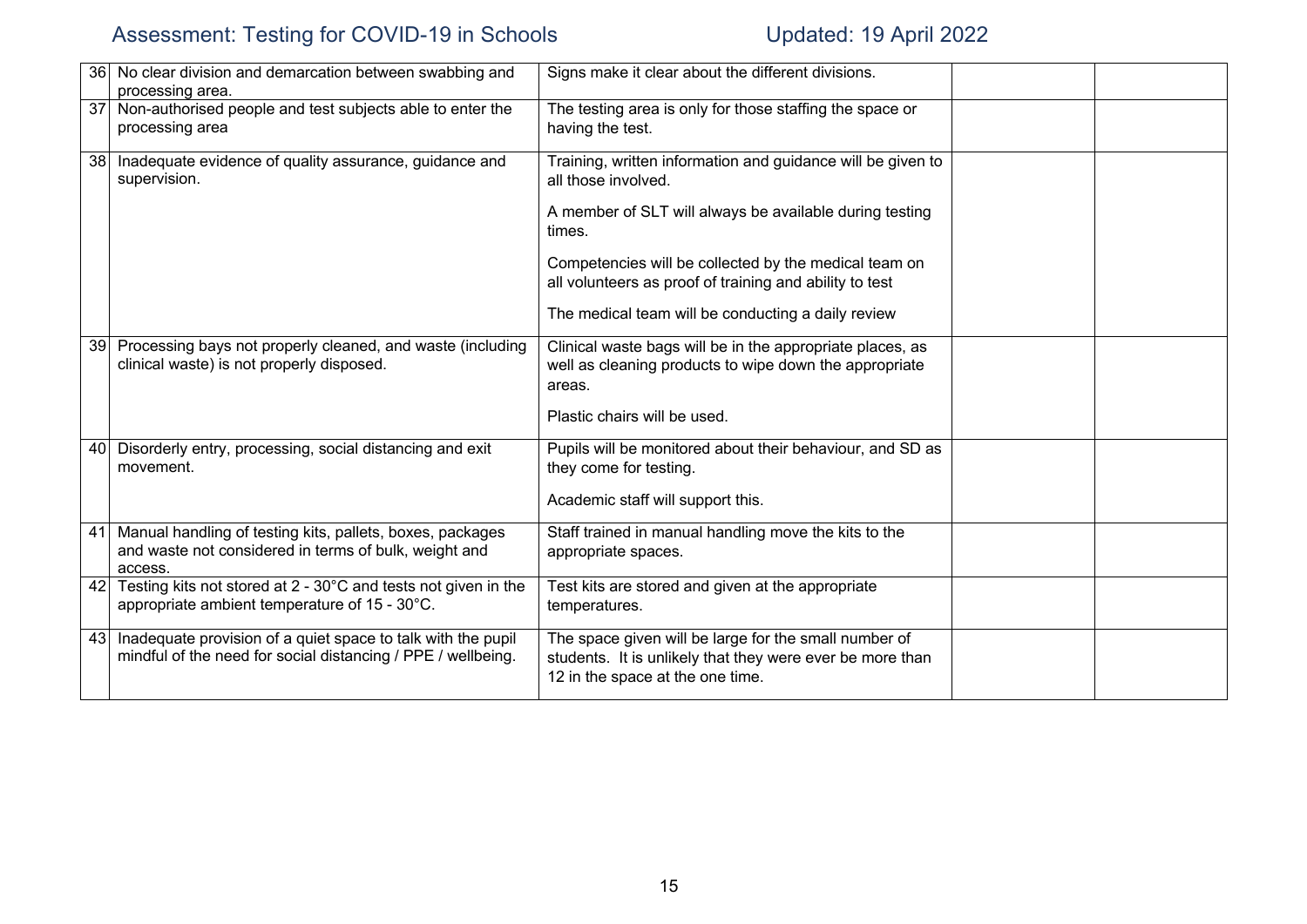# Risk Assessment for COVID-19 Self-Testing

|    | <b>Hazard</b>                                                                                                          | <b>Control Measures</b>                                                                                                                                                                                              | <b>Outcome</b> | Remarks /<br>Re- |
|----|------------------------------------------------------------------------------------------------------------------------|----------------------------------------------------------------------------------------------------------------------------------------------------------------------------------------------------------------------|----------------|------------------|
|    |                                                                                                                        |                                                                                                                                                                                                                      |                | assessment       |
| 44 | Location and availability of LFD kits not understood by staff                                                          | Kits given out to students during their initial mass testing<br>for the month of September and January 2022. Kits are<br>no longer required Feb 2022. Stock kept for use within<br>the Boarding and medical centers. |                |                  |
| 45 | Test kit not kept away from children until needed.                                                                     | Test kept in a secure location so not accessible to<br>children who do not require them.                                                                                                                             |                |                  |
|    | 46 Self-testing not conducted in accordance with guidelines<br>and supervised where required.                          | Pupils attend two monitored tests before they have to test<br>themselves. Video sent to pupils to show them how it is<br>done.                                                                                       |                |                  |
|    | 47 Positive results not reported.                                                                                      | Parents and students informed how to upload results to<br>the NHS Track and Trace.<br>Communication with Pupils to make sure this is<br>happening.                                                                   |                |                  |
| 48 | Incidents not reported to school or reported to DfE / DHSC<br>(to help identify emerging issues).                      | Training and reporting lines are always followed.                                                                                                                                                                    |                |                  |
| 49 | Incident protocols and feedback loop not understood and / or<br>implemented.                                           | Protocols for spillages and incidents are displayed in the<br>testing site. They are also available to all staff.                                                                                                    |                |                  |
|    | 50 If appropriate test and report on children under 12 not<br>tested by confident adult.                               | School is able to test pupils if the pupil is unable to<br>manage                                                                                                                                                    |                |                  |
| 51 | Are those unable to self-swab given additional support and<br>reasonable adjustments?                                  | School is able to test pupils if the pupil is unable to<br>manage.                                                                                                                                                   | In place       |                  |
|    | 52 Are there measures in place to reduce anxiety over testing<br>and coping with a positive result?                    | Pastoral care within the school is strong and School<br>Nurse aided by Pastoral team, will reassure all pupils of<br>the testing procedures.                                                                         | In place       |                  |
| 53 | Clinical incident which has potential to harm not reported to<br>https://coronavirusyellowcard.mhra.gov.uk and school. | Protocols for incidents are displayed in the testing site.<br>They are also available to all staff.                                                                                                                  | In place       |                  |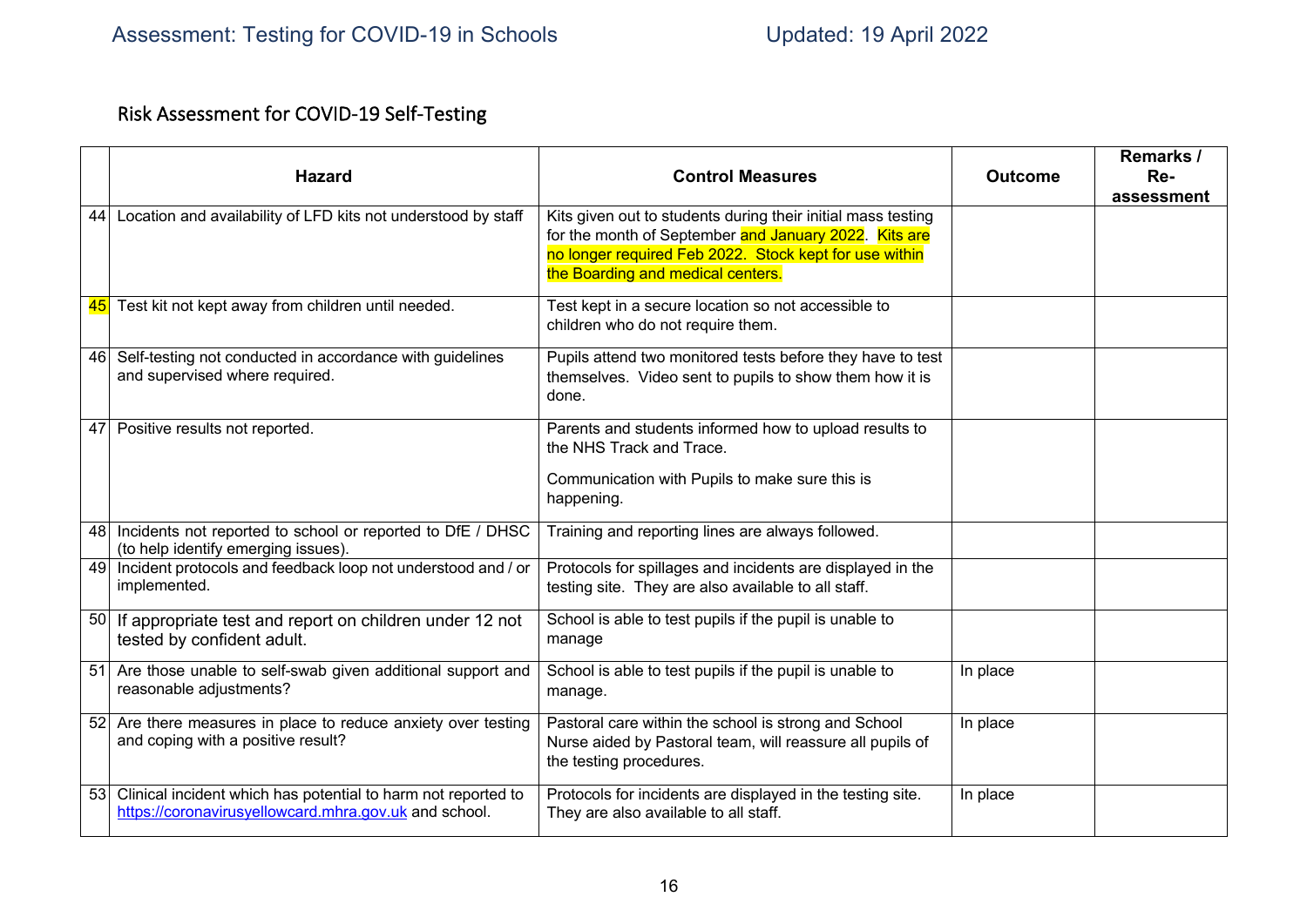| 54              | Clinical incident which has led to harm and requires<br>immediate medical care not reported to 111 or 999 and then<br>to school.                                                                         | Systems and procedures at the school require the<br>contact of emergency services if any child or adult<br>requires emergency help                                                     |  |
|-----------------|----------------------------------------------------------------------------------------------------------------------------------------------------------------------------------------------------------|----------------------------------------------------------------------------------------------------------------------------------------------------------------------------------------|--|
| 551             | Non-clinical incidents occurring at home (something<br>damaged, or missing or difficult to use in the kit, unable to<br>log result etc) not reported to 119.                                             | Parents recommended to called 119 if they experience<br>any issue with non-clinical incidents regarding their home<br>test.                                                            |  |
| 56 <sup> </sup> | Do not eat or drink for at least 30 minutes before doing the<br>test to reduce the risk of spoiling the test.                                                                                            | Instructions of timing are part of the information given to<br>parents.                                                                                                                |  |
| 57              | Video on how to take the swab test: www.gov.uk/covid19-<br>self-test-help not referred to before testing.                                                                                                | Testing link shared with parents.                                                                                                                                                      |  |
| 58              | Surface and hands not cleaned before test or after test (if<br>more than one test).                                                                                                                      | Instructions shared with parents and pupils                                                                                                                                            |  |
| 59              | Test kit not checked for damage or expiry date.                                                                                                                                                          | Medical staff will check the kits before releasing them to<br>staff and those pupils who require the test.                                                                             |  |
| 60              | Testing process not followed correctly for self / child<br>including rubbing fabric tip of swab 4 x over both tonsils (or<br>where they would have been) and then 10 complete circles<br>of one nostril. | Instructions shared with parents and pupils. Pupils would<br>have done three tests on site prior to taking their own<br>test.                                                          |  |
| 61              | Processing of the swab not completed in-line with guidance<br>including transferring the sample into the liquid and the<br>liquid then on to the well on the test strip.                                 | Instructions shared with parents and pupils                                                                                                                                            |  |
|                 | 62 Soft, fabric tip of swab and fabric strip touches hands.                                                                                                                                              | Instructions shared with parents and pupils                                                                                                                                            |  |
| 63              | Fabric tip of swab touches tongue, teeth, cheeks, gums, or<br>any other surfaces.                                                                                                                        | Each pupil emailed video clip and verbal instructions how<br>to do the test correctly.                                                                                                 |  |
| 64              | Test kit not properly disposed of in waste bag provided and<br>placed in general household waste.                                                                                                        | At the testing centre, all waste is place in the yellow and<br>black bags.                                                                                                             |  |
| 65              | Test on children under 12 continued despite child feeling<br>pain.                                                                                                                                       | If a child under 12 requires testing and they report pain<br>the school will stop the test.                                                                                            |  |
| 66 I            | Test kit and each item in the test kit used more than once.<br>(Do not re-use items. Each person's result must be<br>reported).                                                                          | Information sent to parent instructs them that results<br>need to be reported and that each test is for one use<br>only.                                                               |  |
| 67              | Problems with hands or vision. (May need someone<br>to assist with the swabbing and testing process).                                                                                                    | If pupils are unable to swab themselves due to hand or<br>impaired vision, the option is given to parent to help with<br>the testing or use of the school nurse is also a possibility. |  |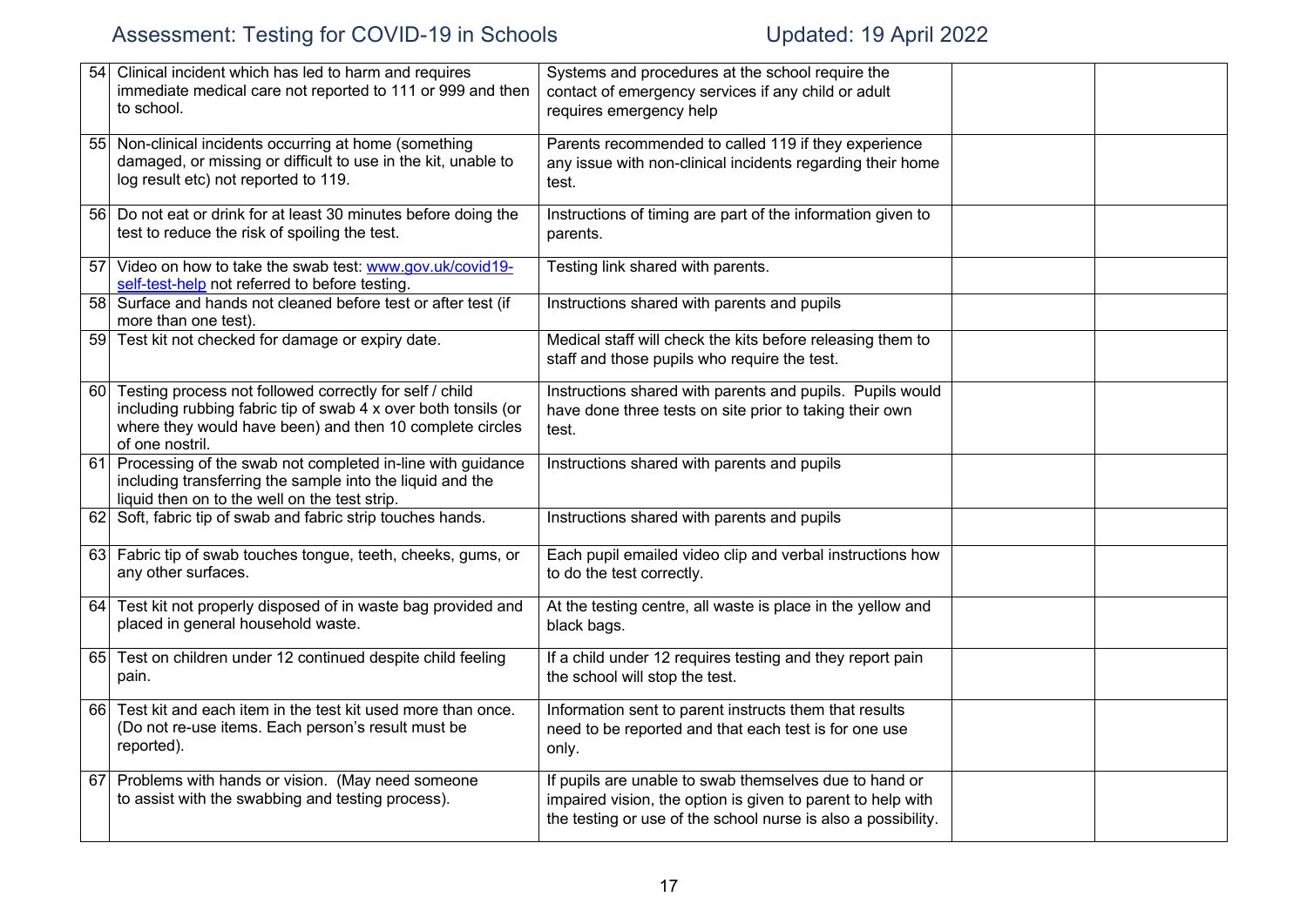| 681 | No alternative measure if nose piercing (swab the other<br>nostril or if both nostrils pierced remove one piercing before<br>swabbing.) | If nose piercing is present, alterative measures are<br>required to be followed.<br>For pupils, nose piercing are not allowed, therefor this is<br>not applicable. |  |
|-----|-----------------------------------------------------------------------------------------------------------------------------------------|--------------------------------------------------------------------------------------------------------------------------------------------------------------------|--|
| 691 | Nosebleed within the last 24 hours (swab other nostril or<br>wait 24 hours).                                                            | Staff are trained to swab the other nostril if a pupil<br>identifies as having had a nosebleed within 24 hours of<br>testing.                                      |  |
| 701 | Unable to take a throat swab. (then swab both nostrils)                                                                                 | Staff are instructed in training to use both nostrils if they<br>are unable to swab the throat.                                                                    |  |

# Pupils, Parent and Staff Risk Assessment in the COVID-19 Environment

|                | <b>Hazard</b>                                                                                          | <b>Control Measures</b>                                                                                                           | <b>Outcome</b> | Remarks /<br>Re-<br>assessment |
|----------------|--------------------------------------------------------------------------------------------------------|-----------------------------------------------------------------------------------------------------------------------------------|----------------|--------------------------------|
|                | Communication channels not working and not<br>reviewed. (Email, text, facebook etc).                   | Communication is via email, SMS, social media and<br>written letters.                                                             |                |                                |
|                |                                                                                                        | Cranmore SLT meets once a week to monitor systems.                                                                                |                |                                |
|                |                                                                                                        | St Teresa's Senior School SLT meet twice a week/Prep<br>School SLT meet weekly to monitor systems that have<br>been put in place. |                |                                |
|                |                                                                                                        | There are multiple communication methods to allow for<br>redundancy if one system breaks down.                                    |                |                                |
|                |                                                                                                        | The school has moved to the Cloud to allow multiple<br>methods for accessing communication if a system fails<br>onsite.           |                |                                |
| $\overline{2}$ | New staff, parents and pupils joining school not<br>provided or updated with full induction process or | This document has already been sent to all staff<br>(including new staff). Each update is sent to all Staff.                      |                |                                |
|                | aware of changes and potential hazards.                                                                | This document is given to any new staff joiner to the<br>school.                                                                  |                |                                |
|                |                                                                                                        | The RA is published on the school website for parents<br>and visitors to view.                                                    |                |                                |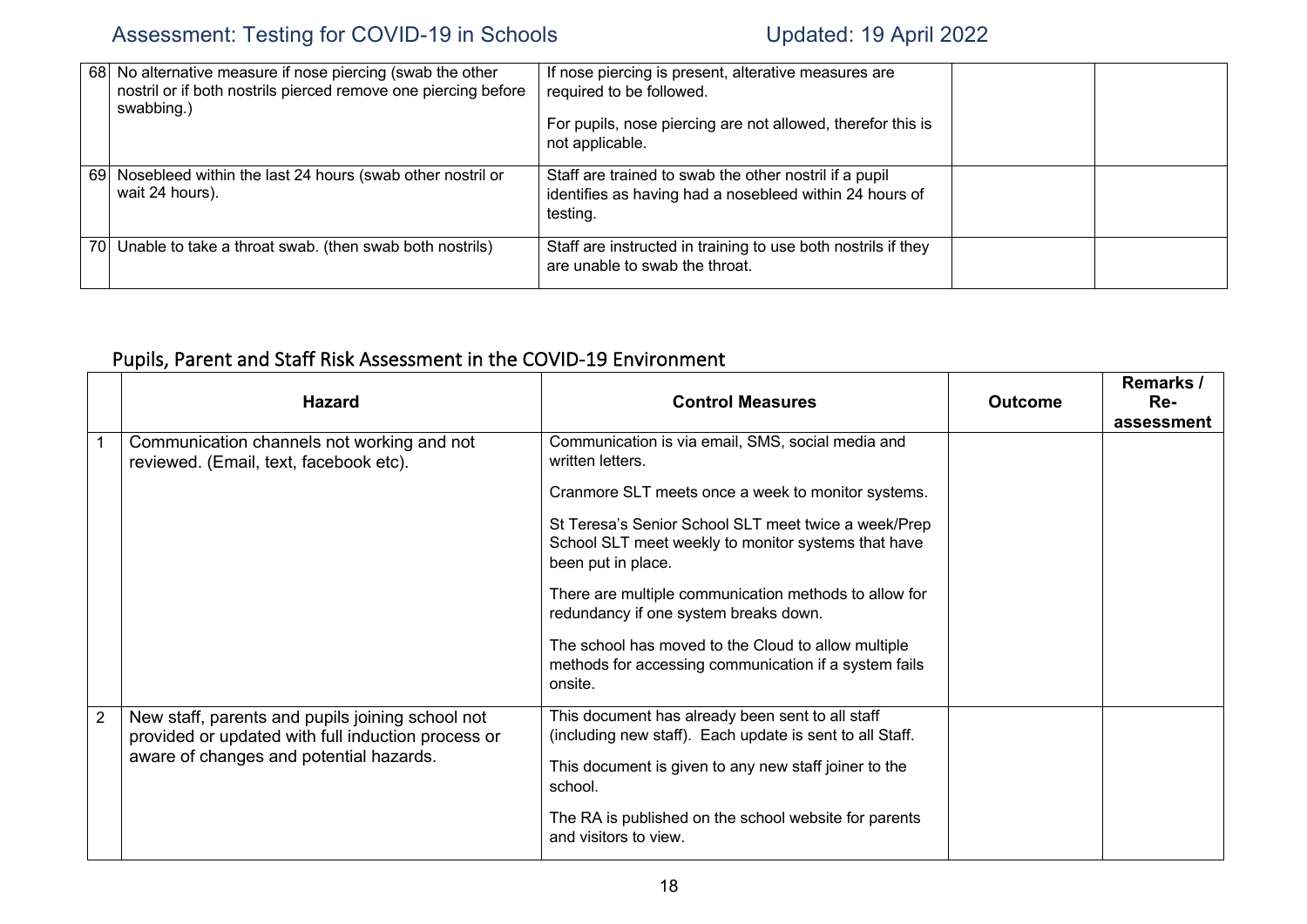|   |                                                                                                                                              | Staff have been given the opportunity to feedback<br>anonymously at each RA cycle.                                                                                                                                          |  |
|---|----------------------------------------------------------------------------------------------------------------------------------------------|-----------------------------------------------------------------------------------------------------------------------------------------------------------------------------------------------------------------------------|--|
|   |                                                                                                                                              | Online guidance booklet has been updated and sent to<br>parents when required.                                                                                                                                              |  |
|   |                                                                                                                                              | Start of term information has been sent to all parents.                                                                                                                                                                     |  |
| 3 | Lack of a robust feedback and reply system to<br>ensure best practice and two-way communications<br>for pupils, parents, staff and governors | Email interchange is available directly with the Head of<br>each school as well as the Executive Director of the<br>EST.                                                                                                    |  |
|   |                                                                                                                                              | Pupils have effective and established methods of<br>communication between teachers via MS<br>Teams/Emails/Firefly.                                                                                                          |  |
|   |                                                                                                                                              | Governors are on Microsoft Teams and they can<br>communicate with all staff and parents as required.                                                                                                                        |  |
|   |                                                                                                                                              | Office staff monitor and respond to emails daily between<br>8am - 6pm term time. Boarding staff monitor emails<br>until 11pm. During the holidays the office is staffed<br>Monday, Wednesday, and Friday 9-12 as a minimum. |  |
| 4 | No Governor and / or SLT member for school /<br>department responsible for COVID-19 matters.                                                 | Responsibility for our COVID-19 response has been<br>distributed between the following individuals:                                                                                                                         |  |
|   | Governor / SLT members' contact details not known<br>and not on call.                                                                        | <b>EST Executive Head - Michael Farmer</b>                                                                                                                                                                                  |  |
|   |                                                                                                                                              | EST Director of Operations - Victoria Low                                                                                                                                                                                   |  |
|   |                                                                                                                                              | Cranmore - Barry Everitt                                                                                                                                                                                                    |  |
|   |                                                                                                                                              | St Teresa's Senior - Claire McShane                                                                                                                                                                                         |  |
|   |                                                                                                                                              | St Teresa' Prep - Sarah Conrad                                                                                                                                                                                              |  |
| 5 | No school representative identified to liaise with local                                                                                     | School representatives are:                                                                                                                                                                                                 |  |
|   | authorities and local health protection team.                                                                                                | SENCO Cranmore - Michael Peacock                                                                                                                                                                                            |  |
|   |                                                                                                                                              | SENCO St Teresa's - Audrey Moncrieffe                                                                                                                                                                                       |  |
|   |                                                                                                                                              | DSL Cranmore - Jessica Schembri                                                                                                                                                                                             |  |
|   |                                                                                                                                              | DSL St Teresa's Senior - Victoria Low                                                                                                                                                                                       |  |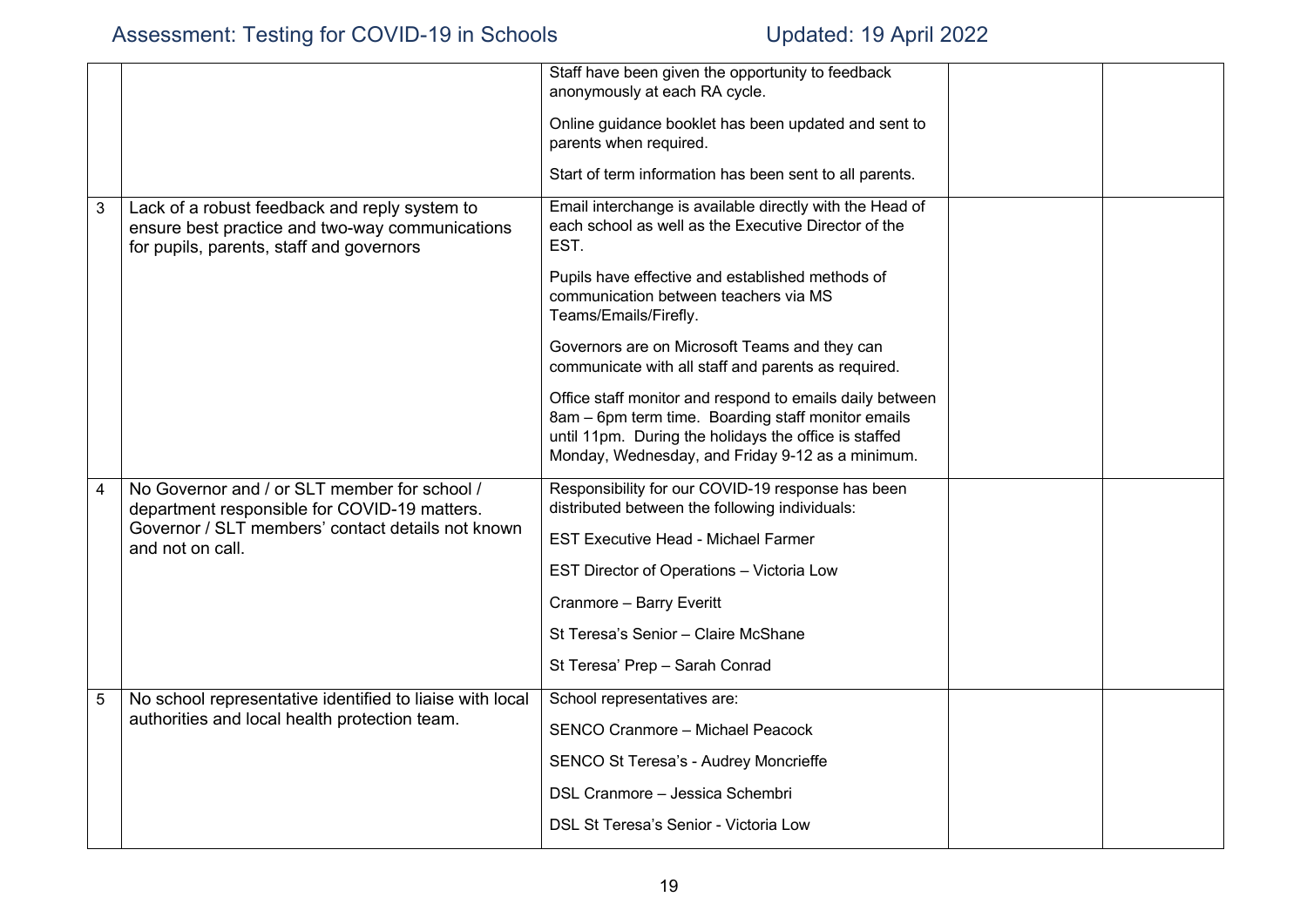|                |                                                                                                                                                                                       | <b>DSL St Teresa's Prep - Denise Irons</b>                                                                                                      |  |
|----------------|---------------------------------------------------------------------------------------------------------------------------------------------------------------------------------------|-------------------------------------------------------------------------------------------------------------------------------------------------|--|
|                |                                                                                                                                                                                       | Nurse Cranmore: Katie Berry and Phillippa Smith                                                                                                 |  |
|                |                                                                                                                                                                                       | Lead Nurse St Teresa's: Sarah Papageorgiou                                                                                                      |  |
| $6\phantom{1}$ | Local authorities and health protection teams not<br>engaged prior to re-opening (and the benefit of their<br>services in case of infection).                                         | SENCO, reception staff, medical staff, DSL and PAs to<br>the Heads all have prior contact with relevant local<br>authorities.                   |  |
| $\overline{7}$ | No plan to inform local health protection team if two<br>or more confirmed cases within 10 days or there is<br>an overall rise in sickness absence.                                   | Local Health Protection team to be notified if there is a<br>confirmed case within the school.                                                  |  |
| 8              | No system to communicate with staff who are unable<br>or have not returned to school for fear of infection.                                                                           | Staff are telephoned weekly. Currently this situation is<br>not applicable.                                                                     |  |
| 9              | Lack of mechanism for parents of pupils with<br>significant risk factors to discuss concerns and<br>provide reassurance of the measures put in place to<br>reduce the risk in school. | Any parent with concern has the medical teams, Heads<br>and any pastoral member of staff to speak to (contact<br>detailed previously provided). |  |
| 10             | No staff, pupil and / or parent health declaration<br>implemented or recorded.                                                                                                        | Medical team has assessed existing records and<br>ensured all records are present.                                                              |  |
| 11             | Lack of robust rules for hygiene standards for staff and<br>pupils - and failure to adequately enforce standards                                                                      | If a pupil/staff is on site:<br>Pupils will sanitise/wash their hands on entrance to and<br>exit from the school.                               |  |
|                |                                                                                                                                                                                       | Pupils are expected to wash their hands as they<br>transition between inside/outside and PE.                                                    |  |
|                |                                                                                                                                                                                       | They will also wash hands before and after lunch, and<br>after they use the lavatories, as normal.                                              |  |
|                |                                                                                                                                                                                       | Washing hands for at least 20 seconds will be taught,<br>practised and demonstrated for the younger years.                                      |  |
|                |                                                                                                                                                                                       | Bins to be emptied during the day.                                                                                                              |  |
|                |                                                                                                                                                                                       | The use of shared resources such as stationery and<br>other equipment is limited and disinfected where not<br>possible to avoid.                |  |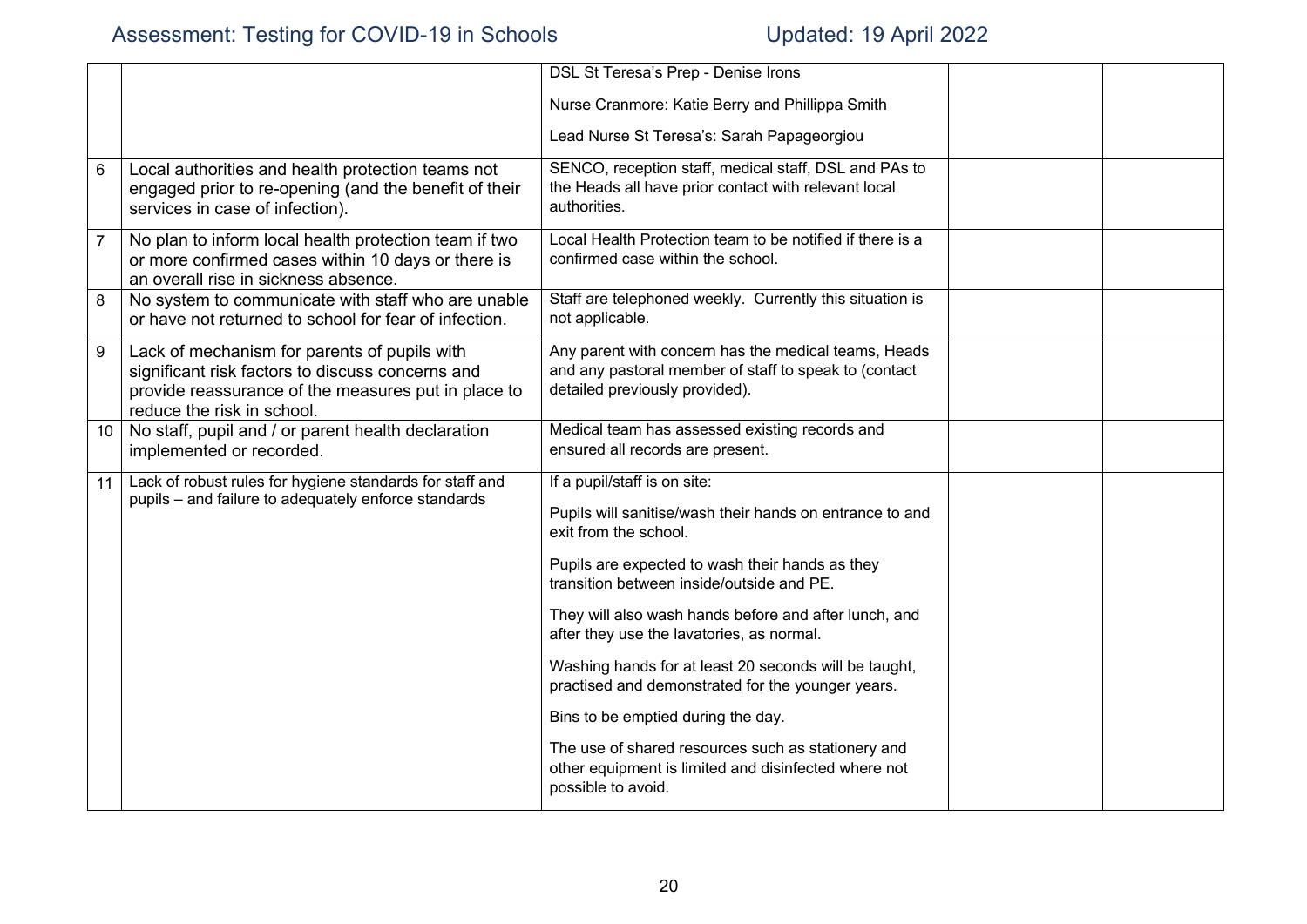| 12 | Class and activity rooms not properly and regularly<br>ventilated with fresh air.                              | Staff are requested to have windows open in classroom<br>to allow ventilation. If a poorly ventilated room the door<br>could be opened, if it is not a fire door.<br>All fire doors must remain shut unless they are able to<br>be opened on a magnetic latch.                                                                                                                                                                  |  |
|----|----------------------------------------------------------------------------------------------------------------|---------------------------------------------------------------------------------------------------------------------------------------------------------------------------------------------------------------------------------------------------------------------------------------------------------------------------------------------------------------------------------------------------------------------------------|--|
| 13 | Staff not trained or regularly updated in COVID-19<br>symptoms and how these rules apply to teaching?          | During INSET, the common symptoms identified were:<br>Fever<br>Cough<br>Lack of taste<br>Additional symptoms have been highlighted to staff due<br>to the new variant.<br>Staff members are regularly updated by the Heads of<br>School. They will also be given direct guidance on what<br>to share with the pupils in terms of behaviour and<br>management.<br>This information can also be found in the contingency<br>plan. |  |
| 14 | At drop-off and pick-up parents not complying with school<br>policy (if required) outside gates and entrances. | Cranmore: Before school: Lower School parents are<br>able to drop off to breakfast club or sports hall. Older<br>children to be drop and go. At the end for the day:<br>Children are taken to the car park but parent can walk<br>up at normal collection times for extracurricular or after<br>school care.                                                                                                                    |  |
|    |                                                                                                                | St Teresa's Senior school: Parents wait in the carpark<br>for their child to exit. The exception is Day Girl study.<br>Parents enter reception to notify that they are here and<br>return immediately to their vehicle.                                                                                                                                                                                                         |  |
|    |                                                                                                                | St Teresa's Prep: Parents wait in their cars in a queue<br>to avoid groups congregating and mixing. Staff<br>supervise the drop-off zones and use walkie talkies to<br>ask for girls to walk to their cars. This allows the swift<br>movement of students and parents.                                                                                                                                                          |  |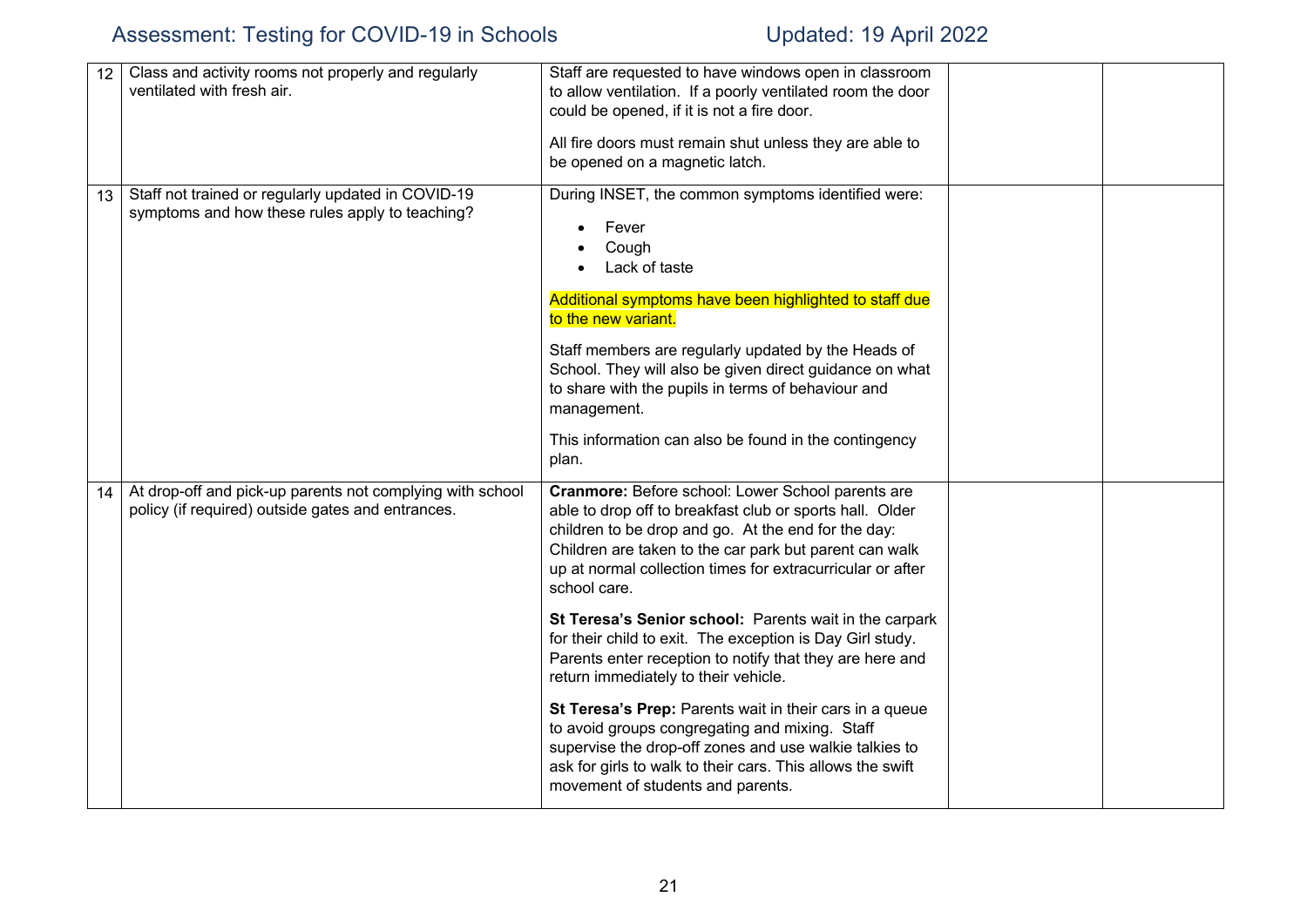| 15 | Staff and parents not maintaining hygiene on frequently<br>touched surfaces of bike, car, pram etc where appropriate.                                                            | Touch surfaces within the school are regularly cleaned.<br>Pupils are asked to only touch their bike, car, pram.                                                                                                                                   |  |
|----|----------------------------------------------------------------------------------------------------------------------------------------------------------------------------------|----------------------------------------------------------------------------------------------------------------------------------------------------------------------------------------------------------------------------------------------------|--|
| 16 | Insufficient on safe travel to and from school (e.g.<br>encouraging walking, cycling, minimise car sharing) or<br>protocols at school gates etc.                                 | Due to the location of the schools, safe travel is either<br>parent drop-off or by school buses. Some pupils take<br>the train followed by the school bus.                                                                                         |  |
|    |                                                                                                                                                                                  | At Cranmore a small number of students walk/bike to<br>school. This is a parental decision.                                                                                                                                                        |  |
| 17 | Insufficient consideration and alternatives to using public<br>transport including staggering school start and finish<br>times.                                                  | Pupils can use a mixture of public transport and school<br>buses to get to school. Masks are compulsory on the<br>school bus. No start time staggering required, however<br>both sites have staggered finishing times between Prep<br>and Seniors. |  |
| 18 | No system in place to deal with bereavements, trauma,<br>anxiety, stress, behavioural and sleep issues.                                                                          | Each school has access to a counsellor and/or Chaplain<br>and services will be provided for any family who is<br>experiencing difficulties.                                                                                                        |  |
|    |                                                                                                                                                                                  | Surrey provides Early Help Support if there is a need<br>beyond what the school can offer.                                                                                                                                                         |  |
|    |                                                                                                                                                                                  | Prep School SLT have had Rainbows training 2.10.20<br>with the Diocese to be able to offer even more support to<br>children finding these uncertain times difficult.                                                                               |  |
|    |                                                                                                                                                                                  | Bereavement policy has been updated by JGR and PCA<br>8 Jan 2021. PCA attended a Bereavement course run<br>by the GSA Feb 2021. This was shared with all Heads<br>of Years and a Bereavement list for the school created.                          |  |
| 19 | Strategy to keep children safe online not re-assessed and<br>insufficient consideration of supervising access to the<br>internet, checking apps, websites and search results etc | New online policy for Effingham Schools Trust is in<br>consultation process. Online policy in place Jan 2021                                                                                                                                       |  |
|    |                                                                                                                                                                                  | EST Head of IT has been introduced to allow cross-site<br>resources and safety training.                                                                                                                                                           |  |
|    |                                                                                                                                                                                  | E-Safety training took place for pupils and parents<br>booked in for September.                                                                                                                                                                    |  |
|    |                                                                                                                                                                                  | Introduction of NetSupport and NetDNA to monitor what<br>students across the Trust do on their devices November<br>2021.                                                                                                                           |  |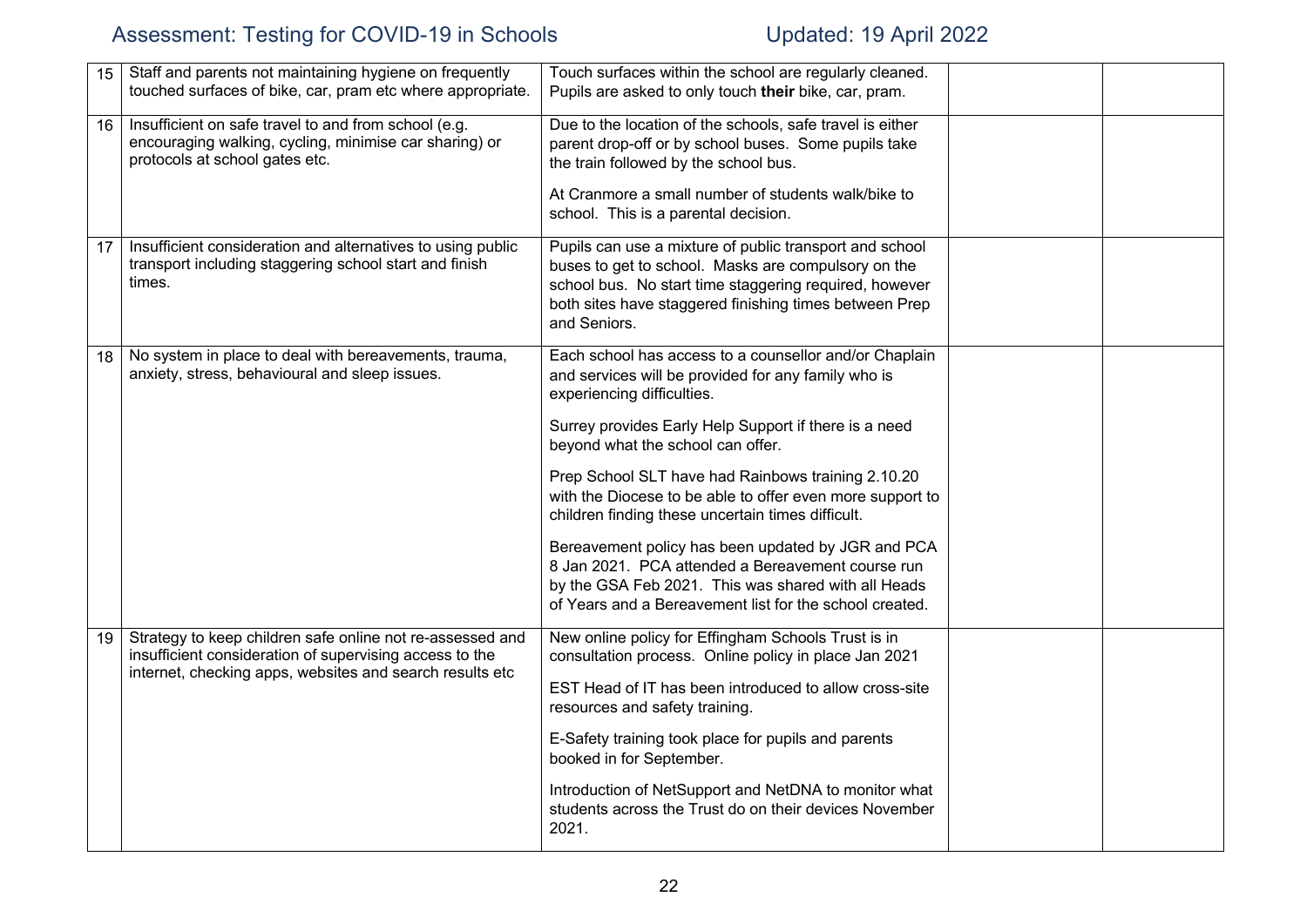# Pupil and Staff - Safety Risk Assessment in the COVID-19 Environment

|                | <b>Hazard</b>                                                                                                                    | <b>Control Measures</b>                                                                                                                                                                                    | <b>Outcome</b> | Remarks /<br>Re-<br>assessment |
|----------------|----------------------------------------------------------------------------------------------------------------------------------|------------------------------------------------------------------------------------------------------------------------------------------------------------------------------------------------------------|----------------|--------------------------------|
| 1              | Lack of review, update or sharing of safeguarding, code<br>or practice, and staff handbook policies.                             | Safeguarding policy has been updated and shared with all<br>at INSET day.                                                                                                                                  |                |                                |
|                |                                                                                                                                  | The Safeguarding policy is on the website and staff are<br>required to sign the behaviour policy.                                                                                                          |                |                                |
|                |                                                                                                                                  | All staff have trained in person on the "Surrey<br>Safeguarding Working with Children" and will do an online<br>training for evidence of understanding KCSiE (Keeping<br>Children Safe in Education) 2021. |                |                                |
|                |                                                                                                                                  | Policy is on Firefly, school website and has been emailed<br>to staff.                                                                                                                                     |                |                                |
|                |                                                                                                                                  | Version 2 of the Safeguarding policy has been circulated<br>due to minor amends which were required following ISI<br>changes October 2021.                                                                 |                |                                |
|                |                                                                                                                                  | Further Child Protection Training given inset day 10<br>January 2022                                                                                                                                       |                |                                |
| $\overline{2}$ | Inset does / did not reflect required training for COVID-<br>19 related procedures, safeguarding, H&S, well-being<br>etc         | Inset day involved some discussion of the COVID Risk<br>assessment.                                                                                                                                        |                |                                |
|                |                                                                                                                                  | Staff and Governors have been emailed it in advance for<br>comments and feedback. These will be incorporated in<br>the final version.                                                                      |                |                                |
| 3              | Staff have insufficient instruction and training on<br>identifying and supporting vulnerable pupils, parents and<br>other staff. | Documentation is shared with all staff and time to ask<br>questions has been given to those who require further<br>clarification.                                                                          |                |                                |
|                |                                                                                                                                  | Staff informed of the revised definition on the 14 March<br>2022                                                                                                                                           |                |                                |
| 4              | Control measures (see explanation above) not<br>understood and / or properly implemented.                                        | All systems have been discussed during staff meeting<br>September 2021 and in weekly meetings if required.                                                                                                 |                |                                |
|                |                                                                                                                                  | Further staff meeting have discussed controls measures<br>as the numbers have gone up and down. A timeline of                                                                                              |                |                                |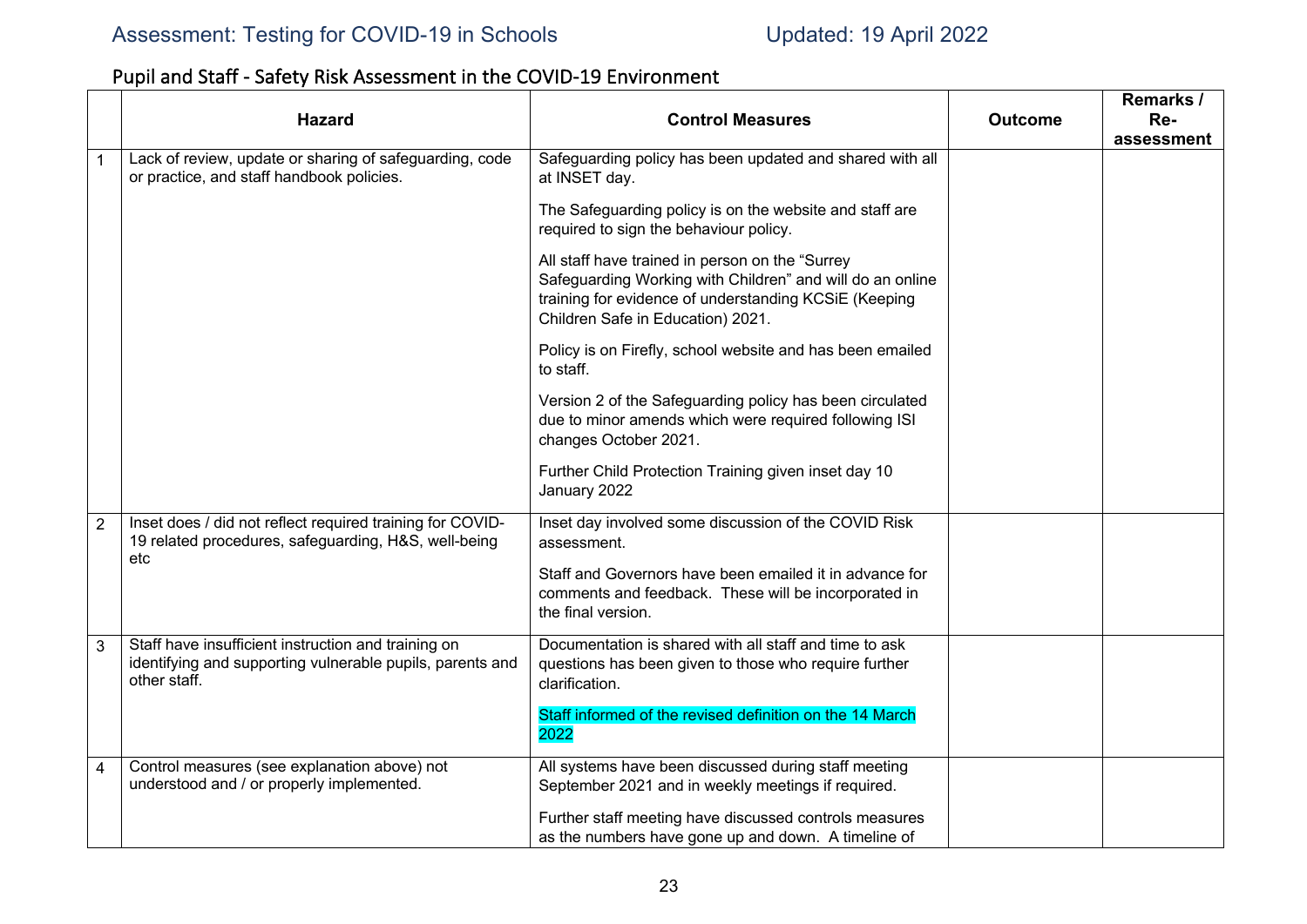|                |                                                                                                                                                                   | actions can be found in the Annex of the Contingency<br>plan document.                                                                                                                                                                                 |  |
|----------------|-------------------------------------------------------------------------------------------------------------------------------------------------------------------|--------------------------------------------------------------------------------------------------------------------------------------------------------------------------------------------------------------------------------------------------------|--|
| 5              | DSL and DDSL (Deputy Designated Safeguarding Lead)<br>not easily contacted and their contact information not<br>known to all.                                     | St Teresa's DSL team easily contacted, use of CPOMS<br>notifies staff automatically and mobile phone numbers<br>distributed to prevent lack of communication during<br>potential lockdown.                                                             |  |
|                |                                                                                                                                                                   | Cranmore uses Wellbeing Manager (iSAMS) which also<br>allows quick distribution of the information to the team.                                                                                                                                        |  |
| 6              | COVID-19 specific policy not updated to reflect medical<br>responses, teaching, socialising, feeding, hydration, well-<br>being etc.                              | COVID-19 policy produced by the medical team and<br>guidance given for all other aspects of the school                                                                                                                                                 |  |
| $\overline{7}$ | Revised fire drills, registers, routes and assembly points<br>not updated or rehearsed                                                                            | Fire policy and CIM updated for September 2021.<br>Fire Drill have happened half termly on both sites.                                                                                                                                                 |  |
| 8              | Needs of each age group and class not considered<br>discretely in terms of support, activities and facilities.                                                    | Division of the school was made based on the needs and<br>requirements of the pupils. Students of a similar age each<br>eat lunch together. Students from a similar year groups<br>are linked together for afterschool/extra-curricular<br>activities. |  |
| 9              | Staff and pupils (where and if applicable) not wearing<br>face coverings when and where recommended or<br>appropriate.                                            | Pupils to be taught about the reasons why a mask is<br>strongly encouraged in certain situations. Mask wearing<br>is option unless we instigate the continency plan.                                                                                   |  |
| 10             | Supply, peripatetic and temporary staff not observing<br>control and hygiene measures.                                                                            | Peripatetic teachers offered weekly home testing kits.<br>The information about the schools control measures is<br>shared with these staff in advance of their return to<br>school.                                                                    |  |
| 11             | Roles conducive to home working (e.g. some admin<br>roles) not identified.                                                                                        | School is fully operational, and staff are needed to work<br>on site.                                                                                                                                                                                  |  |
| 12             | If required or appropriate the "ideal" of adults maintaining<br>2m distance from each other, and from pupils not<br>realised or insufficient mitigating measures. | Social distances will only be required if we have a school<br>outbreak or one of the thresholds are meet. If this<br>happens staff, pupils and parents will be informed.                                                                               |  |
| 13             | New controls measures and safety precautions not<br>understood or implemented.                                                                                    | Any change in control measures will be shared with the<br>community in advance of its implementation.                                                                                                                                                  |  |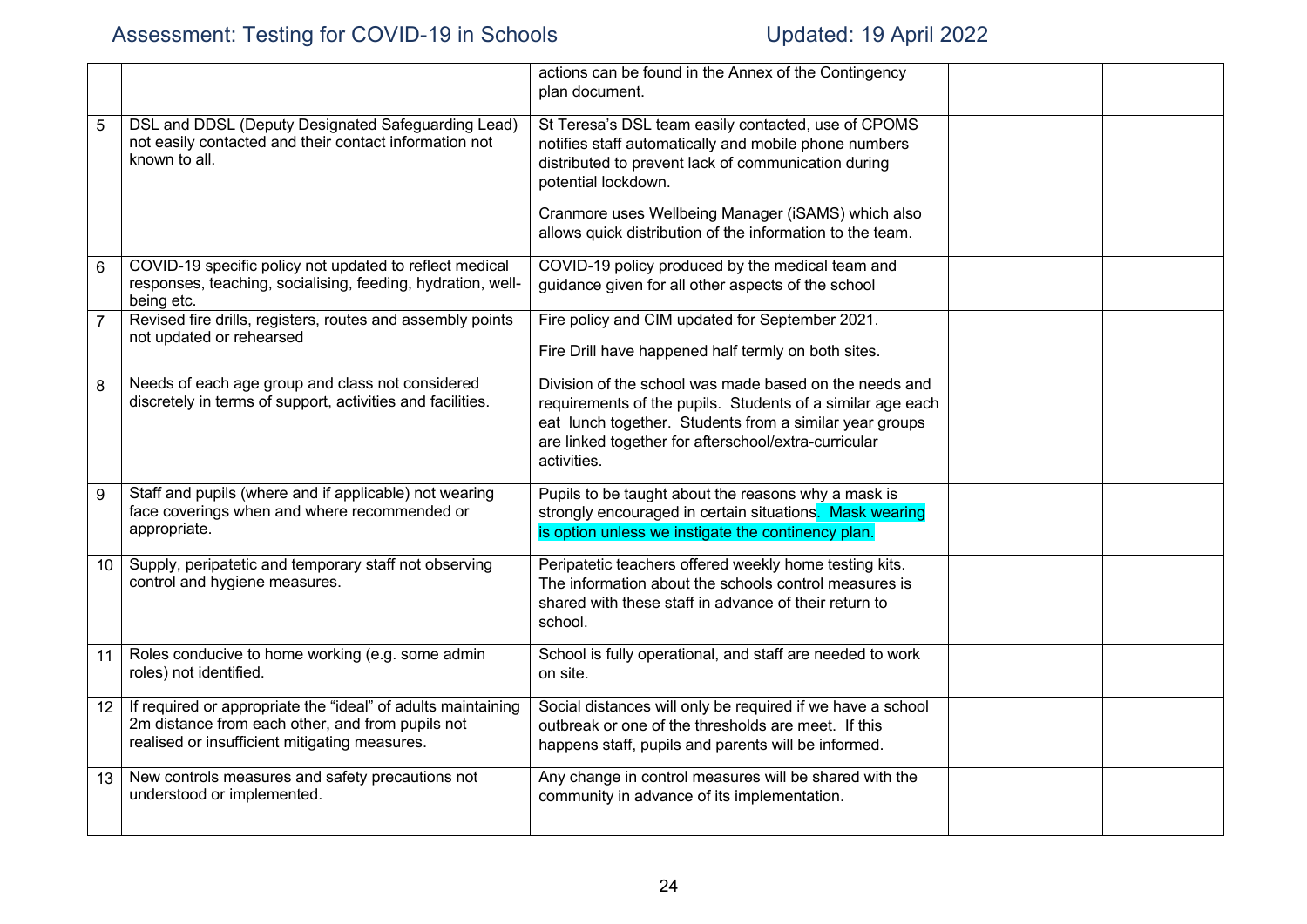|    | No specific help and preparation for the changes to<br>routine for pupils with SEND (whether education, health<br>and care plans or on SEN (Special Educational Needs)<br>support). | SEND (Special Educational Needs and Disability) lessons<br>will continue to operate as they did last term.                                                                                                                                                        |  |
|----|-------------------------------------------------------------------------------------------------------------------------------------------------------------------------------------|-------------------------------------------------------------------------------------------------------------------------------------------------------------------------------------------------------------------------------------------------------------------|--|
| 15 | Where a pupil attends more than one setting on a part-<br>time basis (e.g. dual registered) the system of controls<br>not considered collaboratively if there are identified risks. | N/A                                                                                                                                                                                                                                                               |  |
| 16 | ITT (Initial Teacher Training) trainees not sufficiently<br>briefed, hosted and integrated in their support to school.                                                              | ITT have an allocated mentor, and there is a member of<br>SLT who is responsible for the programme.                                                                                                                                                               |  |
| 17 | Volunteers not checked, left unsupervised, allowed to<br>work in regulated activity or supported.                                                                                   | Volunteers will not be used in school within the classroom.                                                                                                                                                                                                       |  |
| 18 | Recruitment process and pre-appointment checks not<br>following legal requirements.                                                                                                 | There are no alterations to the recruitment policy. New<br>policies will take effect at the end of September.                                                                                                                                                     |  |
|    |                                                                                                                                                                                     | Safer Recruitment training has occurred 14 May 2021 and<br>Feburary 2022. Next training will be done in June 2022.                                                                                                                                                |  |
| 19 | New staff and pupil registration and induction processes<br>not adapted or compliant.                                                                                               | St Teresa's Senior School: all new staff have had some<br>induction before the new academic year. Further<br>induction happens during inset day.                                                                                                                  |  |
|    |                                                                                                                                                                                     | Cranmore and St Teresa's Prep School, new staff initial<br>induction happens during INSET day.                                                                                                                                                                    |  |
|    |                                                                                                                                                                                     | Staff who join the school at different points of the year will<br>also undergo induction.                                                                                                                                                                         |  |
|    |                                                                                                                                                                                     | Member of SLT to check and monitor all new staff and a<br>mentor has been allocated to each staff member.                                                                                                                                                         |  |
|    |                                                                                                                                                                                     | New pupil induction days are for Year 7 and Year 12<br>pupils                                                                                                                                                                                                     |  |
| 20 | Support staff and TAs in regulated activity do not have<br>the appropriate checks.                                                                                                  | No member of the Effingham Schools Trust is permitted to<br>do a Regulated Activity without appropriate checks. Risk<br>Assessments can be completed for those staff who have<br>had a barred list check but for whom we are still awaiting<br>a DBS certificate. |  |
| 21 | SCR (Single Central Register) not updated with DBS<br>related issues and required documents not properly<br>verified or recorded.                                                   | SCR is up to date. Safeguarding Governors to check<br>SCR in early September and periodically through the year.                                                                                                                                                   |  |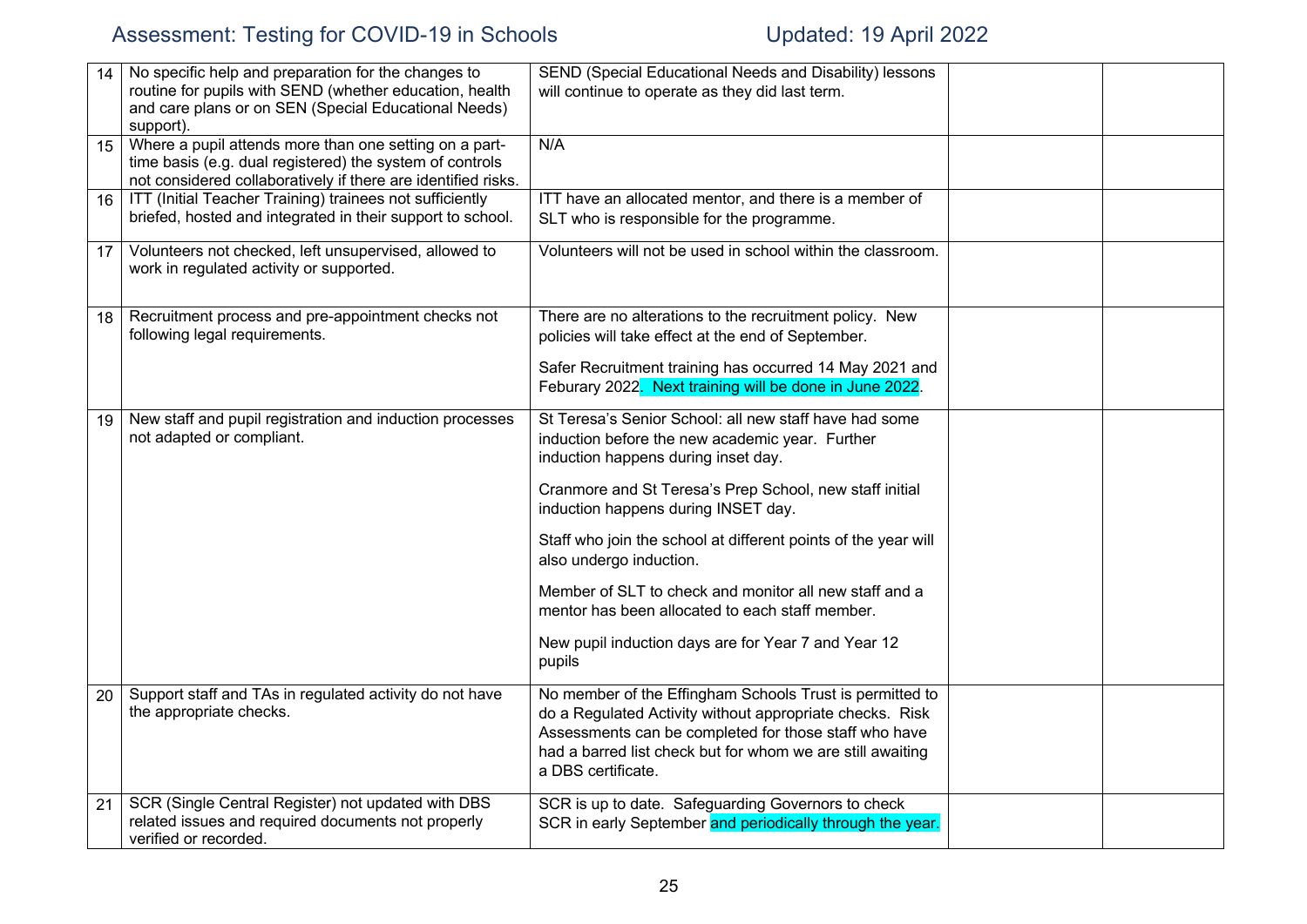| 22              | Plans to separate work, learning, meetings, activities and<br>play outside not fully considered - if required.                                                                                                                        | This will only happen as one of the responses to a COVID<br>positive threshold being reached:<br>For staff: meetings can be held virtually and especially<br>when involving more than 7 staff members. If a face-to-<br>face meeting is required book spaces such as SFLT, MH,<br>Mag, Lib, etc.<br>Outside areas can have been divided up to each of the<br>year group. |  |
|-----------------|---------------------------------------------------------------------------------------------------------------------------------------------------------------------------------------------------------------------------------------|--------------------------------------------------------------------------------------------------------------------------------------------------------------------------------------------------------------------------------------------------------------------------------------------------------------------------------------------------------------------------|--|
| 23              | External coaches, clubs and organisations for curricular<br>activities not risk assessed, or systems of control<br>measures implemented.                                                                                              | External coaches, clubs and organisations need to follow<br>the school systems for COVID.<br>If they are a private let, they need to provide their own RA.                                                                                                                                                                                                               |  |
| 24              | New control measures for sport, adventure play, Forest<br>School, gardening etc not regulated or considered                                                                                                                           | Forest School is open as normal.<br>For each sport, the guidance of the governing body will be<br>followed as much as possible.                                                                                                                                                                                                                                          |  |
| 25              | Physical education, sport and activities not following new<br>control measures in their sport guidance                                                                                                                                | For each sport, the guidance of the governing body will be<br>followed as much as possible                                                                                                                                                                                                                                                                               |  |
| 26              | Indoor sports and activity areas not sufficiently well and<br>regularly ventilated with fresh air.                                                                                                                                    | Doors of the sports halls are opened when students are<br>using them to provide fresh air.                                                                                                                                                                                                                                                                               |  |
| 27              | Where appropriate guidance on grassroot sports for<br>public and sport providers, safe provision and facilities,<br>and guidance from Sport England, Association for<br>Physical Education and the Youth Sport Trust not<br>followed. | Sports Departments will use all the guidance available to<br>them when making decisions about how to run classes.                                                                                                                                                                                                                                                        |  |
| 28              | Sports equipment not sufficiently cleaned as for hygiene<br>and control measures                                                                                                                                                      | Buckets of disinfectant are used to wash equipment<br>between classes.                                                                                                                                                                                                                                                                                                   |  |
| 29              | If required or appropriate added risk of infection where<br>there is singing, chanting, playing wind or brass<br>instruments not reviewed.                                                                                            | Singing is allowed at whole schools, lessons and chapels.<br>This will be altered if we need to us the contingency plan.                                                                                                                                                                                                                                                 |  |
| 30 <sup>1</sup> | If required or appropriate shared staff spaces are not set<br>up or used to allow staff to distance from each other.                                                                                                                  | Staff spaces allow for social distancing should it be<br>reintroduced.                                                                                                                                                                                                                                                                                                   |  |
| 31              | If required or appropriate staff meetings and staff rooms<br>unregulated in terms of space, equipment, resources<br>(copiers, kettles, biscuits tins etc) timings, SD and<br>purpose.                                                 | All spaces are monitored by a member of staff. Shared<br>equipment will be minimised and due to our move online<br>there is a reduction of photocopying.                                                                                                                                                                                                                 |  |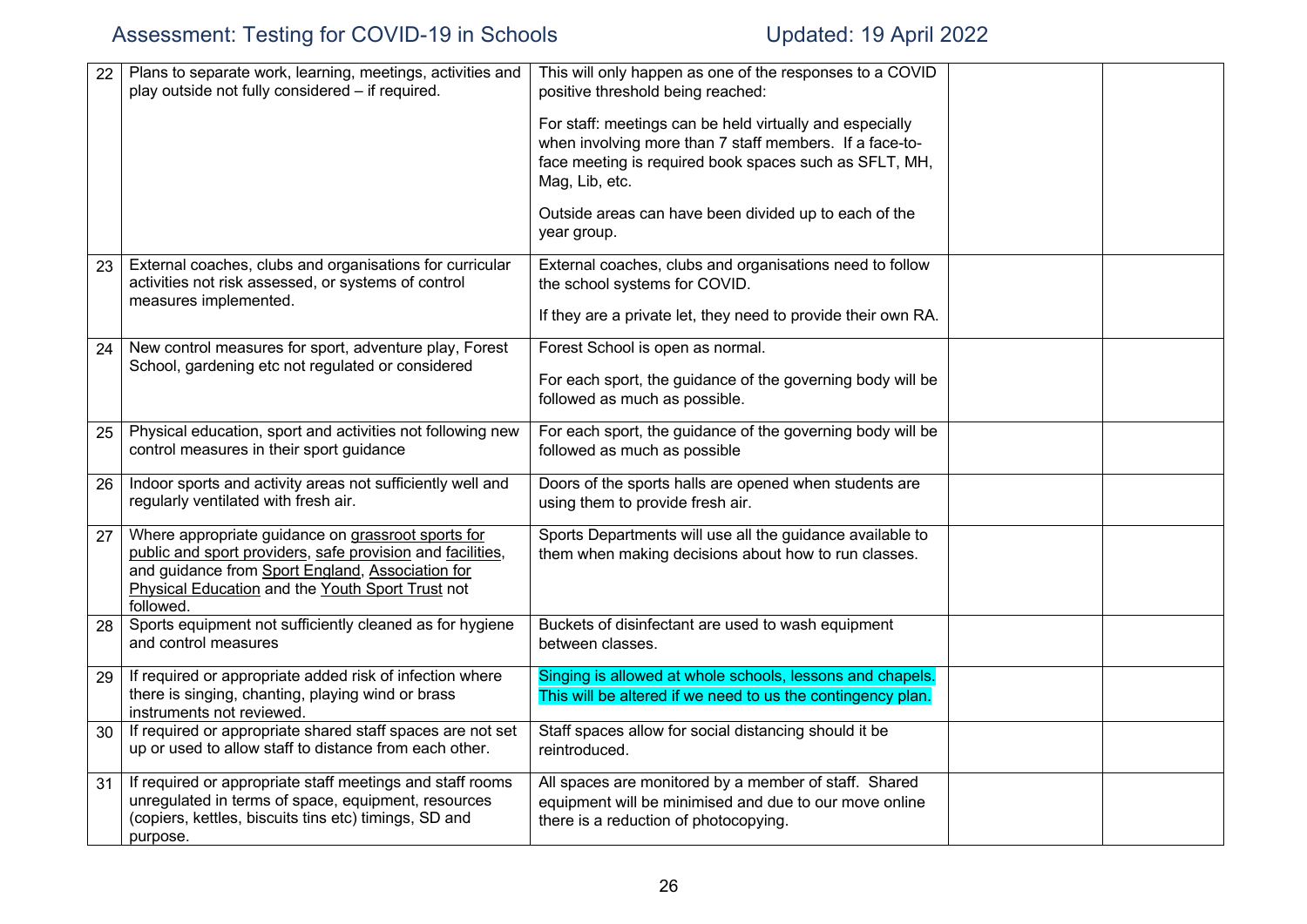| 32 | If required or appropriate staff not having sufficient down<br>time / rest during the working day / week?               | From September 2021 we are planning to return to normal<br>methods of teaching and workloads. If there is any<br>change from addition support, it will be put into place |  |
|----|-------------------------------------------------------------------------------------------------------------------------|--------------------------------------------------------------------------------------------------------------------------------------------------------------------------|--|
| 33 | Staff schedules do not build in the need to avoid<br>increases in unnecessary and unmanageable workload<br>burdens.     | Staff workloads are in line with the expectations of their<br>contracts.                                                                                                 |  |
| 34 | Staff unable to manage the provision of both in school<br>and remote learning.                                          | Blended learning is only required when a student is not<br>onsite due to self-isolating or delayed return. All students<br>who are ill will not be online.               |  |
| 35 | Security, CCTV and access systems not regularly<br>checked, updated and (where necessary) re-coded.                     | Cranmore Site: There is a large amount of CCTV through<br>the school. This is monitored by Facilities and<br>Maintenance and the Office staff.                           |  |
|    |                                                                                                                         | St Teresa's Site: IT systems in place to monitor CCTV on<br>the entrance to the school site and within the wellbeing<br>room.                                            |  |
| 36 | If required or appropriate Parent, Pupil, Staff, Contractor,                                                            | Any change of routine is shared with parents.                                                                                                                            |  |
|    | Visitor drop-off and pick-up procedures, in and out routes<br>not shared, understood or applied.                        | Cranmore/ St Teresa's Prep/St Teresa's senior: This has                                                                                                                  |  |
|    |                                                                                                                         | been shared with parents in a return to school document.                                                                                                                 |  |
| 37 | Appropriate safety measures not in place for wraparound<br>childcare for both indoor and outdoor provision.             | Wraparound care follows the same safety measures the<br>school uses both indoors and outdoors.                                                                           |  |
| 38 | Where required or appropriate Classrooms don't reflect<br>recommended layout, enhanced cleaning rules and               | All classrooms are cleaned daily and touch points more<br>than once.                                                                                                     |  |
|    | timings.                                                                                                                | The classrooms are now to be layout as the teacher<br>requires.                                                                                                          |  |
| 39 | Hand washing not part of school culture or routine e.g.<br>no regular breaks for hand washing during the school<br>day. | Children are modelled handwashing by teachers in Prep<br>school and good hygiene practise are embedded.                                                                  |  |
| 40 | Insufficient hygiene stations at entrances, exits, toilets,<br>classrooms, play areas, common rooms, staff areas etc    | Staff and students are able to contact the Operations<br>Department if they feel there are any hygiene stations<br>which are missing                                     |  |
| 41 | Hygiene stations (including bins) not stocked, checked,<br>emptied and cleaned regularly.                               | Hygiene stations are check daily by the cleaners.                                                                                                                        |  |
| 42 | If required or appropriate unnecessary / unused items<br>not removed from classrooms and other learning                 | The schools have systems which allow staff to get items<br>removed from their classroom if not needed.                                                                   |  |
|    | environments.                                                                                                           |                                                                                                                                                                          |  |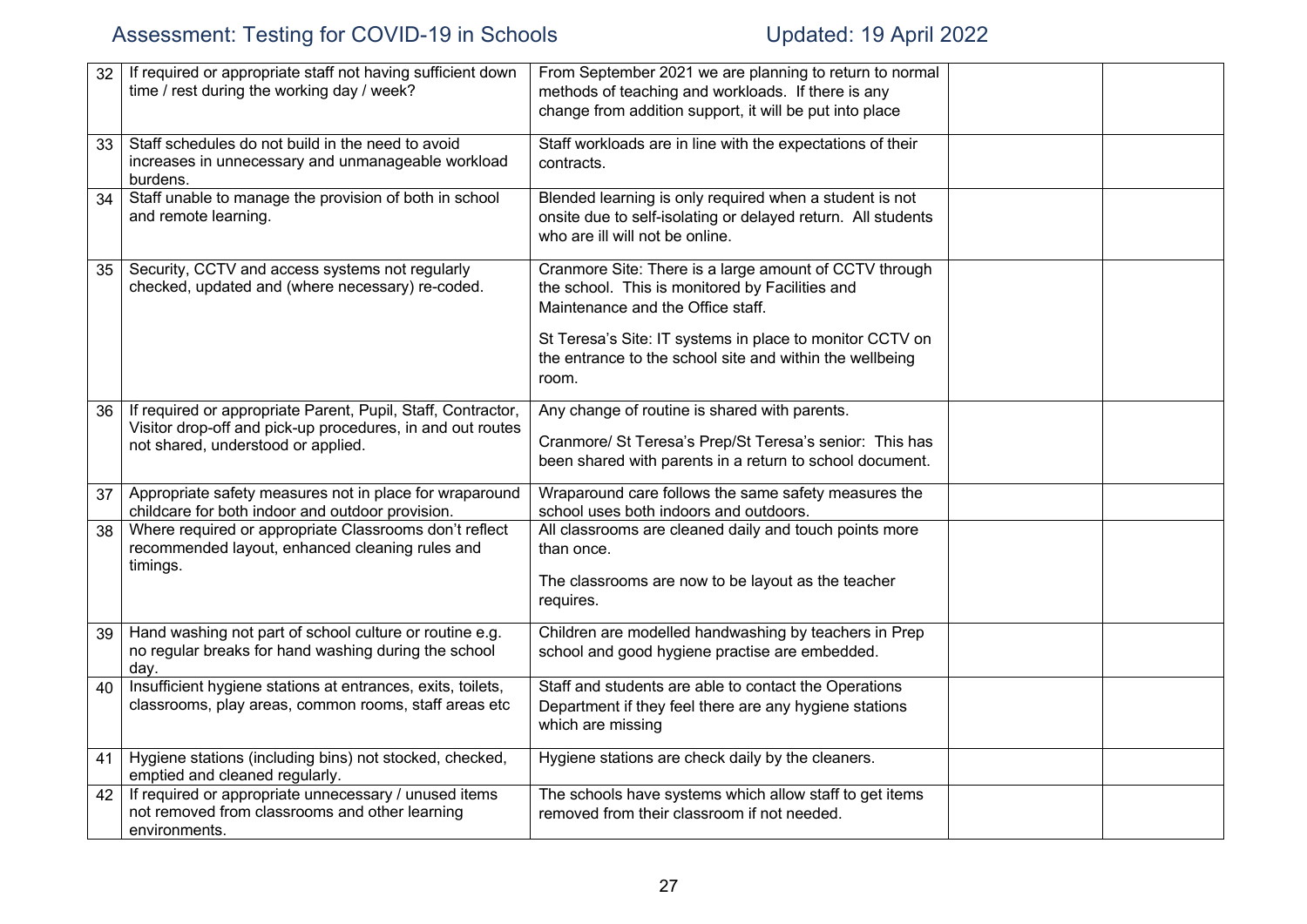| 43 | Classroom based resources, such as books and games<br>and all frequently touched surfaces, which are used and | Equipment will be regularly cleaned.                         |  |
|----|---------------------------------------------------------------------------------------------------------------|--------------------------------------------------------------|--|
|    |                                                                                                               | Teachers will reduce the amount of equipment shared          |  |
|    | shared not regularly cleaned.                                                                                 | between classes.                                             |  |
|    |                                                                                                               |                                                              |  |
| 44 | Management of resources shared between classes not                                                            | Staff are aware of the need to have a gap between the        |  |
|    | regularly cleaned                                                                                             | sharing of resources or they should be cleaned.              |  |
|    |                                                                                                               |                                                              |  |
| 45 | Regulating the use and cleaning of locker, changing                                                           | Lockers, changing rooms and toilets are cleaned twice a      |  |
|    | rooms, toilets and showers not managed and                                                                    | day as a minimum.                                            |  |
|    | supervised.                                                                                                   | Staff supervise changing rooms when students are using       |  |
|    |                                                                                                               | them.                                                        |  |
|    |                                                                                                               |                                                              |  |
| 46 | Pupils not limiting the amount of equipment brought into                                                      | Communication to parents has explained the                   |  |
|    | school daily to essentials such as bags, lunch boxes,                                                         | requirements for a child to bring to school. Pupils will not |  |
|    | hats, coats, books, stationery and mobile phones.                                                             | bring in PE bags.                                            |  |
|    |                                                                                                               |                                                              |  |
|    |                                                                                                               | Swimming has been re-introduced, in line with Swim           |  |
|    |                                                                                                               | England's guidance.                                          |  |
|    |                                                                                                               |                                                              |  |
| 47 | Outdoor playground equipment not frequently cleaned.                                                          | The cleaning of Outdoor equipment is part of the cleaning    |  |
|    |                                                                                                               | rota.                                                        |  |
| 48 | If required or appropriate assemblies, break times,                                                           | This is not required. However, is one of the contingency     |  |
|    | meals, drop-off and collection times not sufficiently well                                                    | plan options if the school gets an outbreak.                 |  |
|    | staggered.                                                                                                    |                                                              |  |
| 49 | Overnight educational visits not organised in line with                                                       | Overnight visits will be organised in line with government   |  |
|    | school policy and control measures                                                                            | guidance. COVID RA will be required for all overnight and    |  |
|    |                                                                                                               | oversea visits.                                              |  |
|    |                                                                                                               |                                                              |  |
| 50 | Catering staff rota not configured to avoid all catering                                                      | The rota is in place to minimise the number of catering      |  |
|    | staff having to self-isolate in case of infection and kitchen                                                 | staff that would have to be isolated if a case occurred.     |  |
|    | closing                                                                                                       |                                                              |  |
| 51 | Organisation of breakfast and after school club revised                                                       | Breakfast and afterschool clubs run as normal this year.     |  |
|    | to support new control and hygiene measures.                                                                  | Hygiene systems and cleaning systems are put in place.       |  |
| 52 | Pupil and staff mental health and wellbeing not                                                               | Mental Health training was provided online for all           |  |
|    | considered with individual needs not identified or                                                            | academic staff during 2020-21. Mental Health first aid       |  |
|    | supported.                                                                                                    | done by key members of the pastoral team on both sites.      |  |
|    |                                                                                                               |                                                              |  |
|    |                                                                                                               | Mental health leads within the school have a responsibility  |  |
|    |                                                                                                               | to make sure it is addressed as the year proceeds.           |  |
|    |                                                                                                               |                                                              |  |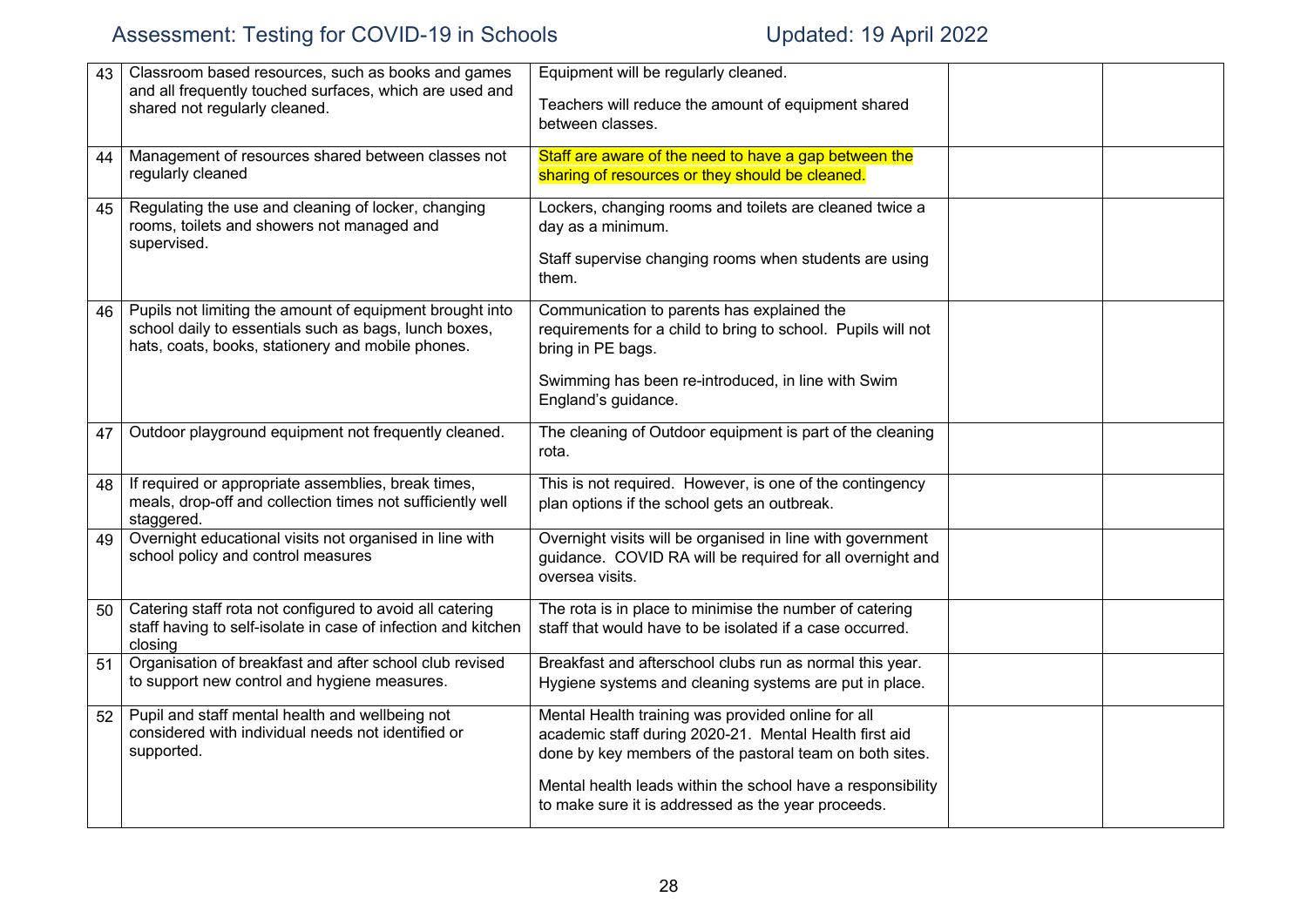| 53 | Insufficient pastoral and extra-curricular support for<br>pupils to rebuild friendships and social engagement.                    | Cranmore and St Teresa's have full extra curricula<br>offering at the start of the year.                                                                                                                                                                 |  |
|----|-----------------------------------------------------------------------------------------------------------------------------------|----------------------------------------------------------------------------------------------------------------------------------------------------------------------------------------------------------------------------------------------------------|--|
|    |                                                                                                                                   | Pastoral systems in all 3 schools are outstanding and will<br>allow pupils to rebuild friendships. Transition points Year<br>7 and Year 12 have specific induction days.                                                                                 |  |
| 54 | Insufficient support to address and equip pupils to<br>respond to COVID-19 related issues.                                        | All staff are onsite for the September 2021                                                                                                                                                                                                              |  |
| 55 | Re-scheduling of activities not operating efficiently or<br>safely as for new control measures                                    | Any activity which could not operate efficiently or safely<br>will be removed from the activity schedule. This will be<br>constantly reviewed.                                                                                                           |  |
| 56 | Plans, briefing and statistics for ISI / Ofsted visit /<br>inspection do not reflect new KCSiE or ISI Commentary                  | St Teresa's Susan Randall, Katherine Jones and Victoria<br>Low to update DfE and ISI portal.                                                                                                                                                             |  |
|    |                                                                                                                                   | Cranmore Sonia Kang and Jessica Schembri update the<br>DfE and ISI portal                                                                                                                                                                                |  |
| 57 | Roles suitable to home working, such as administration,<br>not reflecting new methods of operating.                               | All staff are onsite from the 1 <sup>st</sup> September 2021                                                                                                                                                                                             |  |
| 58 | Those working / schooling at home not provided sufficient<br>information and training to work safely.                             | HSE (Health & Safety Executive) video and handout sent<br>to all staff about workstation set up. Health and Safety                                                                                                                                       |  |
| 59 | Those working / schooling at home not advised on<br>suitable furniture and equipment.                                             | board is located in the staff room areas of both sites.                                                                                                                                                                                                  |  |
| 60 | Those working / schooling at home not completed a<br>Display Screen Equipment (DSE) assessment.                                   |                                                                                                                                                                                                                                                          |  |
| 61 | Those working / schooling at home not able to take regular<br>breaks, stretching exercises, avoiding eye fatigue etc.             |                                                                                                                                                                                                                                                          |  |
| 62 | Those working / schooling at home not kept in regular<br>contact with the school and insufficient regard to their well-<br>being. | Those who are doing their schooling from home will see<br>their teachers live. This provides daily contact to support<br>mental health and wellbeing.                                                                                                    |  |
|    | 63 Those working / schooling at home not advised on stress<br>and mental health.                                                  | Staff working from home will be contacted by their line<br>manager at least once a week if working from home. This<br>provides weekly contact to support mental health and<br>wellbeing. If staff members require more contact this will<br>be provided. |  |
| 64 | Those working /schooling at home do not have an<br>emergency point of contact or know how to gain help if<br>needed.              | All staff know how to contact their line manager.                                                                                                                                                                                                        |  |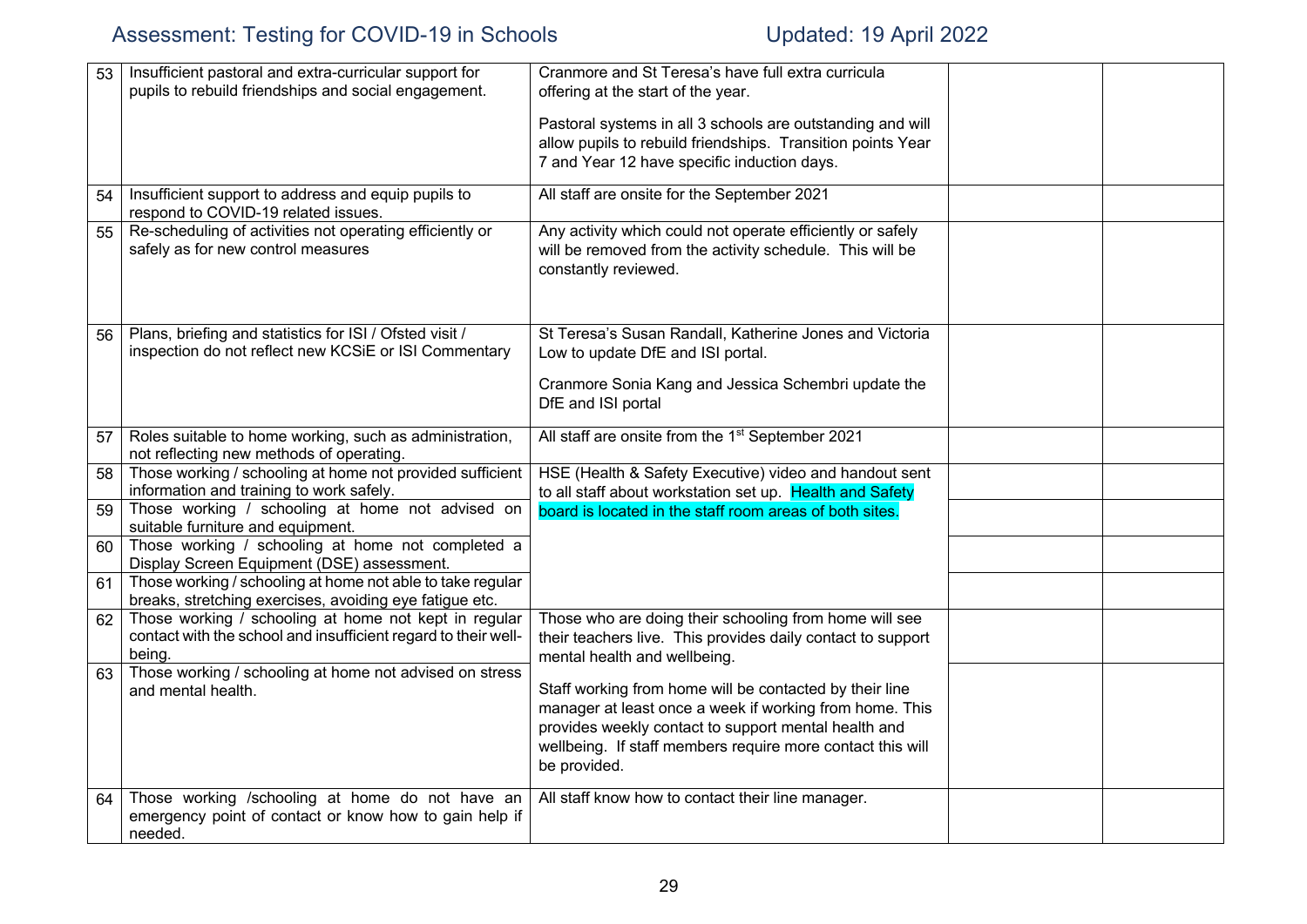|  | All pupils have form teacher to contact or a member of the |  |
|--|------------------------------------------------------------|--|
|  | SL <sup>7</sup><br>team in an emergency.                   |  |

# Trip Risk Assessment in the Step 4 COVID-19 Environment

|   | <b>Hazard</b>                                                                                                                     | <b>Control Measures</b>                                                                                                                                                                      | <b>Outcome</b>                                                     | Remarks /<br>Re- |
|---|-----------------------------------------------------------------------------------------------------------------------------------|----------------------------------------------------------------------------------------------------------------------------------------------------------------------------------------------|--------------------------------------------------------------------|------------------|
|   |                                                                                                                                   |                                                                                                                                                                                              |                                                                    | assessment       |
|   | School not undertaken full and thorough risk assessments<br>for all educational visits to ensure they can be undertaken<br>safely | All educational visits require their own Risk Assessment.                                                                                                                                    | Allows each trip to<br>be assessed on<br>their own merit           |                  |
| 2 | Insufficient information and detailed itinerary for parents,<br>pupils and accompanying staff.                                    | A full itinerary is required of the trip with details of all the<br>staff and pupils on the trip, including medical and contact<br>details.                                                  |                                                                    |                  |
| 3 | Children and staff do not understand or not implementing<br>new control measures during visit or at their destination.            | Children are fully brief on the control measures in place<br>for the trip.<br>SLT signs the trip RA off to make sure the staff have<br>correctly put in place control measures for the trip. | Reduced the<br>change of control<br>measures not being<br>in place |                  |
| 4 | Insufficient transport details including seating, queuing,<br>boarding, ventilation and cleaning regime                           | Transport details are fully identified. Transport manager is<br>responsible for making sure that the company used has<br>good cleaning and ventilation. Masks are optional on the<br>buses.  |                                                                    |                  |
| 5 | School risk assessment does not consider what control<br>measures required or follow wider advice on visiting<br>venues.          | The school risk assessment allows staff to add the<br>venues' risk assessment to support the schools RA.                                                                                     |                                                                    |                  |
| 6 | School not consulted the health and safety guidance on<br>educational visits when considering visits.                             | H&S guidance is available to all staff when planning a<br>visit.<br>SLT is always available to give advice to staff members<br>who are not sure of the requirements.                         |                                                                    |                  |
|   | If required or appropriate overnight sleeping arrangements<br>not properly considered with regard to control measures             | All overnight RA needs to identify the sleeping<br>arrangements. This includes the groups, the rooms and<br>the type of accommodation.                                                       |                                                                    |                  |
| 8 | If required or appropriate adults not accommodated<br>(ideally) in their own separate rooms.                                      | For overnight stays, staff will be in separate<br>accommodation.                                                                                                                             |                                                                    |                  |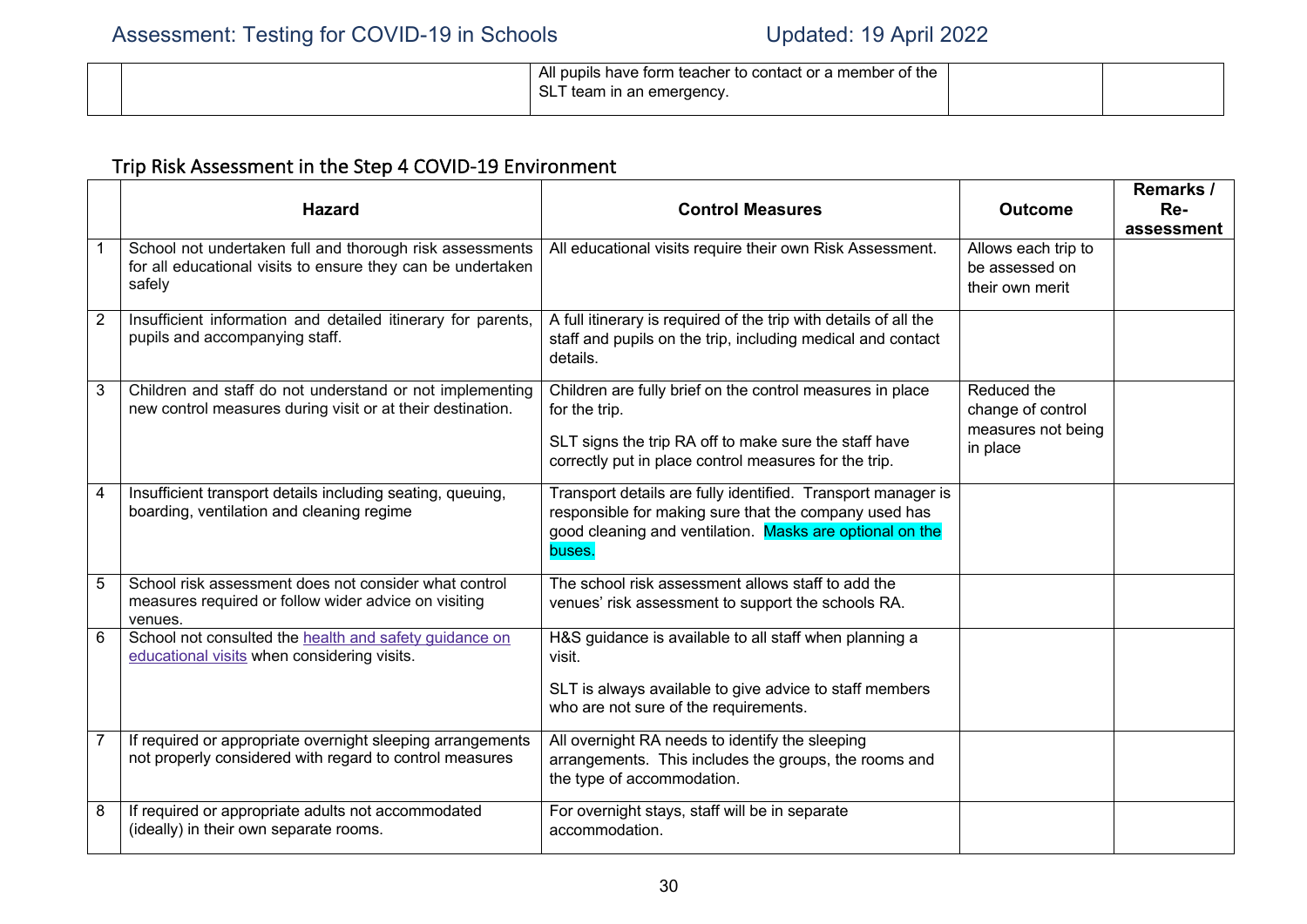|    | Shared facilities (bathrooms, kitchens etc) not effectively<br>and frequently cleaned                                                                       | RA includes mention of the cleaning controls of the shared<br>facilities                                                               |  |
|----|-------------------------------------------------------------------------------------------------------------------------------------------------------------|----------------------------------------------------------------------------------------------------------------------------------------|--|
| 10 | No contingency plans and rapid response protocols for<br>those developing symptoms and needing to self-isolate                                              | Each trip (day/overnight/oversea) will have a plan in place<br>for if a student develops symptoms.                                     |  |
| 11 | Drivers (and escorts) insufficiently briefed on implementing<br>control and hygiene measures (PPE, cleaning materials<br>etc).                              | Transport manager will brief all drivers on the required<br>control and hygiene measures required by the school                        |  |
| 12 | Accommodation providers (where appropriate) not<br>compliant with control measures and school requirement<br>e.g. hygiene and HSE standards on ventilation. | Staff organising the trip will be responsible to make sure<br>the venue meets the requirements for Control measures.                   |  |
| 13 | Insufficient COVID-19 cancellation, travel insurance and<br>adequate financial protection.                                                                  | All oversea trip must get COVID travel insurance through<br>the agency they are booking the trip - for the academic<br>year 2021-2022. |  |

### Medical Risk Assessment in the COVID-19 Environment

|    | <b>Hazard</b>                                                                                                                                                                                    | <b>Control Measures</b>                                                                                                                                                                                                                            | <b>Outcome</b>                                                                     | Remarks /<br>Re-<br>assessment |
|----|--------------------------------------------------------------------------------------------------------------------------------------------------------------------------------------------------|----------------------------------------------------------------------------------------------------------------------------------------------------------------------------------------------------------------------------------------------------|------------------------------------------------------------------------------------|--------------------------------|
| 14 | Sickness management rules and the "don't come to work<br>if you are ill" not understood or observed.                                                                                             | This is explained to staff in inset day and followed up with<br>formal communication from SLT.<br>Pupils are told during first day of school, and this is<br>communicated with parents                                                             | Staff and<br>families understan<br>d not to come to<br>work unless well            |                                |
| 15 | Staff and pupils who are ill or tested positive (as<br>appropriate) not following recommendation (where<br>appropriate) to stay at home.                                                         | Communication sent to all staff parents and pupils stating<br>that if you have tested positive you must stay at home for 10<br>days. This can be reduced to 7 days if two negative LFTs<br>are produced on day 6 and 7 with 24 hours between them. | No one who is<br>needing to isolate<br>does not<br>understand the<br>arrangements. |                                |
| 16 | No isolation room and separate bathroom available,<br>inadequate signs (from reception?) for those waiting<br>collection and no access to PPE for those attending to<br>unwell staff and pupils. | Each site has the ability for an isolation room, a separate<br>bathroom can be allocated if the situation requires.<br>PPE available for those dealing with a positive case.                                                                       | Isolation rooms<br>and bathrooms<br>available for<br>unwell staff and<br>pupils.   |                                |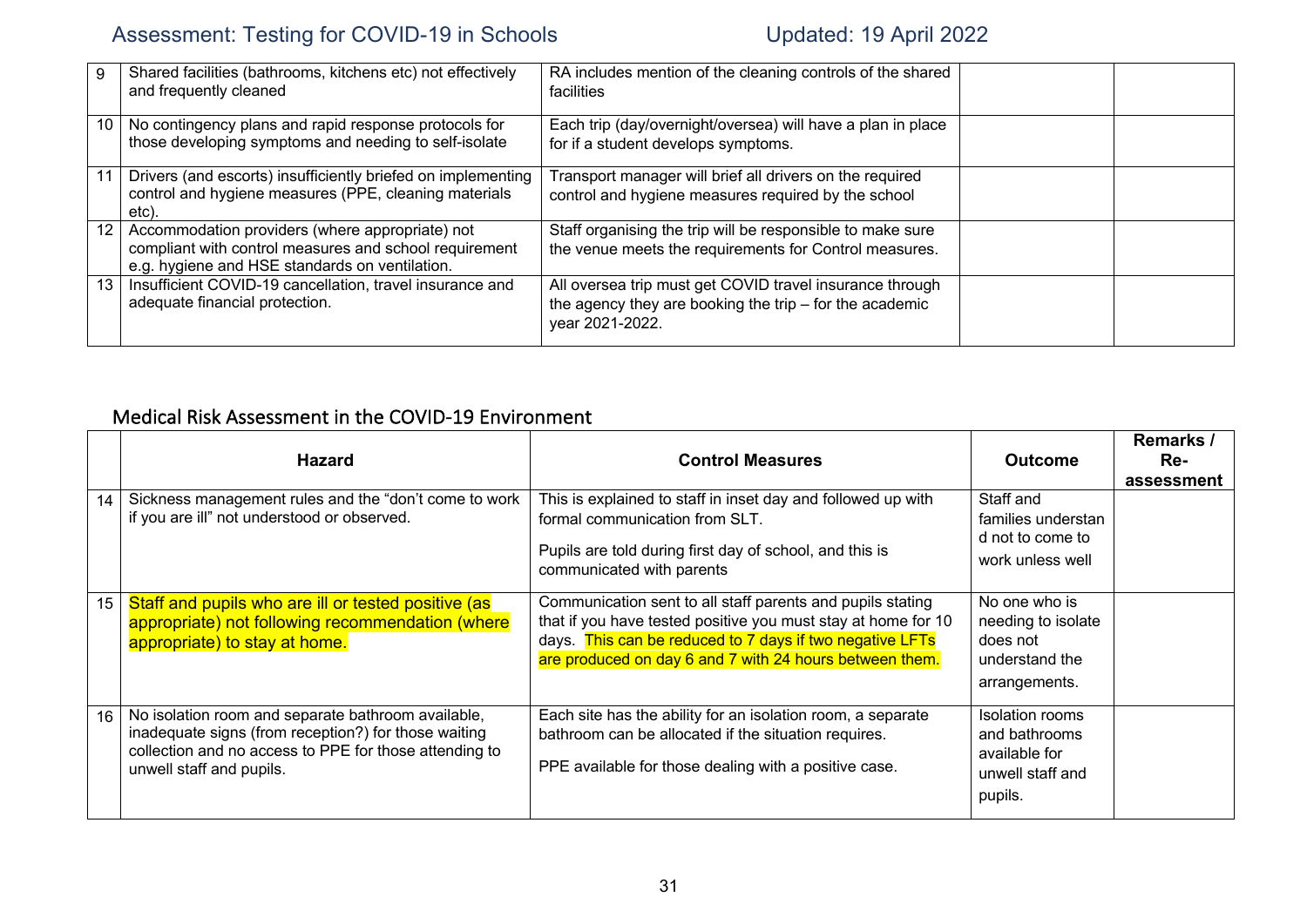| 17 | Procedure is not clear for those Staff who are not double<br>vaccinated and have helped someone with symptoms or<br>been in "close contact".                                                  | Staff will be informed in inset day, in this RA and also in the<br>summary of COVID return document.<br>On the 31 August all staff will be emailed in the Trust to<br>request them to tell the medical team their vaccine status.                                                                                                                                                | Procedure will be<br>clear.                                                                                                                           |
|----|-----------------------------------------------------------------------------------------------------------------------------------------------------------------------------------------------|----------------------------------------------------------------------------------------------------------------------------------------------------------------------------------------------------------------------------------------------------------------------------------------------------------------------------------------------------------------------------------|-------------------------------------------------------------------------------------------------------------------------------------------------------|
| 18 | Those waiting the confirmatory PCR results do not<br>know of the recommendation to self-isolate.                                                                                              | COVID procedures have been written and circulated to all<br>staff.                                                                                                                                                                                                                                                                                                               | Procedure is clear                                                                                                                                    |
| 19 | Procedures for reporting COVID-19 instances to external<br>authorities not known or applied.                                                                                                  | Medical team has a flow chart of reporting COVID according.<br>Head will make contact on COVID Education line if any<br>threshold is met regarding the potential for an outbreak.                                                                                                                                                                                                | All staff know the<br>steps taken to<br>notify external<br>authorities.                                                                               |
| 20 | Procedure for washing hands thoroughly for 20 seconds<br>with soap and running water or using hand sanitiser after<br>any contact with someone who is unwell is not<br>understood or applied. | Signage is up around the school<br>Younger students are taught how to wash hands for 20<br>seconds through games<br>Hand Sanitiser is in all rooms. The exceptions are Science<br>labs where you will find liquid soap.<br>Staff in medical team told to wash hands between students.<br>Training on the INSET September for staff who will<br>disseminate information to pupils | Reduction of<br>spread from<br>Students to<br>nurses/teacher                                                                                          |
| 21 | Procedure for cleaning, with normal household bleach,<br>the area around a person with symptoms after they have<br>left (to reduce the risk of infection) is not understood or<br>applied.    | Cleaning routines are outlined in the COVID procedures<br>document and the infection disease protocol                                                                                                                                                                                                                                                                            | All medical staff<br>know the<br>appropriate<br>cleaning<br>routines.                                                                                 |
| 22 | Science of risk not understood e.g. less severe<br>symptoms in adults, younger children less likely to<br>become unwell.                                                                      | Explanation of risk and infection spreading discussed in<br>training<br><b>Droplet</b><br>Airborne<br>vulnerabilities                                                                                                                                                                                                                                                            | Staff have a<br>better<br>understanding of<br>the risks and<br>therefore less<br>likely to ignore<br>precautionary<br>measures put in<br>place. Lower |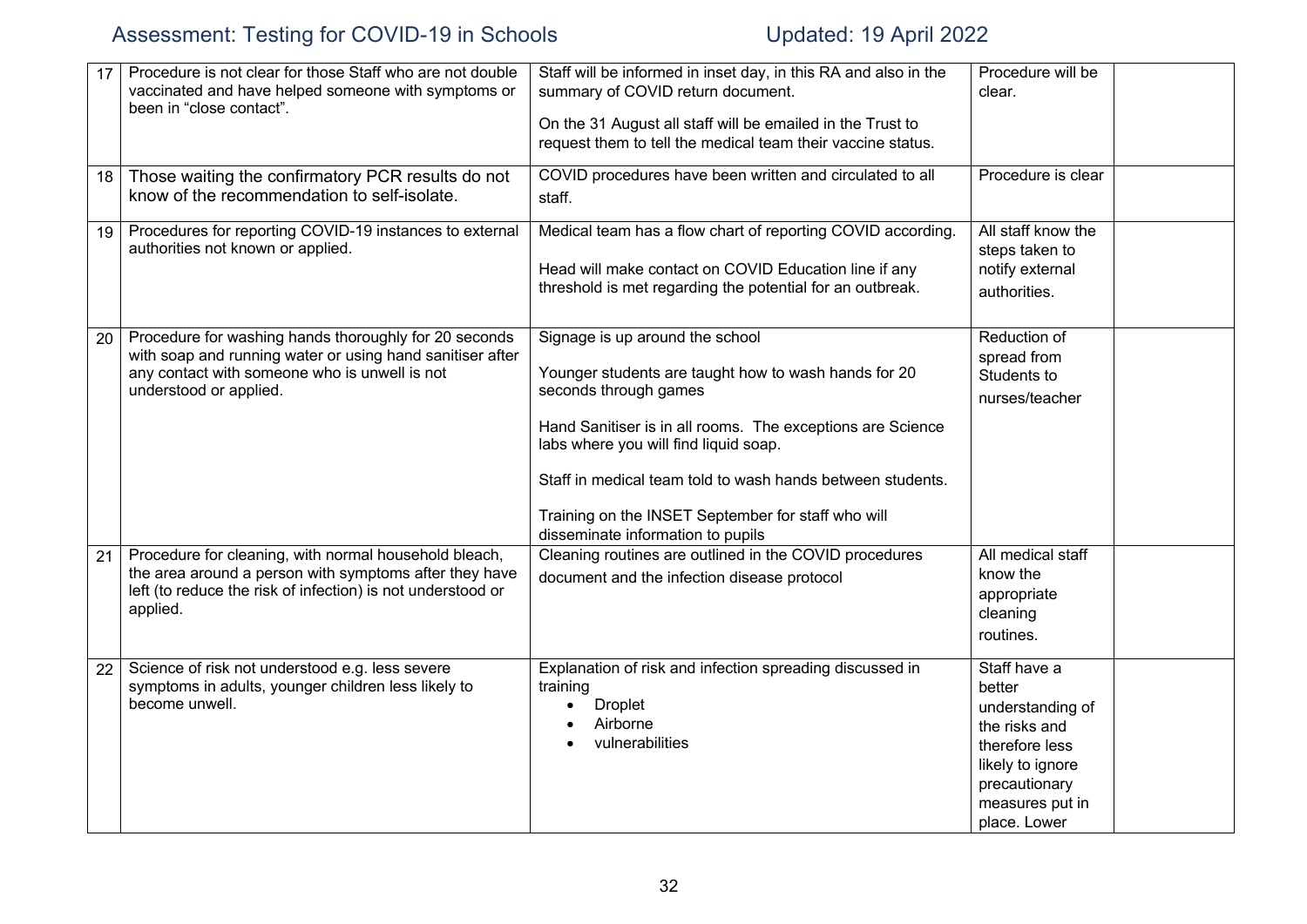|    |                                                                                                                                                                               |                                                                                                                                                                                                                                                                                                                                    | number of cases                                                                |  |
|----|-------------------------------------------------------------------------------------------------------------------------------------------------------------------------------|------------------------------------------------------------------------------------------------------------------------------------------------------------------------------------------------------------------------------------------------------------------------------------------------------------------------------------|--------------------------------------------------------------------------------|--|
|    |                                                                                                                                                                               |                                                                                                                                                                                                                                                                                                                                    | in school                                                                      |  |
| 23 | Although a useful confidence measure routine<br>temperature testing is not a reliable method to identify<br>COVID-19 (PHE advice refers).                                     | St Teresa's: Boarders are able to have daily temperature<br>checks if they would like.                                                                                                                                                                                                                                             | Reduces the<br>number of<br>students at school<br>with a high<br>temperature.  |  |
| 24 | Insufficient medical staff to deal with temperature testing<br>(if used), isolating and monitoring suspect COVID-19<br>cases, outside appointments and normal medical issues. | Cranmore's Medical team: consists of two part time trained<br>nurses.<br>St Teresa's Medical Team consists of three trained<br>nurses. Two days a week overlaps to allow a admin<br>day. GP visits are available for boarders.<br>Sufficient staffing in place to meet the requirements of<br>temperature testing of the boarders. | Assessment of<br>unwell pupil<br>always available                              |  |
| 25 | No or insufficient training for those operating temperature<br>testing or other precautions that require new equipment.<br>Training not recorded for future reference.        | The only people temperature testing in the Trust are the<br>boarding staff at St Teresa's or school nurses. They have<br>been trained to take a temperature and use the appropriate<br>PPE.                                                                                                                                        | Boarders and<br>medical staff<br>trained to take<br>temperature<br>recordings. |  |
| 26 | Medical staff have insufficient or unsuitable PPE,<br>cleaning materials and training for tasks.                                                                              | Sufficient PPE is in place for the start of the school year, as<br>are cleaning products.<br>Regular orders will be made to keep up with demand                                                                                                                                                                                    | Medical Staff fully<br>protected at all<br>times                               |  |
| 27 | Temperature testing undertaken using unsafe methods,<br>not reflecting SD rules, not recorded or kept<br>appropriately.                                                       | Staff trained to take temperature tests safely using PPE.<br>Medical centre reflects SD and the ability to isolate. Records<br>kept of all students who visit the Medical centre.<br>Cranmore: Health Module iSAMS<br>St Teresa's Patient tracker                                                                                  | <b>Medical Staff fully</b><br>protected at all<br>times                        |  |
| 28 | No separate area for temperature testing, holding and<br>isolation of pupils/staff. Areas not easily identified or<br>regularly cleaned?                                      | Cranmore: When a student is presented to the medical<br>centre with a temperature, they are removed from the<br>communal area to prevent mixing with the other students.<br>St Teresa's Senior: There is a hot room - for those students<br>who are showing signs and symptoms of COVID 19                                         |                                                                                |  |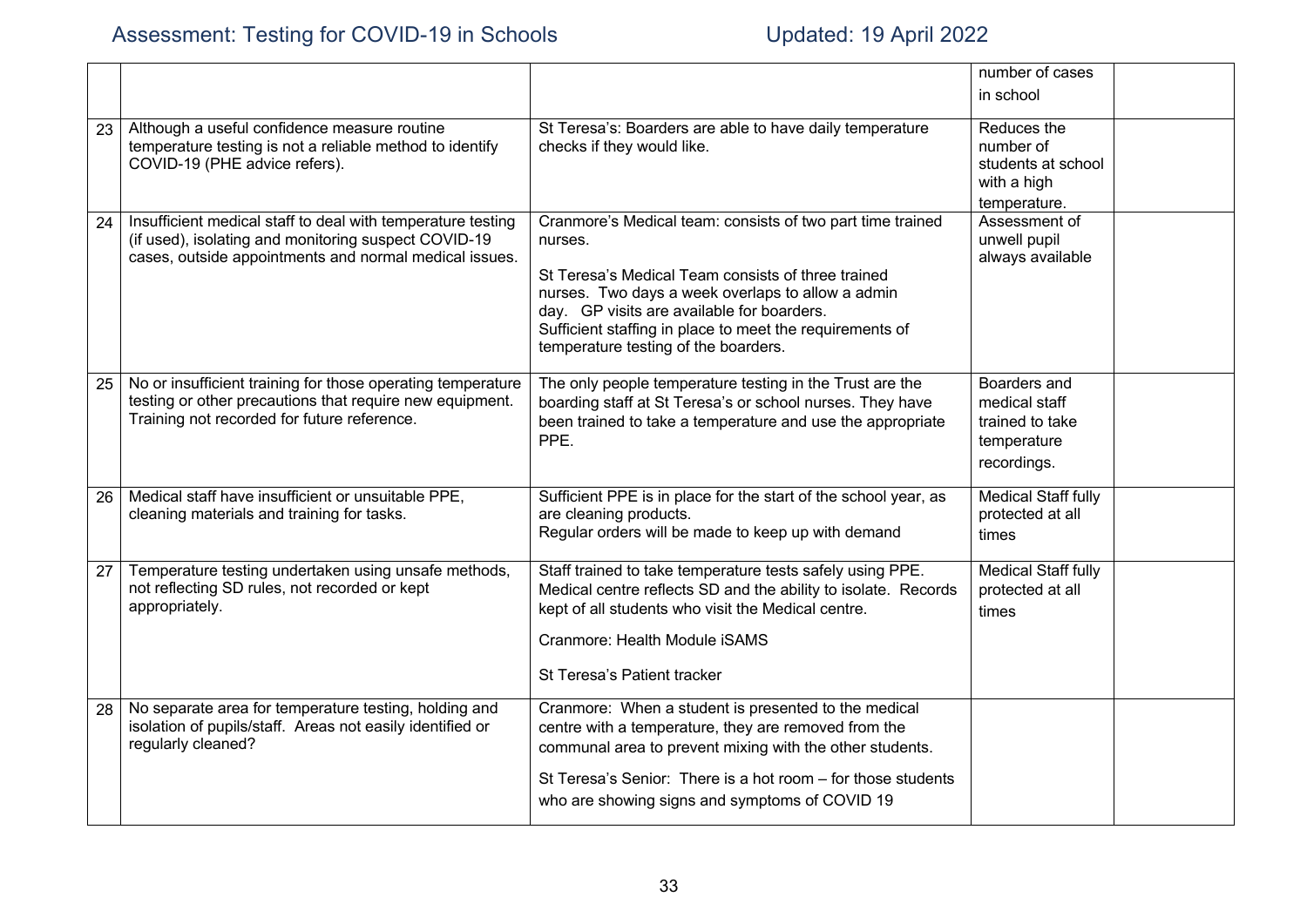|                 |                                                                                                                                                                                                                    | St Teresa's Prep: There is a medical room for those students<br>showing signs and symptoms and the Senior School hot<br>room can also be used.                                                                                                                                                                                               |                                                                                |  |
|-----------------|--------------------------------------------------------------------------------------------------------------------------------------------------------------------------------------------------------------------|----------------------------------------------------------------------------------------------------------------------------------------------------------------------------------------------------------------------------------------------------------------------------------------------------------------------------------------------|--------------------------------------------------------------------------------|--|
| 29              | Insufficient registration, induction, supervision (and<br>temperature checking) of contractors working on site.                                                                                                    | The school does not temperature check contractors.                                                                                                                                                                                                                                                                                           |                                                                                |  |
| 30              | Young children not supervised using hand sanitiser (risk<br>of ingestion). (Note: Skin friendly cleaning wipes is an<br>alternative).                                                                              | Teachers supervise younger children with the hand washing<br>and use of sanitiser.                                                                                                                                                                                                                                                           | Better hand<br>washing<br>technique and<br>hand hygiene                        |  |
| 31              | Lack of information on control measures e.g. how to<br>react to coughing and sneezing using tissues (and their<br>disposal), crock of arm and immediately cleaning hands<br>with soap and water or hand sanitiser. | Will be covered in lessons with the pupils.                                                                                                                                                                                                                                                                                                  | Ensures safety<br>and lowers risk to<br>employees and<br>pupils on site        |  |
| 32 <sup>°</sup> | Hygiene rules not effective. "catch it, bin it, kill it" not re-<br>publicised or applied.                                                                                                                         | Signage up around the school.<br>Discuss with staff and children.                                                                                                                                                                                                                                                                            | <b>Ensures safety</b><br>and lowers risk to<br>employees and<br>pupils on site |  |
| 33              | Pupils not aware of behaviours which may increase the<br>risk of droplet transmission (such as biting, licking,<br>kissing or spitting).                                                                           | Students are told about what behaviours to be careful of.                                                                                                                                                                                                                                                                                    | Ensures safety<br>and lowers risk to<br>employees and<br>pupils on site        |  |
| 34              | Insufficient staff supervising and supporting normal medical<br>staff particularly in their liaison with GPs, LA(?) etc.                                                                                           | The increased use of first aiders to help out with<br>everyday injuries while nurse is dealing with covid related<br>illness.<br>Monitoring workload of nurses to ensure that cross infection<br>risk is not compromised<br>St Teresa's only: Medical staff to liaise with GP about support<br>and additional care requirements for boarders | Ensures safety<br>and lowers risk to<br>employees and<br>pupils on site        |  |
| 35              | Visits of or to GPs / nurses / dentists and local surgeries<br>changed and not known by staff and or pupils.                                                                                                       | GP visits to be via appointment only, similar procedure for<br>other HP's off site                                                                                                                                                                                                                                                           | Safe interaction<br>with medical<br>professionals                              |  |
| 36              | Staff are not aware those with COVID-19 symptoms<br>should not go to a GP surgery, pharmacy, urgent care<br>centre or hospital.                                                                                    | Training on the 3 <sup>rd</sup> September 2021, and followed up January<br>2022.                                                                                                                                                                                                                                                             | Staff and parents<br>aware of<br>procedure for                                 |  |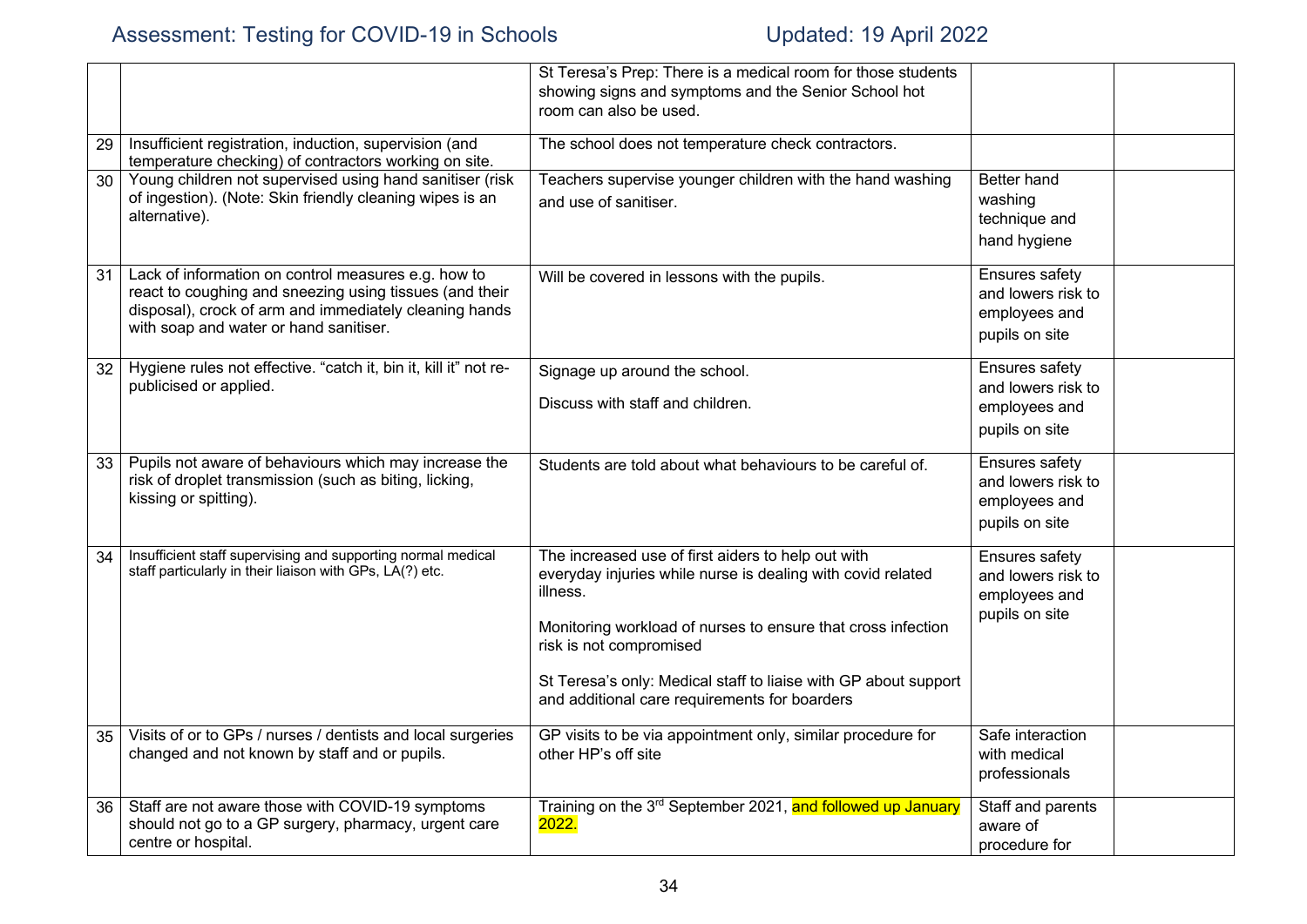|    |                                                                                                                                                                                                                | Communication with family's                                                                                                                                                                                                         | suspected case of<br>covid19                                                  |  |
|----|----------------------------------------------------------------------------------------------------------------------------------------------------------------------------------------------------------------|-------------------------------------------------------------------------------------------------------------------------------------------------------------------------------------------------------------------------------------|-------------------------------------------------------------------------------|--|
| 37 | No procedure considered if a mobile testing unit is<br>dispatched to test others in school. (Testing will focus on<br>the person's class, followed by their year group, then the<br>whole school if necessary. | Nurse to Liaise with LHPA on how this process will work in<br>the eventuality it is required<br>Currently no information forthcoming from LHPA                                                                                      |                                                                               |  |
| 38 | Insufficient or no procedure for summoning emergency<br>services, lack of safe RV and cleared routes in and out.                                                                                               | Nurse to contact 999 or NHS 111 if condition of casualty<br>deteriorates<br>At St Teresa's Maintenance/boarding to direct EMS to<br>archway<br>At Cranmore EMS to the walkway to Office.                                            | Support from<br>school community<br>to ensure help is<br>directed efficiently |  |
| 39 | No early liaison with local health protection teams and<br>Local Authorities who provide advice (and may<br>recommend large groups self-isolate or school closure)                                             | (Lead) Nurse in communication with LHPA                                                                                                                                                                                             | Information updat<br>ed as received                                           |  |
| 40 | Insufficient First Aid trained personnel (ratio) for pupils in<br>school and on activities and sport.                                                                                                          | Training to continue to ensure numbers of FA is appropriate<br>for both schools<br>Cranmore: SLT monitors numbers and books training<br>accordingly.<br>St Teresa's: Lead nurse to monitor numbers and book<br>training accordingly | <b>Sufficient FA</b><br>support                                               |  |
| 41 | Actions for using first aid on those with no COVID-19<br>symptoms unclear and not briefed.                                                                                                                     | Discussed with staff on inset day September                                                                                                                                                                                         | Full<br>understanding by<br>all members of<br>staff                           |  |
| 42 | Not compliant with requirements for EYFS (Early Years<br>Foundation Stage) and PFA certification.                                                                                                              | Modifications for all first aiders holding PFA, EFAW, FAAW<br>certificates will be discussed for CPR<br>Use of face shields<br>$\bullet$<br>No feeling or hearing when assessing breaths                                            | First aiders up to<br>date with<br>HSE/resus chang<br>es                      |  |
| 43 | Medical policy, procedures and appropriate response to<br>spectrum of medical issues not revised or shared?                                                                                                    | Cranmore: Medical policies can be found in the Networked<br><b>Staff Area</b><br>St Teresa's: Medical policies have been updated and can be<br>found on firefly and staff shared work                                               | Policies and<br>procedures are<br>clear.                                      |  |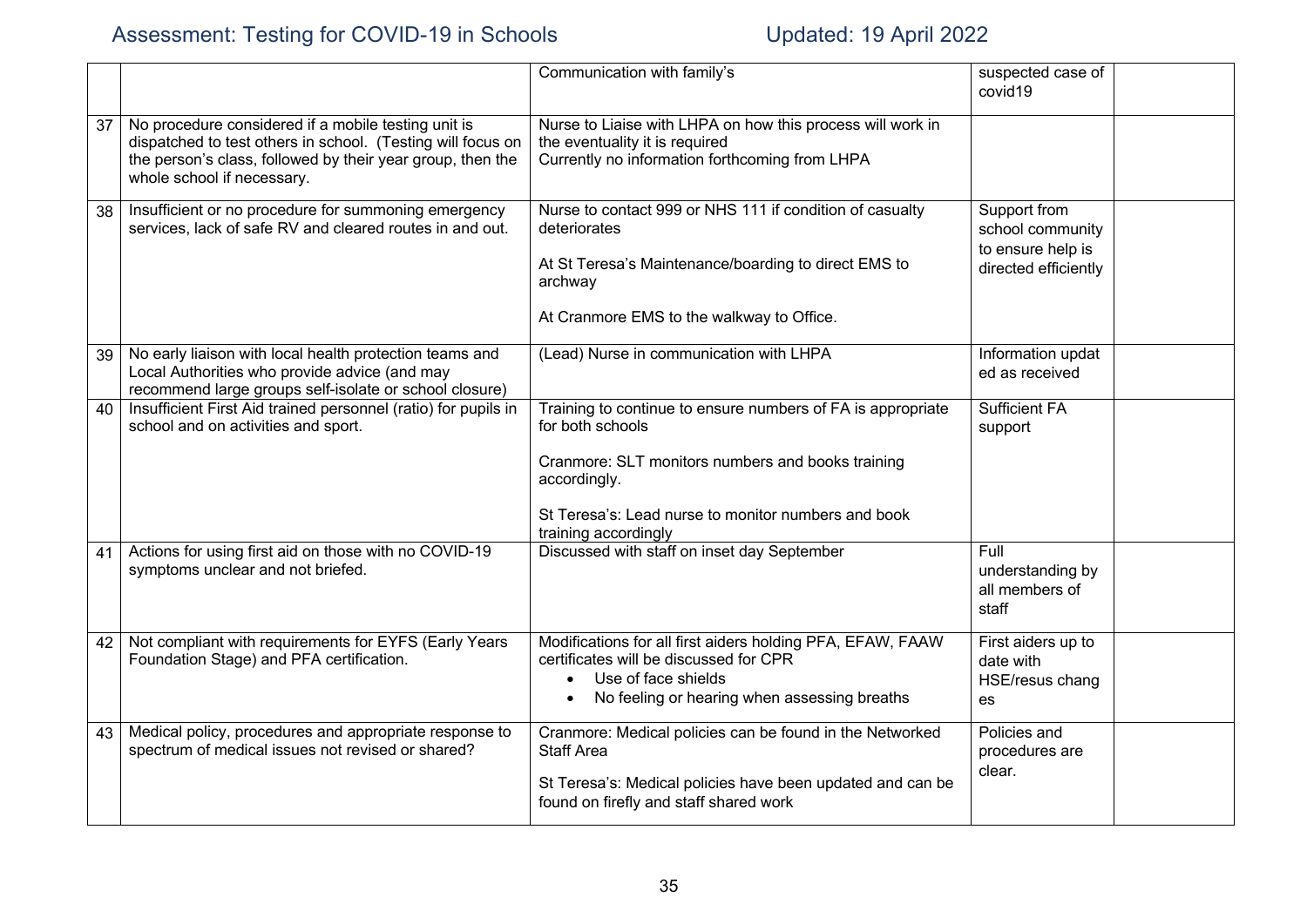| 44 | Pregnant women are in the 'clinically vulnerable'<br>category and not following the relevant guidance.                                                                | Staff questionnaire requests information about whether<br>a staff member is pregnant. Lead nurse to discuss with staff<br>member about additional precautions                                                                                   | Safe working<br>environment for<br>pregnant workers                     |  |
|----|-----------------------------------------------------------------------------------------------------------------------------------------------------------------------|-------------------------------------------------------------------------------------------------------------------------------------------------------------------------------------------------------------------------------------------------|-------------------------------------------------------------------------|--|
| 45 | Lack of School decision or policy for level of PPE<br>required for staff or pupils.                                                                                   | Decision has been made for PPE for all areas. The school<br>has ordered this in advance of the school re opening.                                                                                                                               | Ensures safety<br>and lowers risk to<br>employees and<br>pupils on site |  |
| 46 | If required or appropriate insufficient training for all those<br>that wear face coverings including fitting, storing, care<br>and disposal arrangements.             | Training has been given to all those who are required to<br>wear PPE at the beginning of the academic year                                                                                                                                      | Ensures safety<br>and lowers risk to<br>employees and<br>pupils on site |  |
| 47 | School unaware of those that have been identified as<br>Clinically Extremely Vulnerable (CEV) via a letter to the<br>individual from NHS or their GP.                 | Medical staff to keep a list of those clinical vulnerable, and<br>act on this information accordingly.<br>Update on vulnerabilities requested from parents                                                                                      | Ensures safety<br>and lowers risk to<br>those at higher<br>risk         |  |
| 48 | Clinically Extremely Vulnerable (CEV) staff and pupils<br>have not been advised whether to work from home or go<br>to school during period of temporary restrictions. | If a school outbreak occurs guidance will be sought from<br>PHE/DFE and CEV students and staff will be discussed<br>which actions to put in place.                                                                                              | Ensures safety<br>and lowers risk to<br>those at higher<br>risk         |  |
| 49 | Control measures in school are not sufficiently robust for<br>clinically vulnerable staff and pupils.                                                                 | Medical teams identify those who are at increased risk and<br>share this information with those who require the<br>information.                                                                                                                 | Ensures safety<br>and lowers risk to<br>those at higher<br>risk         |  |
| 50 | Medical advice for vulnerable staff and children (new<br>definition) not being followed and insufficient support<br>both at school and home.                          | Patient Tracker (St Teresa's) ISAMS (Cranmore) is used to<br>track children's medical conditions and changes.<br>The school will follow any GP/Medical advice given and<br>provide support for the families accordingly.                        | Ensures safety<br>and lowers risk to<br>those at higher<br>risk         |  |
| 51 | Those with particular characteristics and an increased<br>COVID-19 risk not identified and sufficient measures<br>taken to reduce risks.                              | Medical teams identifies those who are of increase risk and<br>share this information with those who require the<br>information.<br>Parent information sent out to inform them of school's<br>procedure and request changes to vulnerabilities. | Ensures safety<br>and lowers risk to<br>those at higher<br>risk         |  |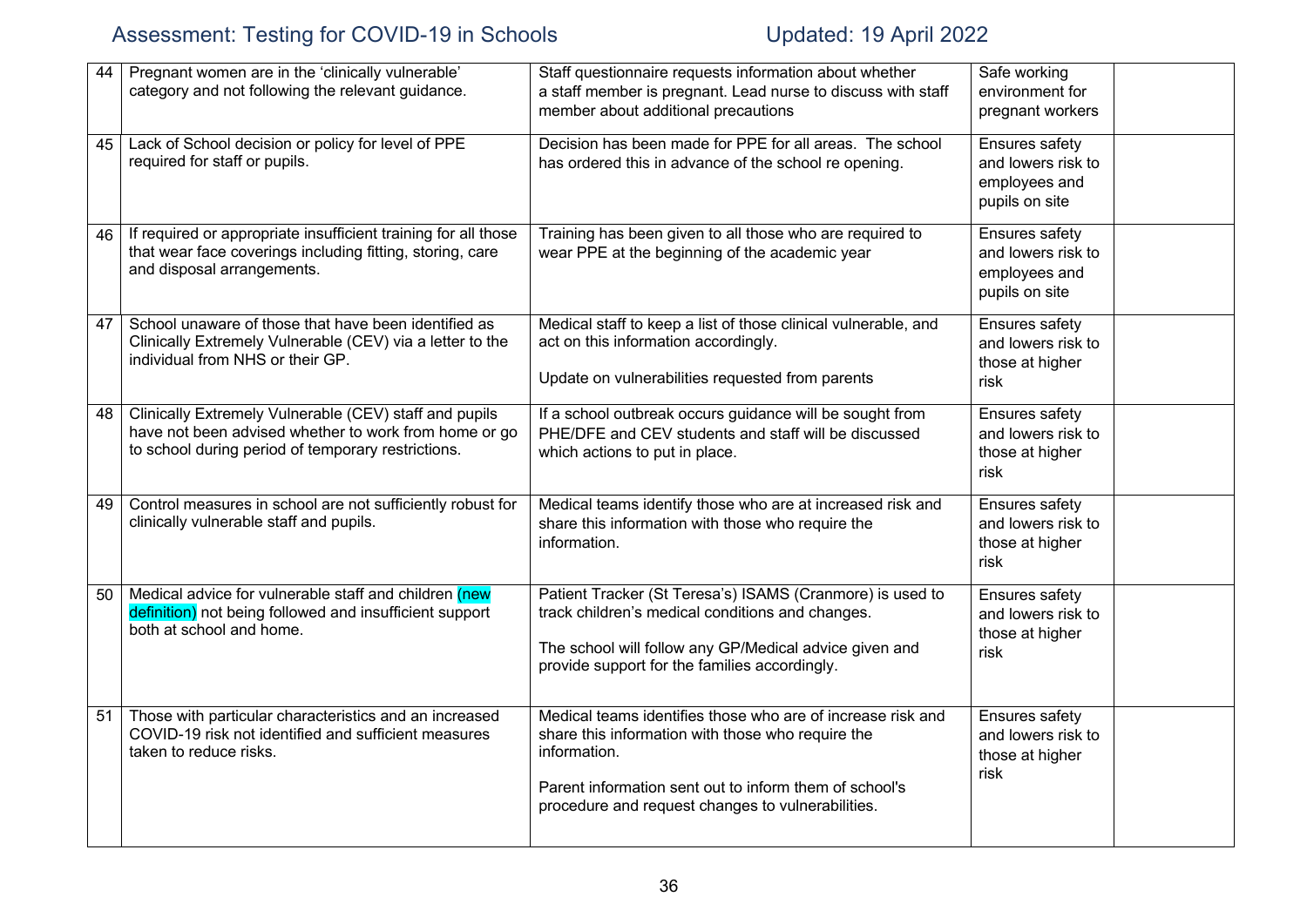| 52 | Lack of knowledge on whom has tested positive for<br>COVID-19 and if it is recorded (for elimination purposes).<br>Evidence of negative result should not be requested.                               | Medical Team logs those who have tested positive when they<br>get the information.                                                                                                                                       | Ensures strict mo<br>nitoring of spread<br>of covid 19 |  |
|----|-------------------------------------------------------------------------------------------------------------------------------------------------------------------------------------------------------|--------------------------------------------------------------------------------------------------------------------------------------------------------------------------------------------------------------------------|--------------------------------------------------------|--|
| 53 | Insufficient information and / or record of who is still<br>shielding or had contact with anyone tested positive or<br>suspected of COVID-19 and why this may preclude their<br>attendance at school. | Parent information sent out to inform them of school's<br>procedure and request changes to vulnerabilities.                                                                                                              |                                                        |  |
| 54 | Lack of recording of which staff and pupils have been<br>sent home with COVID-19 symptoms (a cough, high<br>temperature or shortness of breath).                                                      | ISAMS records staff who are off ill, medical records when<br>pupils are sent home due to illness.<br>Medical staff to keep log of staff and pupils                                                                       | Ensures strict mo<br>nitoring of spread<br>of covid 19 |  |
| 55 | Lack of regular dialogue with those that have<br>suffered from COVID-19 and / or are isolated at<br>home.                                                                                             | Medical team touch base with pupil's family if they are<br>isolating with COVID. This will be in addition to the form<br>teachers/class teachers communication.<br>Staff will be communicated with by their line manage. |                                                        |  |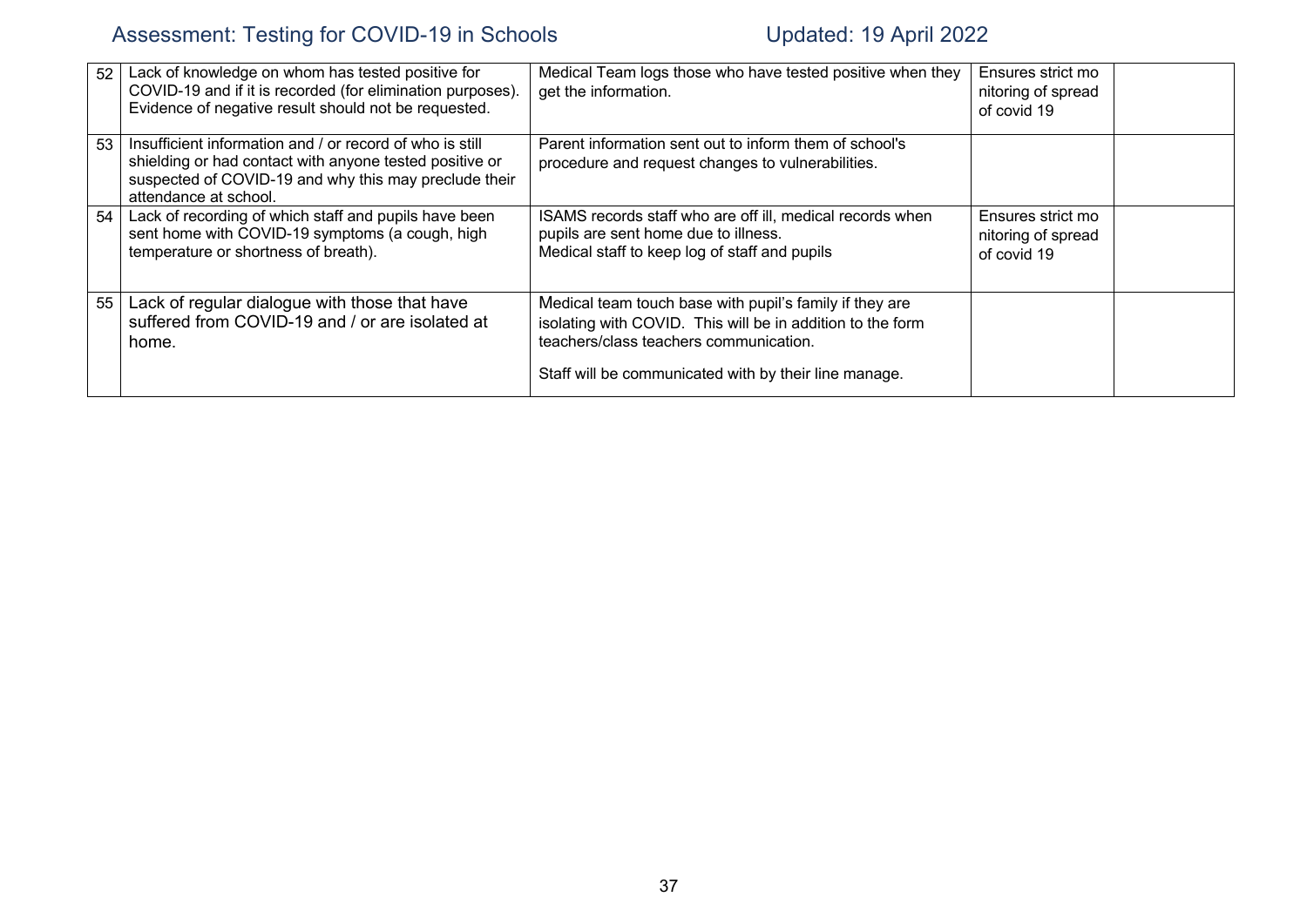# Boarding Risk Assessment in the COVID-19 Environment – St Teresa's Only

|    | <b>Hazard</b>                                                                                    | <b>Control Measures</b>                                                                                                                                                                                                                                                                                                                                                                                                                                                                  | <b>Outcome</b>                                                                             | Remarks /<br>Re- |
|----|--------------------------------------------------------------------------------------------------|------------------------------------------------------------------------------------------------------------------------------------------------------------------------------------------------------------------------------------------------------------------------------------------------------------------------------------------------------------------------------------------------------------------------------------------------------------------------------------------|--------------------------------------------------------------------------------------------|------------------|
|    |                                                                                                  |                                                                                                                                                                                                                                                                                                                                                                                                                                                                                          |                                                                                            | assessment       |
| 71 | Boarding policies and procedures not updated, regularly<br>reviewed and communicated.            | Boarding procedures and handbooks updated at the start of<br>term. September 2021. Updates over the year are shared<br>with the staff.<br>VLO SRA Head of Boarding TGU meet weekly to update SEF<br>and review procedures in addition to the weekly meeting with<br><b>TGU and CMS.</b>                                                                                                                                                                                                  | Staff, pupils and<br>parents have all<br>the policies and<br>procedures                    |                  |
| 72 | Security and access systems (if now in use) not<br>regularly checked, updated and re-coded.      | Boarding is secured by alarms at night time. These are tested<br>weekly. Pin code changed at the start of term. Only staff and<br>onsite adults have access to pin numbers. Glass door shut at<br>7pm by caretaker.<br>Alarm set at 10:30pm every night.                                                                                                                                                                                                                                 | Students are safe<br>in their boarding<br>spaces.                                          |                  |
| 73 | Boarding staff have inappropriate PPE, cleaning<br>materials and training for tasks.             | Boarding staff are supplied with appropriate PPE to look after<br>quarantine pupils, and pupils who are isolating due to being<br>COVID positive.                                                                                                                                                                                                                                                                                                                                        | Boarding staff<br>have access to<br>appropriate PPE,<br>cleaning material<br>as they need. |                  |
| 74 | Communication and procedures for welcoming back<br>boarders and part-time boarders not applied.  | Boarders' handbook is given to students on arrival. It provides<br>a welcome to boarding, and the procedures in place.<br>Email interchange over the holidays have welcomed new<br>families to St Teresa's and helped them with their travel<br>arrangements to school. The Headmistress has been in<br>constant communication with those travelling from red or<br>amber countries over the Summer Break. Head of Boarding<br>liaised with family over the return from holiday periods. | All overseas<br>pupils have been<br>communicated wit<br>h.                                 |                  |
| 75 | Insufficient consideration of control measures and<br>precautions for flexi and weekly boarders. | Boarding has reopened to flexi and weekly boarders. Any<br>student in Year 10 and above have been placed in single<br>rooms or rooms which share with another flexi boarder. The<br>younger students who flexi/weekly board stay within the same<br>room.                                                                                                                                                                                                                                | Students are safe<br>in their boarding<br>spaces.                                          |                  |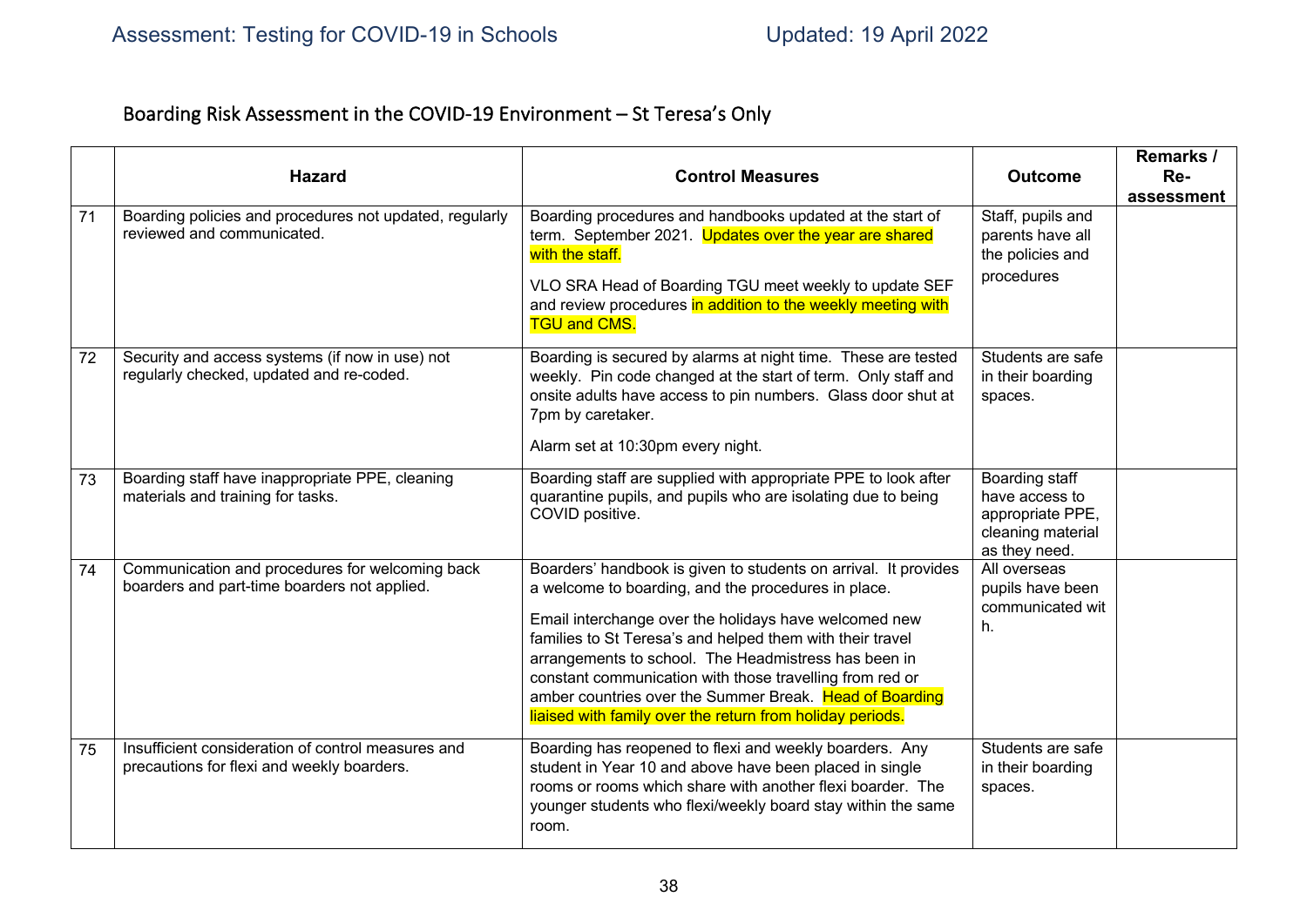|    |                                                                                                                                                                        | LFT done for those students showing symptoms.                                                                                                                                                                                                                                        |                                                                                                |  |
|----|------------------------------------------------------------------------------------------------------------------------------------------------------------------------|--------------------------------------------------------------------------------------------------------------------------------------------------------------------------------------------------------------------------------------------------------------------------------------|------------------------------------------------------------------------------------------------|--|
|    |                                                                                                                                                                        | Students with positive LFT are able to either isolate within the<br>isolation wing or to isolate from home/guardians.                                                                                                                                                                |                                                                                                |  |
| 76 | If required or appropriate insufficient efforts to reduce<br>travel between home and school to reduce infection risk.                                                  | If the contingency plan in put into place, students ability to<br>move between school and home may be reduced depending<br>on the size of the outbreak.                                                                                                                              |                                                                                                |  |
| 77 | If required or appropriate no alternative arrangements<br>for boarders to travel on dedicated school transport<br>rather than public transport.                        | The school only offers dedicated school transport. Boarders<br>will need parental/guardian permission for the use of public<br>transport. Masks are optional on the schools' transport at all<br>times.                                                                              | Reduces the<br>students need to<br>use public<br>transport                                     |  |
| 78 | If required or appropriate guidance on the quarantine<br>arrangements for boarding school students travelling to<br>attend a boarding school not known or implemented. | Clear communication has been made to all parents over the<br>summer holidays by the Headmistress. Zoom/Teams calls<br>have been offered if further clarification was required. Over the<br>School holidays this was by the Head of Boarding.                                         |                                                                                                |  |
| 79 | If required or appropriate insufficient space and<br>resources for isolating overseas pupils on their return.                                                          | If required the school has sufficient space to isolate the<br>overseas students. Max 20 students at one time.<br>The school would also be able to offer isolation over the<br>holiday periods if required.                                                                           |                                                                                                |  |
| 80 | Rules and procedures for exeat, trips and activities out<br>(or not!), appointments or visits from family and / or<br>guardians not complied with or understood.       | All trips an activities are approved by a member of SLT.<br>Risk assessments are filled out and consent is required for<br>students to participate on these trips.<br>Masks must be worn on school buses/trains at all time.<br>Guardians and parents have been informed about this. | Rules of trips and<br>visits are clear.                                                        |  |
| 81 | Fire instructions and new procedures not reviewed,<br>understood or rehearsed. (Fire drills, routes and<br>assembly points)                                            | New procedures have been updated and students now line up<br>in corridor. The housemistress of each corridor is responsible<br>for roll call. These are explained on their first day in boarding                                                                                     | Students know<br>the fire evaluation<br>procedures and<br>these are updated<br>due to COVID 19 |  |
| 82 | Are there sufficient rooms and a bathroom to isolate and<br>supervise pupils (and staff).                                                                              | The isolation area has bathrooms which will suffice and<br>supervision has been planned if the isolation rooms are<br>needed.                                                                                                                                                        | Student have<br>access to<br>appropriate<br>bathrooms if<br>isolating.                         |  |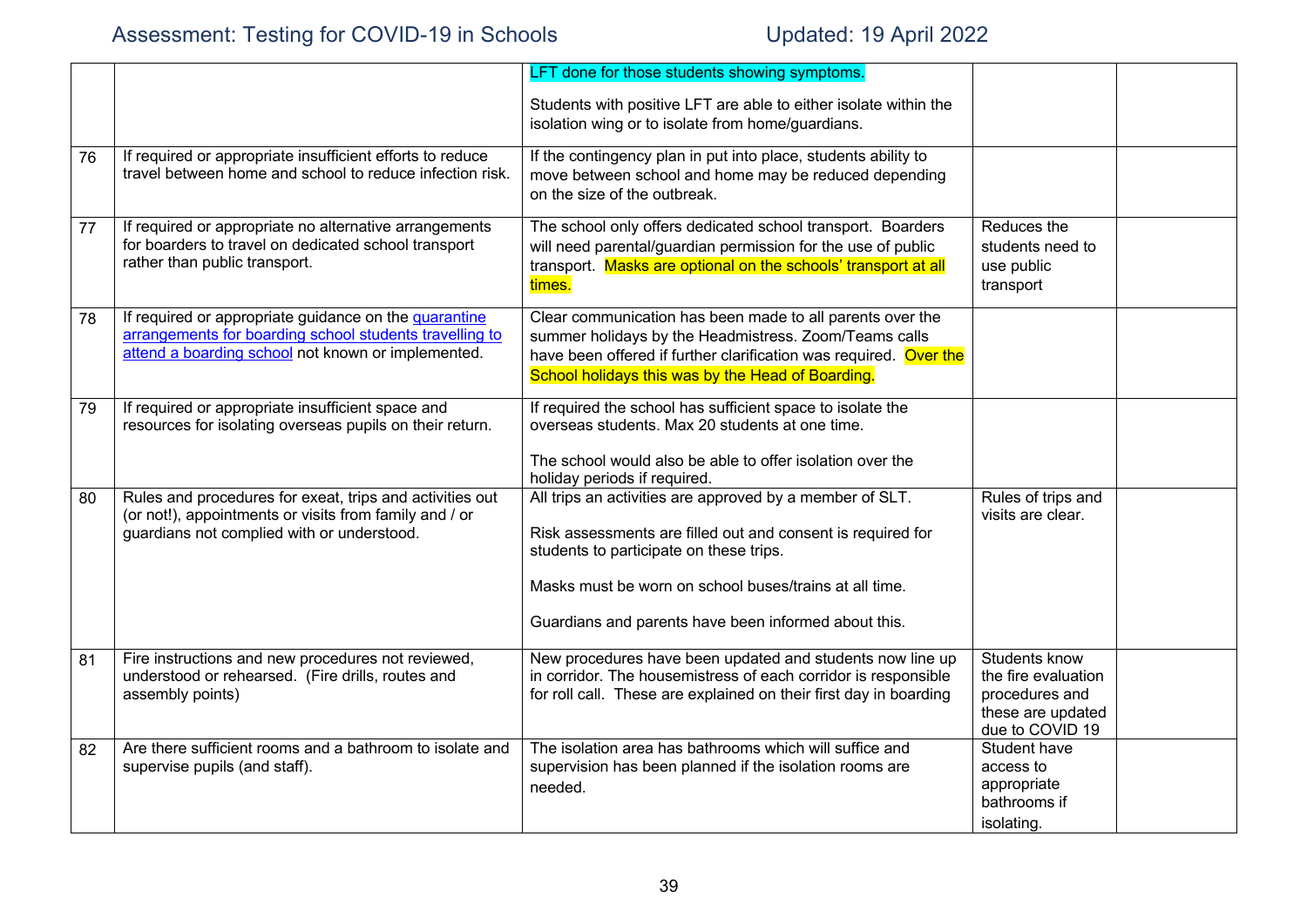| 83 | Do those attending isolated cases know the procedures<br>and have access to PPE?                                                                                                                        | PPE and training to use the PPE has been done for all the<br>Boarding Staff and Medical staff.                                                                                                                                                                                      | Those attending<br>isolated cased<br>know the<br>procedure<br>minimising the<br>risk of spread. |  |
|----|---------------------------------------------------------------------------------------------------------------------------------------------------------------------------------------------------------|-------------------------------------------------------------------------------------------------------------------------------------------------------------------------------------------------------------------------------------------------------------------------------------|-------------------------------------------------------------------------------------------------|--|
| 84 | Have parents been consulted prior to start of term as to<br>where boarders will self-isolate should it be required?<br>Advice suggests boarders should self-isolate in school<br>(rather than go home). | Parents have been notified by medical of the process of what<br>would happen if a child is self isolating.<br>The HOB or a member of the medical team should be notified<br>immediately if a child falls ill with COVID.                                                            |                                                                                                 |  |
| 85 | Laundry, bedding, furnishings, games and items that are<br>hard to clean not removed and stored securely.                                                                                               | Red Laundry bags to be used for the isolating rooms or<br>infected materials.<br>Training has been given to the Laundry staff and instruction for<br>what is required.<br>Staff have gone through communal spaces making sure only<br>appropriate furnishing etc are left in place. |                                                                                                 |  |
| 86 | Insufficient bathroom facilities if bed spaces have been<br>reconfigured.                                                                                                                               | In the September 2021 configuration there are enough<br>bathroom facilities for students.                                                                                                                                                                                           |                                                                                                 |  |
| 87 | Boarders not equipped with authorised and compliant<br>equipment to stay-in touch with parents.                                                                                                         | The boarding areas have WIFI allowing communication<br>through internet - e.g. Teams, Zoom Skype, WhatsApp.<br>Schools phones are also available.<br>Students will have access to their phones at set times during<br>day.                                                          |                                                                                                 |  |
| 88 | Boarders not aware of global news and how it may<br>affect them or their family.                                                                                                                        | Newspapers are available for all pupils as well as the use of<br>the internet.                                                                                                                                                                                                      |                                                                                                 |  |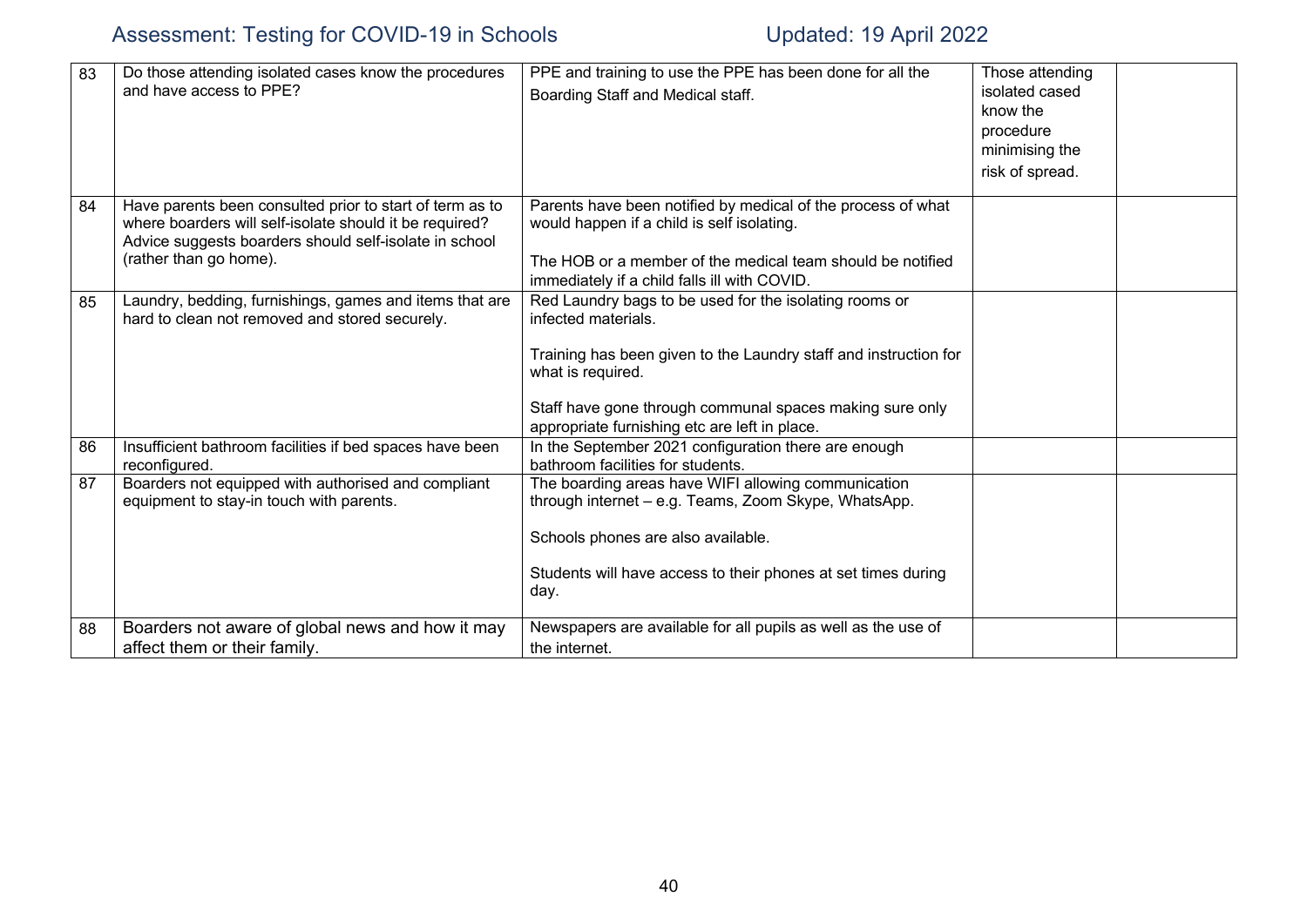# Dedicated School Transport and Driver Risk Assessment in the COVID-19 Environment

|                 | <b>Hazard</b>                                                                                                                                                                                    | <b>Control Measures</b>                                                                                                                                                                                                            | <b>Outcome</b> | Remarks /<br>Re-<br>assessment |
|-----------------|--------------------------------------------------------------------------------------------------------------------------------------------------------------------------------------------------|------------------------------------------------------------------------------------------------------------------------------------------------------------------------------------------------------------------------------------|----------------|--------------------------------|
| 1               | Pupils do not know to board dedicated transport or public<br>transport if they have symptoms or other reasons requiring<br>them to stay at home due to the risk of them passing on               | All parents are communicated with regarding the procedures<br>for boarding the dedicated school transport.                                                                                                                         |                |                                |
|                 | COVID-19 (e.g. if they are required to quarantine).                                                                                                                                              | No child will be allow on the bus if they are showing the three<br>signs of COVID – fever, persistent cough, lost of taste. Masks<br>are optional.                                                                                 |                |                                |
| $\overline{2}$  | Drivers not regularly briefed on changes or included in<br>staff briefings and revised schedules and notices.                                                                                    | All driving staff are briefed on the procedures at inset day (1<br>September 2021 St Teresa's, 6 September 2021 Cranmore).<br>New staff have undergone an induction program.                                                       |                |                                |
|                 |                                                                                                                                                                                                  | Staff meet their line managers daily.                                                                                                                                                                                              |                |                                |
| 3               | Drivers not fully considered, supported or rostered<br>(particularly relating to age and vulnerability).                                                                                         | A dedicated transport manager is responsible for supporting<br>the drivers. There are multiple options of staff the drivers can<br>go and see if they have any concerns. Eg Director of<br>Operations, any member of SLT, Heads PA |                |                                |
| $\overline{4}$  | Drivers have insufficient / inappropriate PPE, cleaning<br>materials and training if risk level increased or would<br>normally need for their work.                                              | Drivers are provided PPE by the school. They are also<br>provided with cleaning products which are approved by the<br>third party.                                                                                                 |                |                                |
| 5               | Inappropriate cleaning schedule that does not focus on<br>control measures particularly frequently touched surfaces.                                                                             | Cleaning schedule in in place which allows the bus to remain<br>clean for next users. All major touch points are cleaned after<br>each use.                                                                                        |                |                                |
| $6\phantom{1}$  | Vehicles not well ventilated when occupied, particularly by<br>opening windows and ceiling vents (with a balance<br>between increased ventilation and maintaining a<br>comfortable temperature). | All buses are ventilated and drivers are asked to open windows<br>to increase the ventilation.                                                                                                                                     |                |                                |
| $\overline{7}$  | If required or appropriate insufficient or no use of hand<br>sanitiser upon boarding and/or disembarking.                                                                                        | Hand sanitiser available on all buses.                                                                                                                                                                                             |                |                                |
| 8               | Pupils aged 11 and over are unaware that a face covering,<br>is necessary on transport unless they wish to wear one                                                                              | Children aged 11 and above are required to wear a face mask<br>on the dedicated school bus.                                                                                                                                        |                |                                |
| $9\,$           | Unnecessary risks such as poorly organised queue and<br>boarding process and overcrowding not minimised.                                                                                         | Pupils and Drivers are aware of the procedures of boarding the<br>bus in an orderly fashion.                                                                                                                                       |                |                                |
| 10 <sup>1</sup> | No plan for measures, in case of emergency, for the<br>movement of a symptomatic pupil by school transport.                                                                                      | Symptomatic pupils are to be collected by a family member.                                                                                                                                                                         |                |                                |
| 11              | No contingency plans outlining how to operate if there<br>were an outbreak in their school or local area. The<br>contingency framework refers.                                                   | The school has a contingency plan, and transport will only be<br>stopped if the school moves to online learning for everyone.                                                                                                      |                |                                |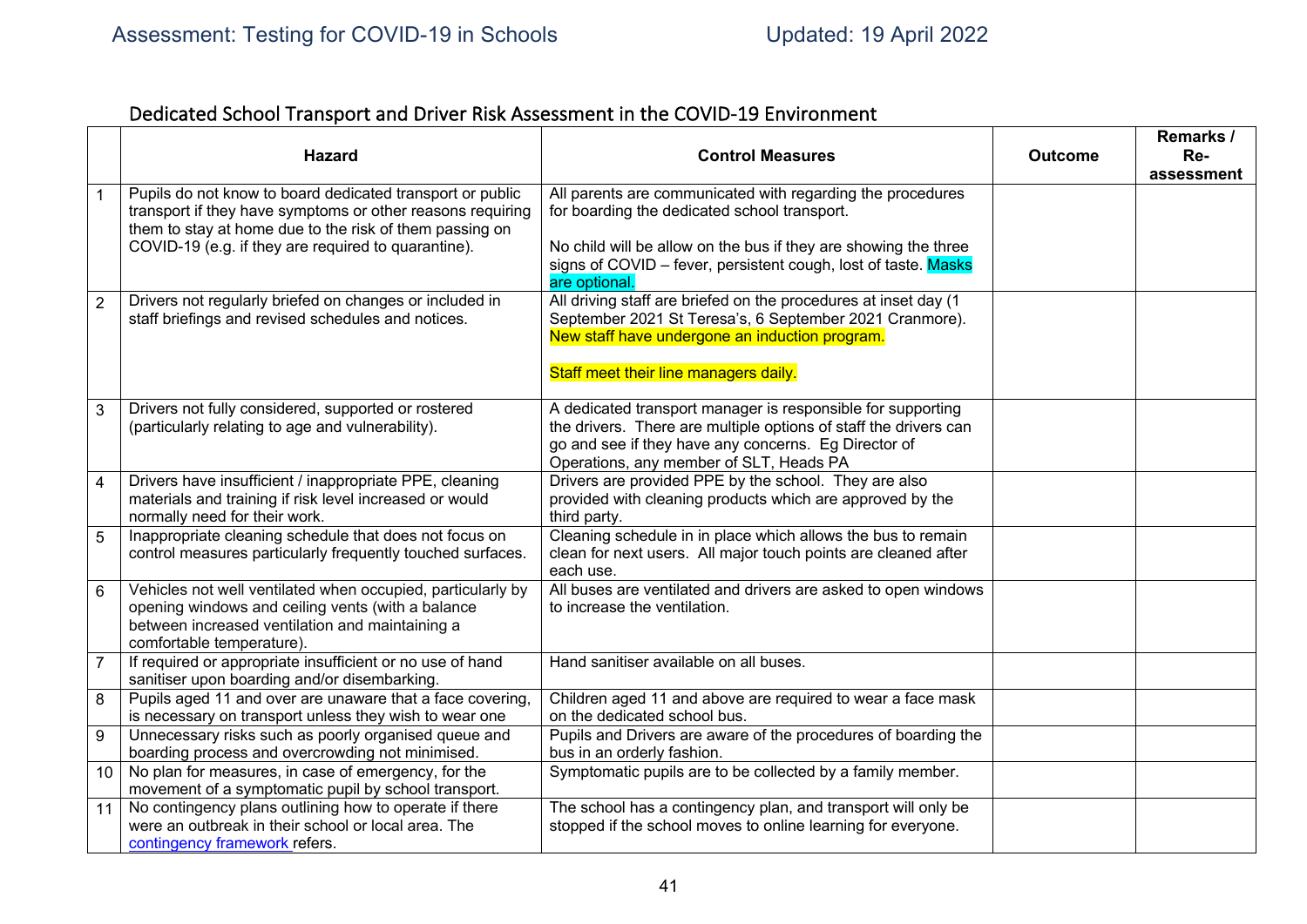|  | School vehicles not fully registered, insured, r<br>. maintained<br>and stocked with appropriate hygiene materials. | Transport manager is responsible for keeping the buses fully<br>registers, insured and maintained with the appropriate hygiene<br>materials |  |  |
|--|---------------------------------------------------------------------------------------------------------------------|---------------------------------------------------------------------------------------------------------------------------------------------|--|--|
|--|---------------------------------------------------------------------------------------------------------------------|---------------------------------------------------------------------------------------------------------------------------------------------|--|--|

# Support Staff Risk Assessment in the COVID-19 Environment

|   | <b>Hazard</b>                                                                                                     | <b>Control Measures</b>                                                                                                                                                                                                                                                            | <b>Outcome</b> | Remarks /<br>Re-<br>assessment |
|---|-------------------------------------------------------------------------------------------------------------------|------------------------------------------------------------------------------------------------------------------------------------------------------------------------------------------------------------------------------------------------------------------------------------|----------------|--------------------------------|
|   | Support and contract staff not regularly briefed on<br>changes to school operation.                               | All support staff are briefed on the appropriate parts at inset on<br>the 1 and 2 September 2021.                                                                                                                                                                                  |                |                                |
|   |                                                                                                                   | Weekly meeting with Support allows regular briefing. Standing<br>point Systems/Issues on the agenda.                                                                                                                                                                               |                |                                |
| 2 | Physical meetings recognise hygiene arrangements<br>including well-ventilated rooms                               | All meetings take place in big spaces.                                                                                                                                                                                                                                             |                |                                |
|   |                                                                                                                   | Meetings should either be conducted in a well-ventilated area<br>or in smaller groups ensuring adequate space is provided.                                                                                                                                                         |                |                                |
| 3 | Support staff and cleaners not fully considered or<br>supported (particularly relating to age and vulnerability). | Cleaning staff and Catering staff both have a line manager<br>where they can raise concerns with.                                                                                                                                                                                  |                |                                |
|   |                                                                                                                   | Weekly meeting allows managers to raise issues with the<br>school staff. (Thursday AM St Teresa's, Friday AM Cranmore)                                                                                                                                                             |                |                                |
|   |                                                                                                                   | Occupation Health assessment for most at risk staff RA will be<br>done if a staff member is extremely clinically vulnerable or at<br>high risk for other reasons                                                                                                                   |                |                                |
| 4 | Support staff have insufficient/inappropriate PPE, cleaning<br>materials and training.                            | School has adequate stocks of PPE and cleaning products<br>ordered and distributed to classrooms through Cleaning<br>Supervisor. Facilities Manager/ controls strategic PPE stock<br>holdings centrally at Cranmore, while the medical centre<br>controls PPE stock at St Teresa's |                |                                |
| 5 | Cleaning regimes not enhanced, regularly reviewed,<br>inspected or conforming to revised hygiene rules.           | Cleaning Supervisor consulted frequently by SLT and daily on<br>site to monitor, access and amend cleaning regime if required.                                                                                                                                                     |                |                                |
| 6 | Security and access systems not regularly checked,<br>updated and re-coded.                                       | Pin coded door lock reset for start of term. Access control<br>systems working, and alarms checked.                                                                                                                                                                                |                |                                |
|   | Reconfigured areas, zones and routes hampering fire exits<br>and routes.                                          | Checked before start of term and daily at lock up by the<br>caretaker or another member of staff.                                                                                                                                                                                  |                |                                |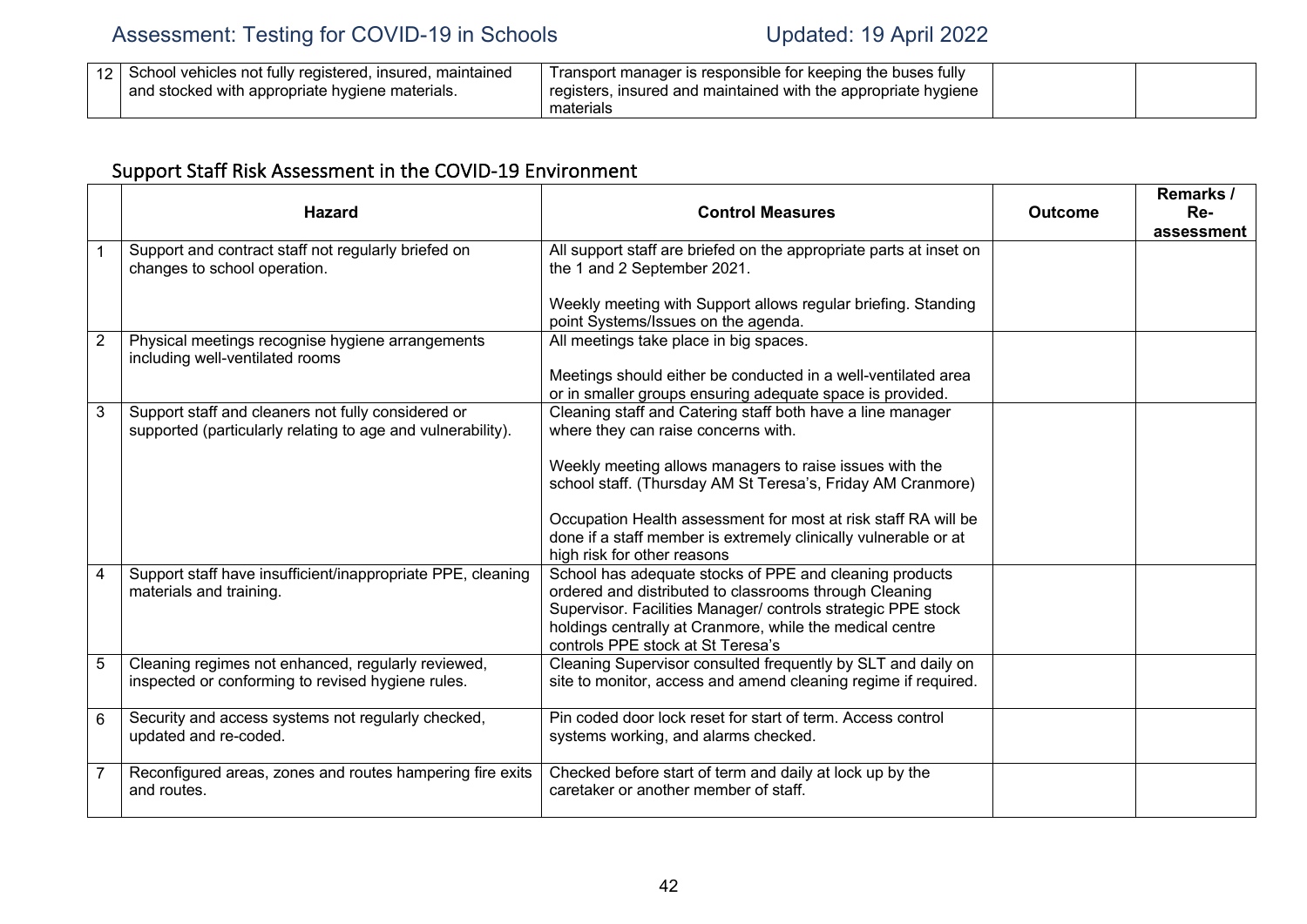|  | Fire and other emergency procedures not reconfigured,<br>' routes not clear or regularly inspected. | Fire systems serviced and working prior to 1 September 2021.<br>Fire drill has been completed during first half term for both<br>sites. |  |  |
|--|-----------------------------------------------------------------------------------------------------|-----------------------------------------------------------------------------------------------------------------------------------------|--|--|
|--|-----------------------------------------------------------------------------------------------------|-----------------------------------------------------------------------------------------------------------------------------------------|--|--|

# Facilities Management Risk Assessment in the COVID-19 Environment

|                 | <b>Hazard</b>                                                                                                                                                     | <b>Control Measures</b>                                                                                                                                                                                                                                                                                | <b>Outcome</b> | Remarks /<br>Re-<br>assessment |
|-----------------|-------------------------------------------------------------------------------------------------------------------------------------------------------------------|--------------------------------------------------------------------------------------------------------------------------------------------------------------------------------------------------------------------------------------------------------------------------------------------------------|----------------|--------------------------------|
|                 | Insufficient hand washing or hand sanitiser 'stations' for all<br>pupils and staff to clean their hands regularly.                                                | Foot operated hand sanitisers in strategic locations e.g.<br>Reception, individual hand sanitisers in all classrooms and<br>offices renewed and replenished as necessary by cleaning<br>staff.                                                                                                         |                |                                |
| $\overline{2}$  | Policy and procedures for contractors including signing in<br>and out, and badges on school sites not reviewed, and / or<br>enforced.                             | Visitor and contractor signing in policy vigorously applied with<br>badging and escorting.                                                                                                                                                                                                             |                |                                |
| 3               | If required or appropriate contractor health declaration and<br>pre-work briefings not considered or implemented.                                                 | Contractor's induction briefing pro forma includes health and<br>Safety statement which requires a signed declaration which<br>is overseen by the Facilities Manager or Facilities and<br>Estates Manager.                                                                                             |                |                                |
| $\overline{4}$  | If required or appropriate contractor (and visitor) hygiene<br>arrangements not considered including parking, guiding,<br>supervision, breaks, meals and toilets. | Induction briefing pro forma considers these areas and<br>responsibilities. No meals will be offered, and contractors are<br>directed to the visitor's toilets.                                                                                                                                        |                |                                |
| 5               | Insufficient heating and/ or cooling system (including<br>insufficient fuel levels if applicable).                                                                | Heating systems are sufficient and have been checked<br>annually on both sites.                                                                                                                                                                                                                        |                |                                |
| $6\phantom{1}6$ | Insufficient gas supply, maintenance, checks, venting and<br>valves.                                                                                              | Full inspection and maintenance regime and protocols in<br>place for the M&E systems in the schools.                                                                                                                                                                                                   |                |                                |
|                 | Air conditioning units, ducts, ventilation and extraction<br>systems not checked on re-occupying school facilities<br>(including workshops).                      | Cranmore: Full air conditioning service conducted by<br>outside contractor on 3rd August 2020<br>St Teresa's: These were check when we reopened.                                                                                                                                                       |                |                                |
| 8               | Centralised ventilation system that removes and circulates<br>air to different rooms is not using a fresh air supply.                                             | Cranmore: Auditorium air handling system pulls fresh air<br>from outside and expels stale. Sports hall does not contain<br>an air handling system. Outside doors should be opened to<br>allow fresh air intake. Rob Monks to check with air handling<br>contractor re-swimming pool system compliance. |                |                                |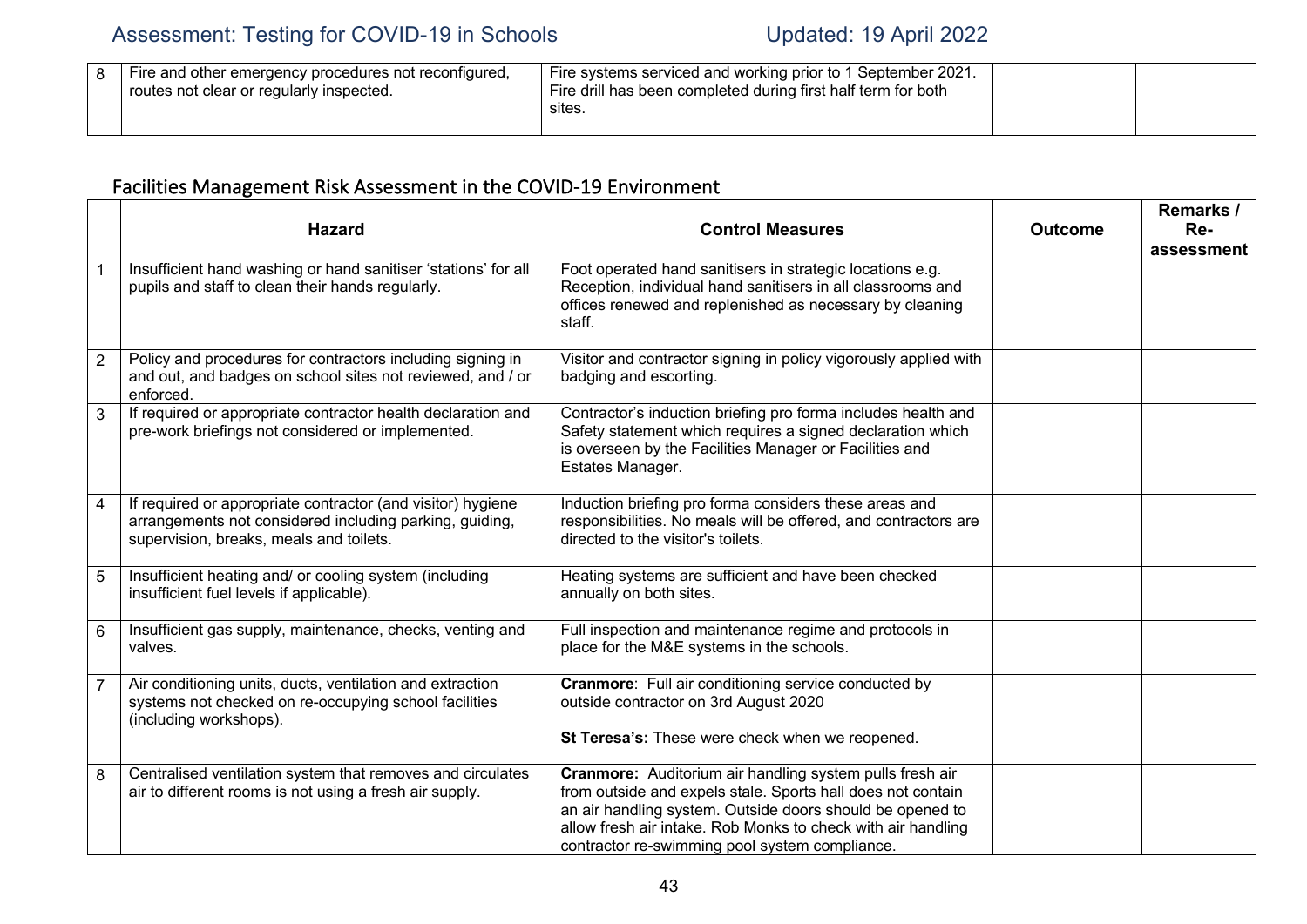|                  |                                                                                                                                     | St Teresa's: N/A                                                                                                                                                                                                                                                                                     |  |
|------------------|-------------------------------------------------------------------------------------------------------------------------------------|------------------------------------------------------------------------------------------------------------------------------------------------------------------------------------------------------------------------------------------------------------------------------------------------------|--|
| 9                | Electrical tests not up-to-date including emergency lighting<br>and PAT including electrical equipment bought in to school.         | 5 Year fixed Wiring test - up to date on both sites and PAT<br>testing up to date.                                                                                                                                                                                                                   |  |
| 10               | Water testing for temperature, flow and legionella not in<br>date, recorded or tested on re-opening facilities.                     | Cranmore and St Teresa's systemic water testing<br>arrangements are in place and undertaken in accordance<br>with a recognised schedule within all areas of the school.                                                                                                                              |  |
| 11               | Insufficient arrangements for the operation, additional<br>cleaning and security (and use) of the swimming pool.                    | Comprehensive risk assessment for the controlled letting of<br>the pool has been in place since 4 August 2020.                                                                                                                                                                                       |  |
| 12 <sup>12</sup> | Fire alarm panel, system and extinguishers not in date and<br>not serviced.                                                         | Fire servicing including fire extinguisher complete and up to<br>date for the start of term on 1 September 2021.                                                                                                                                                                                     |  |
| 13               | Fire doors improperly propped open to limit use of door<br>handles and increase ventilation.                                        | Fire panel(s) tested weekly during holidays.<br>Staff informed that no fire door should be propped open with<br>wedges etc                                                                                                                                                                           |  |
| 14               | Kitchen not reconfigured, stocked and cleaned if closed<br>over a long period.                                                      | Kitchen has been cleaned by Harrisons staff and equipment<br>started up to be ready for the opening in September 2021.                                                                                                                                                                               |  |
| 15               | Insufficient chefs, supervising staff and cleaners to maintain<br>high standards of hygiene.                                        | External company, Harrisons, is responsible for the staffing of<br>catering                                                                                                                                                                                                                          |  |
| 16               | Servery and dining room rules inadequate or unsafe<br>including wiping table, chairs and hard surfaces between<br>sittings.         | Pupils have allocated times for using the dining rooms at<br>each of the sites. Cleaners wipe down the tables and chairs<br>between sittings.                                                                                                                                                        |  |
| 17               | Insufficient drinking supplies and hydration available in<br>dining room and around the school.                                     | Students reminded to bring their own drinking bottles as a<br>primary source of water augmented with drinking fountains<br>which will be cleaned after each break and lunch during the<br>day.                                                                                                       |  |
|                  |                                                                                                                                     | Children to only fill their bottles up from the water fountains<br>and should not drink from them directly to avoid<br>contamination                                                                                                                                                                 |  |
| 18               | Cleaners changed working patterns during the day not<br>discussed or agrees to meet the revised hygiene<br>requirements.            | Cleaning supervisor is engaged with SLT on adapting and<br>implementing cleaning regimes. This has been implemented<br>by briefing and working with his cleaners many of whom have<br>been working throughout August. Additional cleaning<br>capacity identified and sourced for during the daytime. |  |
| 19               | Cleaners have insufficient or revised instructions and<br>training for appropriate cleaning and the wearing and<br>disposal of PPE. | ISCC Cleaning consultant's inspection and advisory visit due<br>13 September 2021 with Simon Lewis (Cleaning Contractor).                                                                                                                                                                            |  |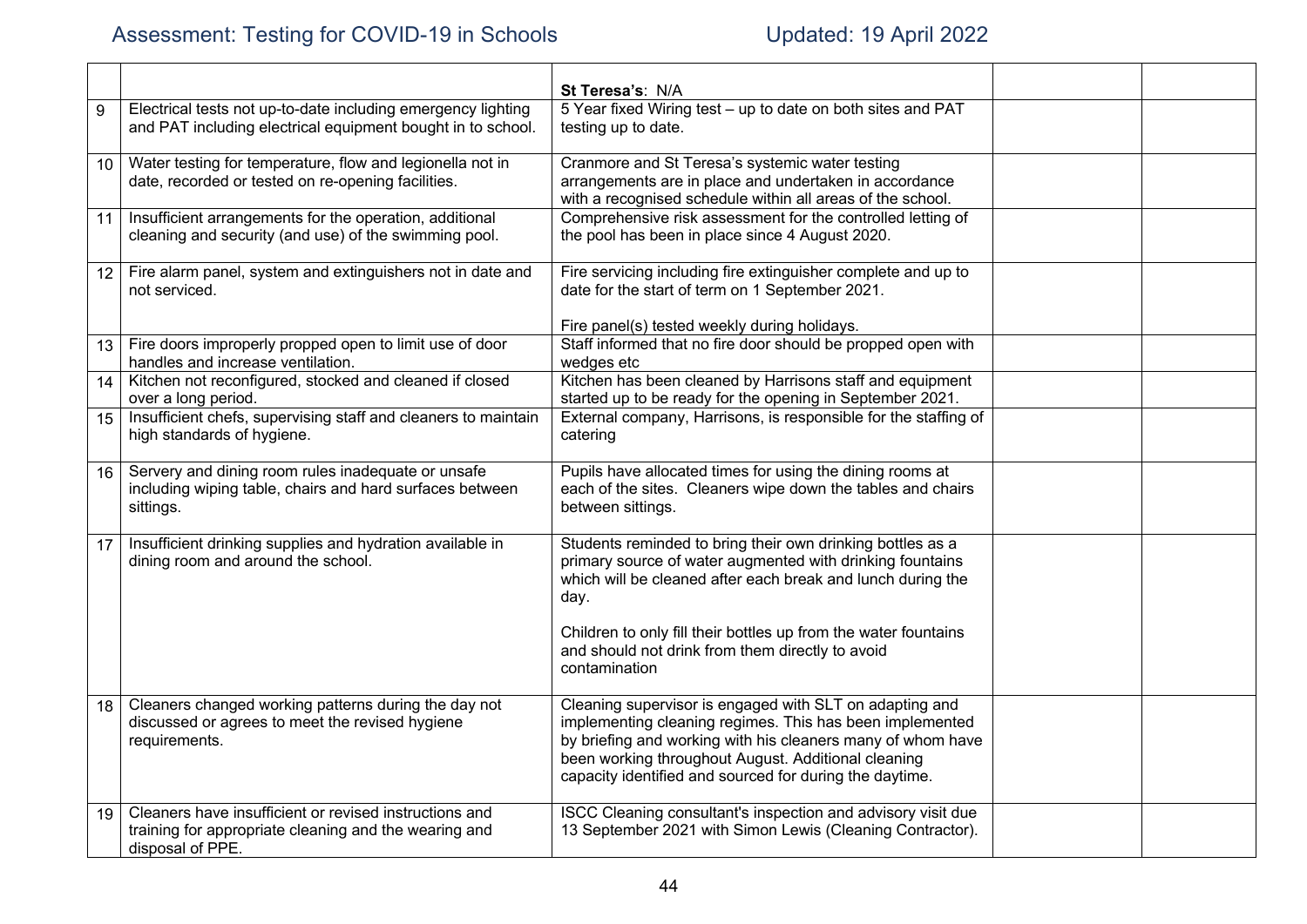| 20 | New service level agreement not agreed for contract<br>cleaners, maintenance and grounds for a new working<br>environment.                           | Maintenance and Grounds staff are employed by the trust.<br>Cleaning staff briefed by Simon Lewis and Rob Monks (H&S                                                                                                                                                                                               |  |
|----|------------------------------------------------------------------------------------------------------------------------------------------------------|--------------------------------------------------------------------------------------------------------------------------------------------------------------------------------------------------------------------------------------------------------------------------------------------------------------------|--|
|    |                                                                                                                                                      | Officer) at Cranmore and briefed by Simon Lewis and Victoria<br>Low St Teresa's.                                                                                                                                                                                                                                   |  |
| 21 | Insufficient cleaning staff for revised cleaning schedule and<br>deep clean of each room and space daily unless left fallow.                         | Extra hours have been allocated to cleaning staff. A cleaner<br>will be present during the mornings and the afternoons.                                                                                                                                                                                            |  |
| 22 | Insufficient immediate procedures (quarantine and deep<br>clean) and PPE where areas contaminated with bodily<br>fluids.                             | Cleaners and maintenance staff have access to several<br>cleaning stores around each of the school. Each of which is<br>fully stocked up with equipment and disinfecting chemicals to<br>cope with any incidents related to bodily fluids or spillage.<br>Any person on site that experiences symptoms of COVID 19 |  |
|    |                                                                                                                                                      | while at work should put on a surgical face mask<br>immediately, inform their line manager and return home as<br>quickly as safely possible and should follow the government<br>guidance on testing and isolation periods.                                                                                         |  |
| 23 | Cleaning staff not equipped or using appropriate PPE where<br>recommended including aprons, gloves, face coverings and<br>their subsequent disposal. | Cleaning stores have been fully stocked with appropriate<br>PPE. Simon Lewis has briefed cleaners on the correct use of<br>PPE.                                                                                                                                                                                    |  |
| 24 | Laundry wash and dryers not serviceable, unable to cope<br>with temperature requirements and insufficient wash<br>products.                          | Rob Monks to discuss this requirement with Steve Novak and<br>if so, contact a suitable contractor                                                                                                                                                                                                                 |  |
| 25 | Suspended services not re-set or reviewed to cater for<br>current school operation including waste disposal.                                         | Services have been reactivated.                                                                                                                                                                                                                                                                                    |  |
| 26 | Scheduled or on-going building works not reviewed given<br>revised school timetables, staggered drop-off / pick-ups<br>times.                        | Facilities Manager and Facilities and Estate manager is<br>acutely aware of the curriculum timetable and limitation on<br>maintenance and contractor freedom of movement during<br>school day                                                                                                                      |  |
| 27 | Suppliers not following appropriate SD, hygiene measures<br>and new routes, arrival details etc                                                      | Harrisons and maintenance staff to reinforce.                                                                                                                                                                                                                                                                      |  |
| 28 | Waste procedures not reviewed or sufficient to cater for<br>increase in waste measures.                                                              | Recycling will increase at Cranmore in the next few weeks<br>with the inclusion of plastics, cans, paper, and other items.<br>Rob Monks & Mike Mellstrom to advise all staff recyclables.                                                                                                                          |  |
|    |                                                                                                                                                      | Recycling bins will also be placed in communal areas.                                                                                                                                                                                                                                                              |  |
|    |                                                                                                                                                      | Guildford borough council will collect all waste weekly.                                                                                                                                                                                                                                                           |  |